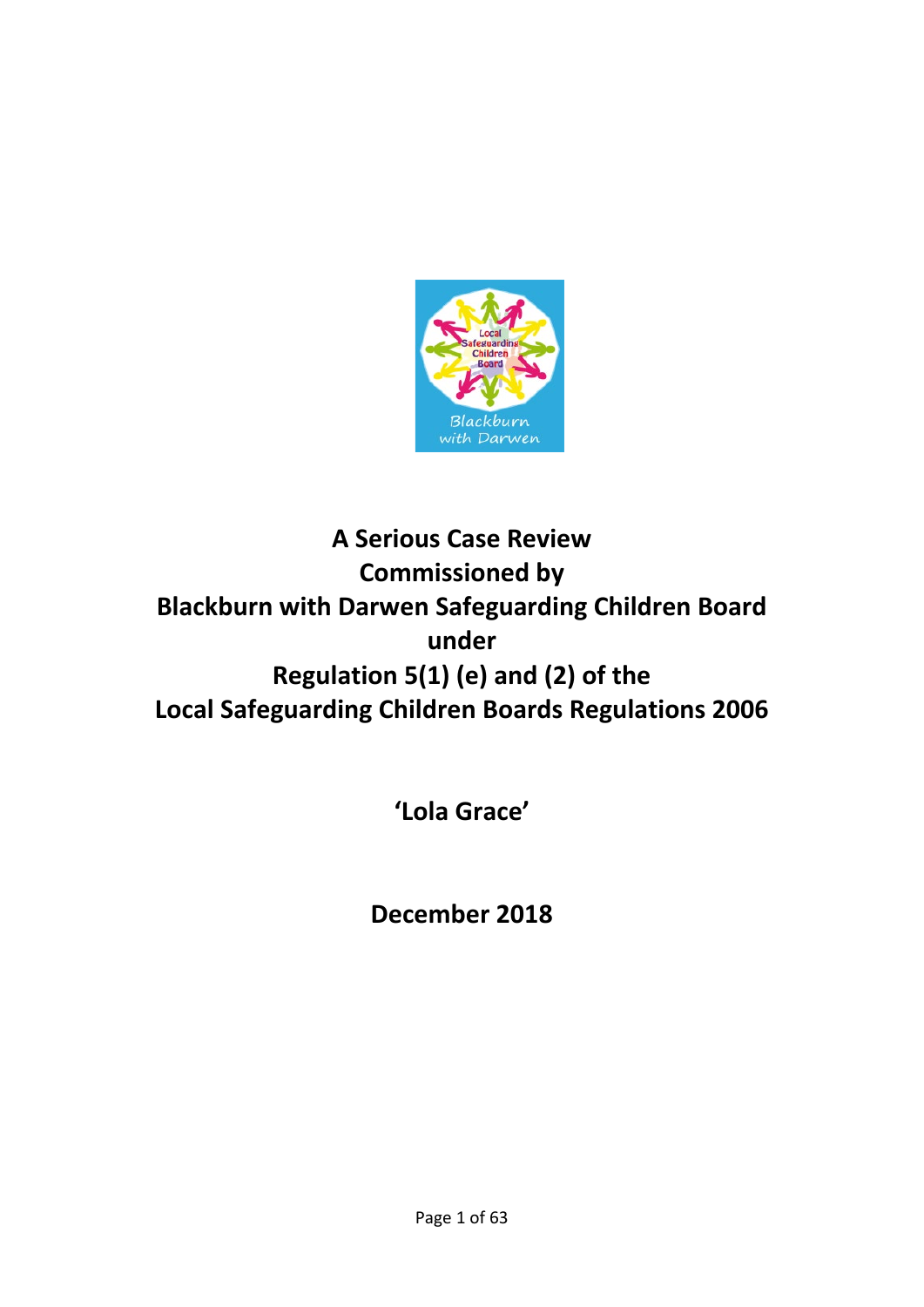# Table of Contents

|              | 1.1<br>1.2<br>1.3<br>1.4<br>1.5<br>1.6                                          | Purpose and circumstances of the serious case review 3<br>General context about self-harm and the relevant legal frameworks5<br>The legal framework for controlling risk and the restriction of children's |  |
|--------------|---------------------------------------------------------------------------------|------------------------------------------------------------------------------------------------------------------------------------------------------------------------------------------------------------|--|
|              |                                                                                 |                                                                                                                                                                                                            |  |
| $\mathbf{3}$ |                                                                                 |                                                                                                                                                                                                            |  |
|              | 3.1                                                                             |                                                                                                                                                                                                            |  |
|              | 3.2                                                                             | History and use of chronology for understanding the context for Lola Grace                                                                                                                                 |  |
|              |                                                                                 |                                                                                                                                                                                                            |  |
|              | 3.3                                                                             |                                                                                                                                                                                                            |  |
|              | 3.4                                                                             |                                                                                                                                                                                                            |  |
|              | 3.5                                                                             | Voice of Lola Grace and understanding her needs, views and wishes29                                                                                                                                        |  |
|              | 3.6                                                                             |                                                                                                                                                                                                            |  |
|              | 3.7                                                                             | Response to information about child sexual exploitation34                                                                                                                                                  |  |
|              | 3.8                                                                             | Care planning using parallel pathways and legislation37                                                                                                                                                    |  |
|              | 3.9                                                                             |                                                                                                                                                                                                            |  |
|              | 3.10                                                                            |                                                                                                                                                                                                            |  |
|              |                                                                                 |                                                                                                                                                                                                            |  |
|              | Cognitive influences and the child's voice in processing information and<br>4.1 |                                                                                                                                                                                                            |  |
|              |                                                                                 |                                                                                                                                                                                                            |  |
|              | 4.2                                                                             | Responding to incidents and information about self-harm 46                                                                                                                                                 |  |
|              | 4.3                                                                             | Tools and frameworks to support professional judgment and practice  47                                                                                                                                     |  |
|              | 4.4                                                                             |                                                                                                                                                                                                            |  |
|              |                                                                                 |                                                                                                                                                                                                            |  |
| 6            |                                                                                 |                                                                                                                                                                                                            |  |
| 7            |                                                                                 | Summary of care placements and inpatient care provided for Lola Grace63                                                                                                                                    |  |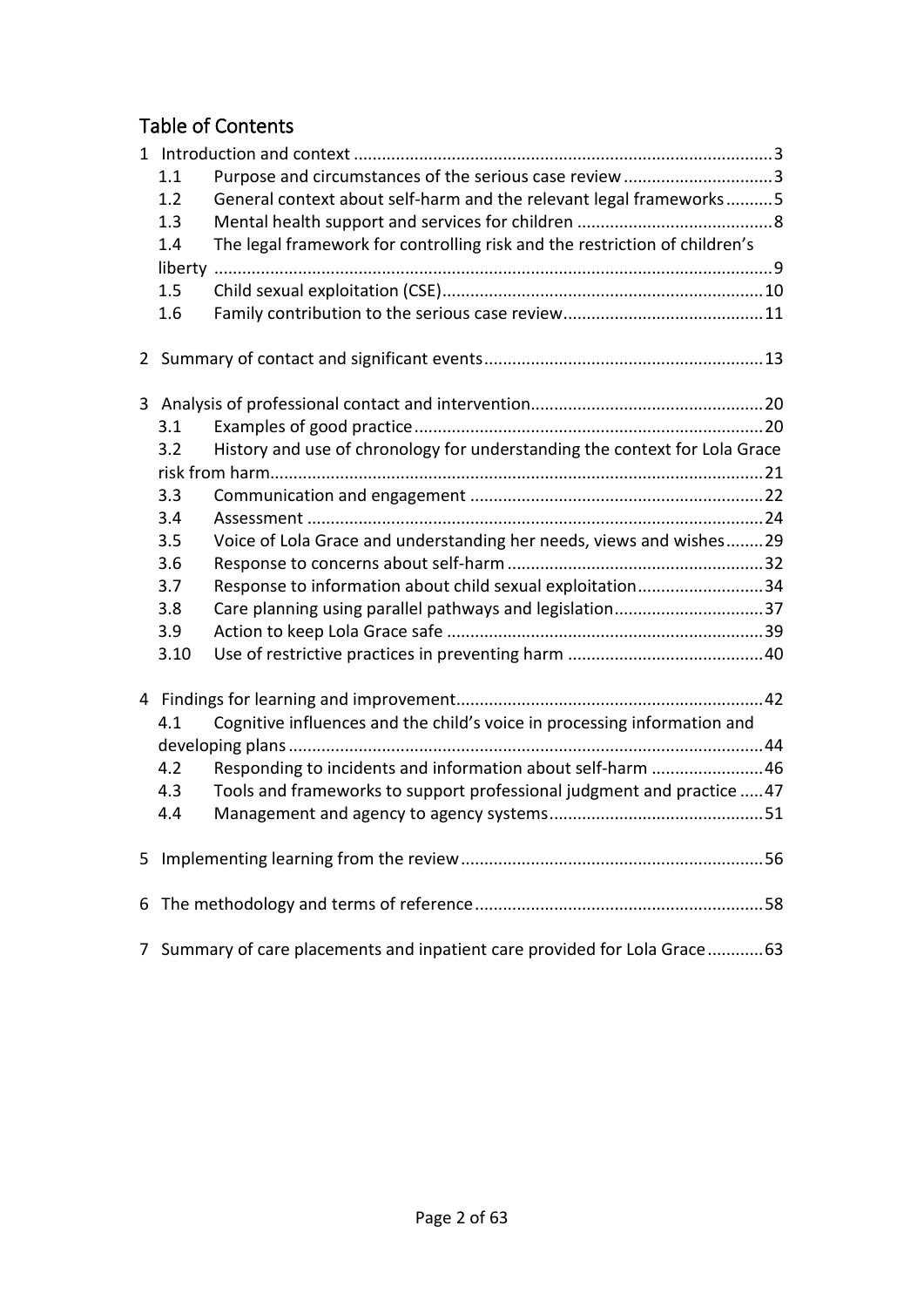#### <span id="page-2-0"></span>**1 Introduction and context**

#### <span id="page-2-1"></span>**1.1 Purpose and circumstances of the serious case review**

- 1. The Blackburn with Darwen Safeguarding Children Board (BWDSCB), together with the people who have worked on this serious case review, extend their sincerest condolences to the family and friends of Lola Grace<sup>[1](#page-2-2)</sup>. Her death has had a profound impact on her family and her friends as well as for the people who worked with her in different places and organisations.
- 2. The serious case review was commissioned prior to the changes to the legislation and national guidance in July 2018 for conducting reviews<sup>2</sup>. It follows the tragic death of 17 year old Lola Grace in December 2017. The review examines the involvement of over 20 organisations from February 2015 until December 2017. Details of those organisations and their role is described in section 6. The timeline of the review's analysis includes the response to self-harm, evidence of child sexual exploitation and the use of the Mental Health Act 1983 to provide treatment to Lola Grace, the arrangements for inpatient care and for home support and placements, including assessments by mental health and children's social care services. This includes how risk assessments were conducted and the process for managing the risks and the needs that Lola Grace presented. The methodology and terms of reference are described in section 6 at the rear of the report.
- 3. Lola Grace was a friendly, caring and approachable girl who liked to sing, dance and listen to music as well as reading books especially fantasy stories. Lola Grace enjoyed dance, gymnastics and ice skating and participated in a local drama club. She is described by her school as a 'bright and capable girl' whose attendance at school was initially good but had declined as she struggled with the various difficulties in her life that are described in this report. She found it increasingly difficult to describe, express and process a range of complex emotions and thoughts associated with anger, sadness, anxiety and low mood.
- 4. Lola Grace had two older siblings and one who was younger. She lived with her mother until she was 15 when she became looked after, initially as a

<span id="page-2-2"></span> $1$  The family suggested the name Lola Grace for the purpose of this report and for respecting their request for confidentiality and privacy.

<span id="page-2-3"></span><sup>&</sup>lt;sup>2</sup> Local safeguarding children boards were required to undertake a serious case review when a child had died or had been seriously harmed and abuse or neglect was either known or was suspected and there was cause for concern as to the way the authority, the local safeguarding children board or other relevant persons had worked together.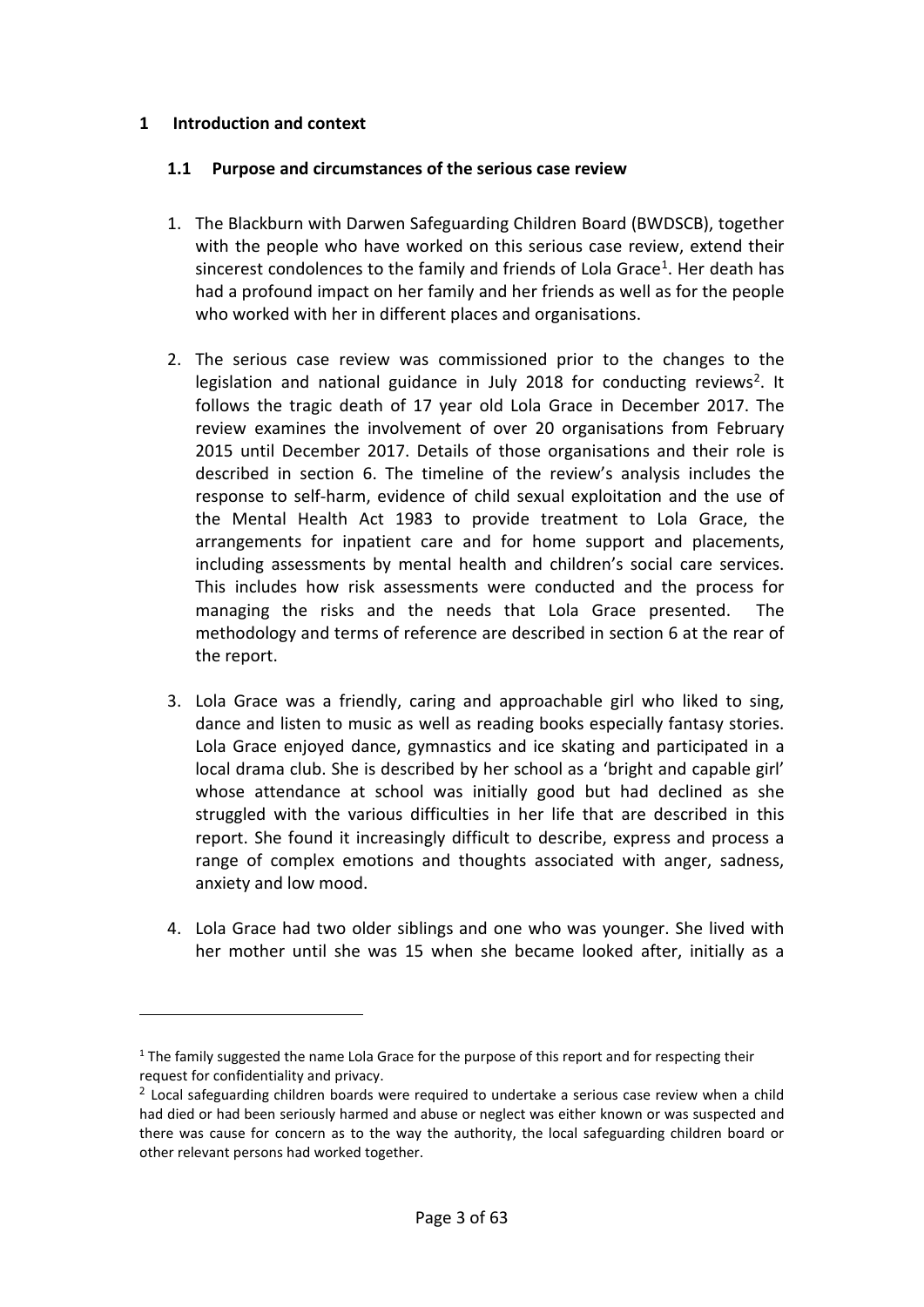voluntary arrangement before a care order was made in June 2016. The family are white British.

- 5. Lola Grace did not have contact with her birth father during the time of events examined by the review and his whereabouts are not known to the review. The man whom Lola Grace believed was her father until she was 13 (male 2) lives in another part of the UK having been separated from Lola Grace's mother for several years.
- 6. A couple who have been friends of the family for several years were significant adults for Lola Grace. When arrangements were being made for Lola Grace to live away from home Lola Grace harboured a strong wish to be cared for by this couple who continued to have regular contact with Lola Grace. Although the couple were assessed as potential family and friend carers for Lola Grace, the assessment concluded that it would not help Lola Grace and could undermine work that was being planned to help with her self-harming behaviour.
- 7. Many different people became involved with Lola Grace between February 2015 and December 2017. It is clear that Lola Grace found this very difficult. She formed a strong relationship with the counsellor at her school who provided support through to when Lola Grace had to leave the school to go to college. Lola Grace had self-referred herself to the counsellor in February 2015 prior to her first presentation at the hospital emergency service following an overdose. A mental health practitioner at the community child and adolescent mental health service (CAMHS) also had contact with Lola Grace for much of the time that this serious case review examines. That involvement started after Lola Grace was first admitted to hospital following the overdose in February 2015 and ended when Lola Grace was transferred to adult mental health services when she became 16.
- 8. The report describes the significant difficulties and considerable trauma in Lola Grace's short life. Mother says that the various traumas and difficulties in the family began to have an impact on Lola Grace from about 2010. Mother says that matters reached a crisis point in 2014. Together with her siblings, Lola Grace was subject of a child protection plan (category of neglect) and was a child in need (CIN) prior to February 2015 when this review begins its detailed analysis. During her adolescence, Lola Grace became increasingly vulnerable to self-harm and sexually exploitative relationships.
- 9. Lola Grace had expressed suicidal intentions at various times prior to her death. Some of her self-harm reflected impulsive actions, whilst on other occasions it occurred following a degree of prior thought and planning. The reason for referring to such research is to draw on relevant information as it relates to children and young people who die as a result of self-harm. The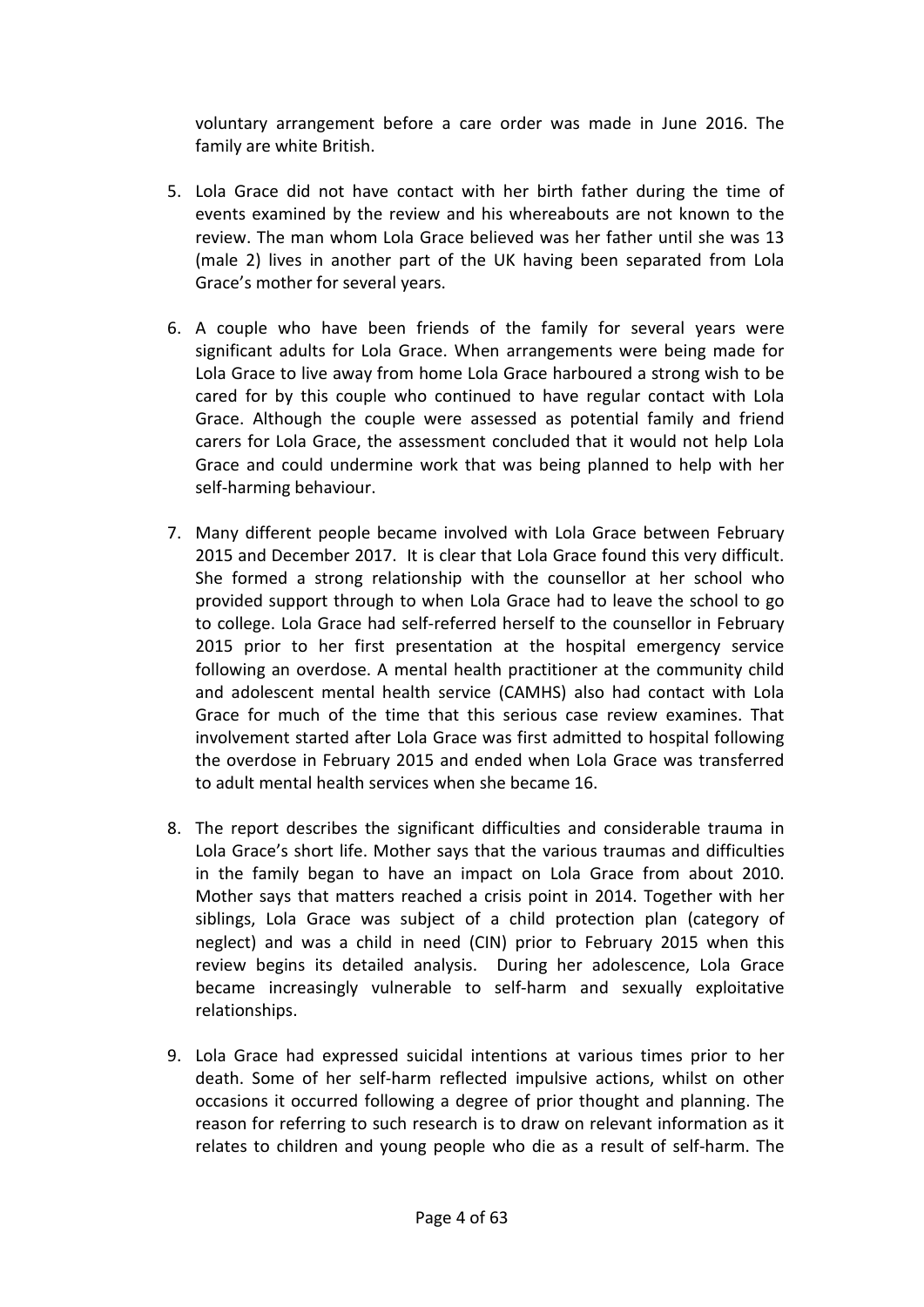following chapter of this report summarises the extensive history of selfharm prior to Lola Grace's tragic death.

10. The review is aware that Lola Grace was registered as an organ donor in November 2017. None of the services working with Lola Grace were aware of this until the disclosures of information following Lola Grace's death.

# <span id="page-4-0"></span>**1.2 General context about self-harm and the relevant legal frameworks**

- 11. The rates of self-harm by young people have increased in the UK and are amongst the highest in Europe. Any professional, whether in universal, targeted or specialist services, working with children and young people is therefore likely to encounter self-harm as part of their routine working life.
- 12. Death from an act of self-harm remains the second most common cause of death among young people and 16-17 years olds are at the greater risk of completed suicide.
- 13. Self-harm is linked with mental distress and disorder. It is defined as an act of self-poisoning or self-injury irrespective of any motivation or degree of suicidal intent (ideation). Self-harming behaviour occurs because of a range of factors where for example the intention is to reduce internal feelings of conflict or tension, be a distraction from an intolerable situation, is the communication of distress or difficult emotions or represents some form of self-punishment. Self-harm is a manifestation of emotional distress rather than being a primary disorder of its own.
- 14. The 2014 adult psychiatric morbidity survey (APMS) study<sup>[3](#page-4-1)</sup> found that young people aged 16-24 are more likely to report suicidal thoughts than any other age group, with young women in this group having the highest level of suicidal thoughts than any other group.
- 15. Girls and young women are more prone to self-harm, and commonly it is a reflection of difficult personal circumstances such as disrupted relationships within the family, exposure to trauma such as the loss or serious illness of a significant person, economic or social deprivation with some form of mental disorder. Misuse of alcohol or drugs can be an aggravating factor. Although self-harm is more prevalent amongst girls and young women, the prevalence of suicide is higher amongst the boys or men who do self-harm.

<span id="page-4-1"></span><sup>3</sup> McManus, S., Hassiotis, A., Jenkins, R., Dennis, M., Aznar, C., & Appleby, L. (2016). Chapter 12: Suicidal thoughts, suicide attempts, and self-harm. In S. McManus, P. Bebbington, R. Jenkins, & T. Brugha (Eds.), Mental health and wellbeing in England: Adult Psychiatric Morbidity Survey 2014. Leeds: NHS Digital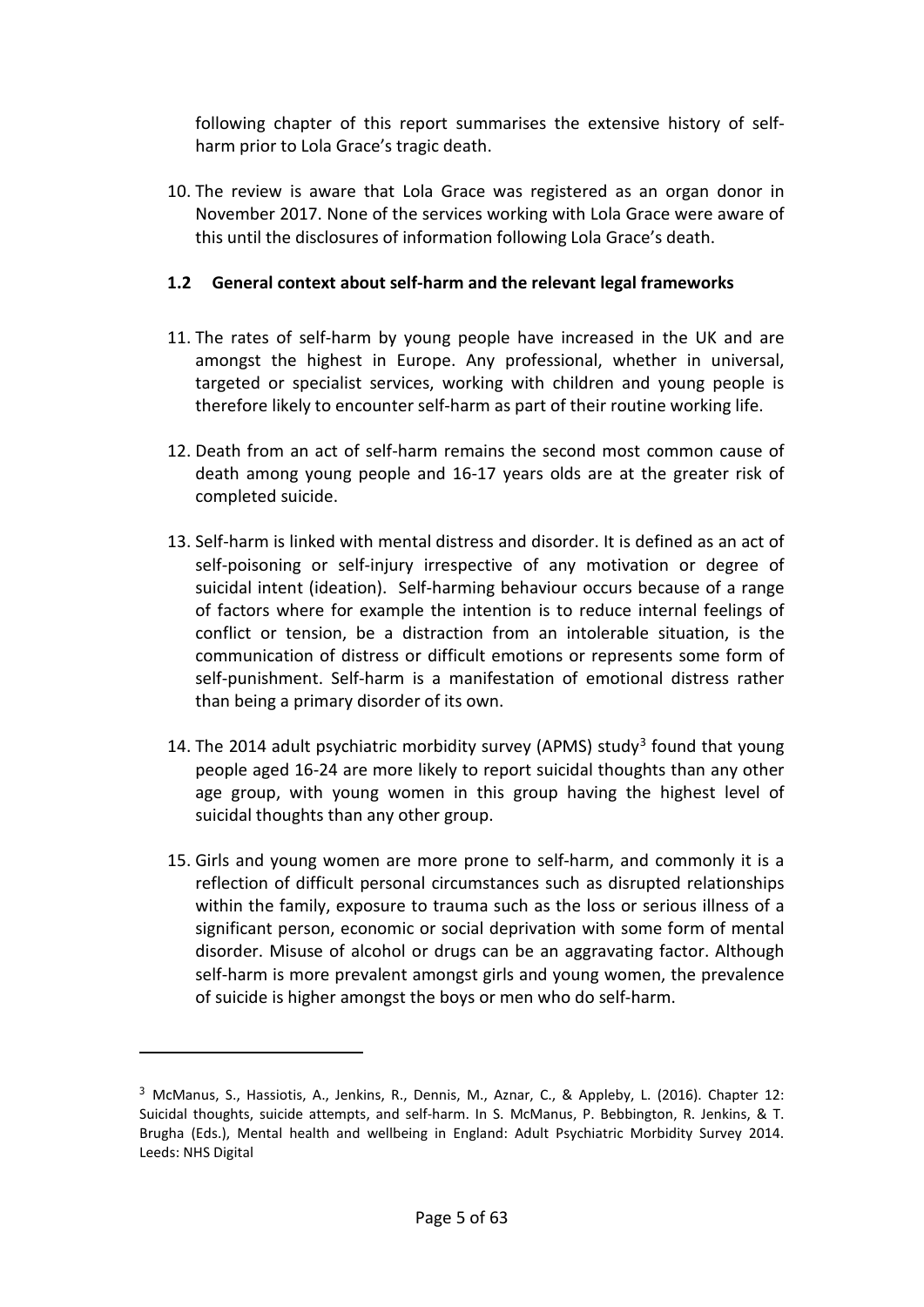- 16. The National Confidential Inquiry's 2017 study in regard to suicide by children and young people<sup>[4](#page-5-0)</sup> identified common themes in the lives of young people who die as a result of self-harm. The deaths usually follow a combination of previous vulnerability such as those found in Lola Grace's life. The study identified a number of measures at national and local levels to reduce suicide by children and young people. This included support for children who are bereaved especially by suicide and a later more flexible transition to adult services, neither of which were available to Lola Grace. Traumatic experience in early life, dealing with adversity and evidence of risk behaviours in adolescence and a recent stressful event were identified as the key common factors in children and young people who died as a result of self-harm with an intention to die.
- 17. A Scottish study of self-harm<sup>[5](#page-5-1)</sup> describes how the context of a person's life and their character may protect them from suicide and give them resilience to deal with adverse circumstances. Problem-solving and social adjustment skills, high levels of reasons for living, optimism, participation in sporting activities, positive family and other personal relationships, and engaging with their community may modify the risks for self-harm becoming lethal.
- 18. People who repeatedly self-harm, such as Lola Grace was doing from February 2015, are at a higher and more persistent risk of suicide<sup>6</sup>. For adolescents, self-harm can be a reflection of 'transient distress' or an escape from a 'terrible state of mind'<sup>[7](#page-5-3)</sup> rather than an indication of severe pathology. Motivations can change from incident to incident as witnessed in Lola Grace's self-harming and be confused and unknown to the person at the time of the incident of self-harm. Self-harm can become habitual or even addictive $8$  and can have a contagious effect with young people<sup>[9](#page-5-5)</sup>. It is a factor in not placing children into an environment with other young people who are known to be self-harming. Young people who self-harm who are living in a residential setting have been reported to be at higher risk that peers living in the

<span id="page-5-0"></span><sup>4</sup> Suicide by children and young people. National Confidential Inquiry into Suicide and Homicide by People with Mental Illness (NCISH). Manchester: University of Manchester, 2017.

<span id="page-5-1"></span><sup>5</sup> Appleby, L., Shaw, J., Kapur, N., et al (2008) The National Confidential Inquiry into Suicide and Homicide by People with Mental Illness. Lessons for Mental Healthcare in Scotland. The University of Manchester

[<sup>\(</sup>http://www.medicine.manchester.ac.uk/psychiatry/research/suicide/prevention/nci/reports/scotlan](http://www.medicine.manchester.ac.uk/psychiatry/research/suicide/prevention/nci/reports/scotlandfullreport.pdf) [dfullreport.pdf\)](http://www.medicine.manchester.ac.uk/psychiatry/research/suicide/prevention/nci/reports/scotlandfullreport.pdf)

<span id="page-5-2"></span><sup>6</sup> Owens, D., Horrocks, J. & House, A. (2002) Fatal and non-fatal repetition of self-harm. Systematic review. British Journal of Psychiatry.

<span id="page-5-3"></span><sup>7</sup> Hawton, K., Rodham, K., Evans, E. (2006) By Their Own Young Hands. Deliberate Self-harm and Suicidal Ideas in Adolescents. Jessica Kingsley.

<span id="page-5-4"></span><sup>8</sup> Csipke, E. & Horne, O. (2008) Understanding self-harm. SANE

<span id="page-5-5"></span>[<sup>\(</sup>http://www.sane.org.uk/uploads/understanding-self-harm.pdf\)](http://www.sane.org.uk/uploads/understanding-self-harm.pdf) accessed 6th April 2018 <sup>9</sup> Hawton, K., Rodham, K., Evans, E., et al (2002) Deliberate self-harm in adolescents: self report survey in schools in England. BMJ,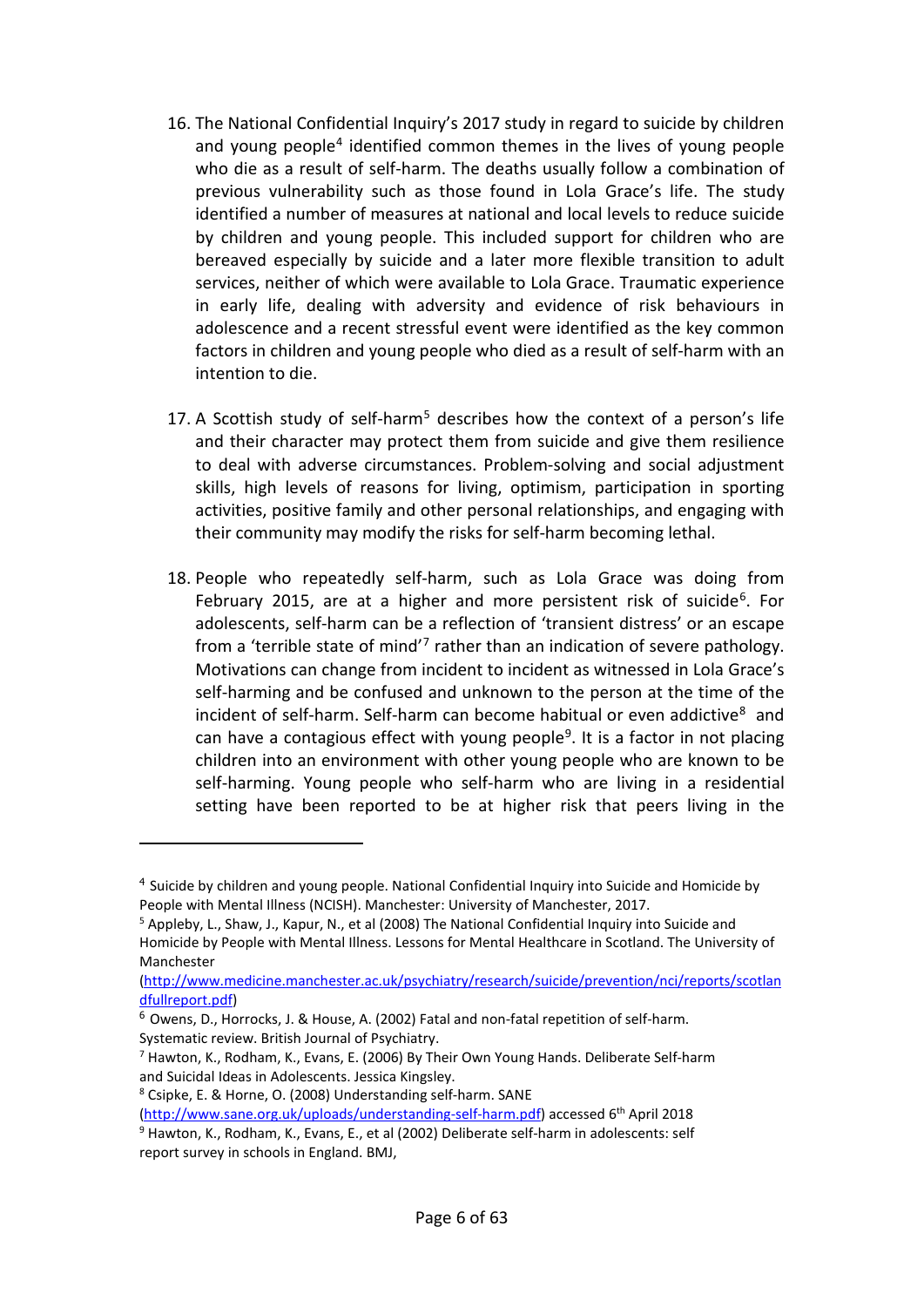community[10.](#page-6-0) Professionals working in specialist mental health setting understand this and it is evaluated when considering admission and length of stay in specialist inpatient units for example.

- 19. The treatment and care of young people at risk from significant self-harm involves many different professional disciplines, legislation and codes of practice and even ethical frameworks which are described in the relevant footnotes throughout the report.
- 20. Inevitably there is a high degree of complexity for children, their families and the various professionals in navigating the best pathways to recovery for a child with a significant level of self-harming behaviour.
- 21. Although the use of medication and of skilled physical, psychological and therapeutic health care is important in helping treat symptoms of self-harm, it is by no means the total remedy, primarily offering some amelioration of the symptoms and physical consequences rather than causal factors. Researchers and experienced professionals working in this very complex and difficult area understand all too well that it is dealing with the underlying factors through talking therapies that are fundamental to achieving effective outcomes. They also know that therapy requires the child to be in a secure, stable and consistent caring environment that is also attuned to the work being undertaken by different professionals. It is a factor that the historical patterns of self-harm and depression in Lola Grace's family represented a significant difficulty in this respect. This is not to suggest that Lola Grace's family did not love her and are not very distressed about what has happened; it is an acknowledgement that coping strategies that have been historically used by members of the family to deal with earlier trauma and adversity have left a legacy of behaviour that made it very difficult to achieve the stability needed for ongoing therapeutic work with Lola Grace.
- 22. The use of talking based therapy is not easy for children already going through great distress and making the transition through adolescence or for their families who can be baffled, confused and disorientated by behaviour that seems to be so counter intuitive.
- 23. In developing the most appropriate treatment, it requires an understanding about the capacity, insight and competency of the young person to understand and make sense of their circumstances.
- 24. Ideally it also requires the whole family having the capacity to be engaged in what can be a very difficult process that will test the emotional, physical and

<span id="page-6-0"></span><sup>&</sup>lt;sup>10</sup> Mental Health Foundation (2006) Truth Hurts. Report of the National Inquiry into Self-harm among Young People. Fact or Fiction? Camelot Foundation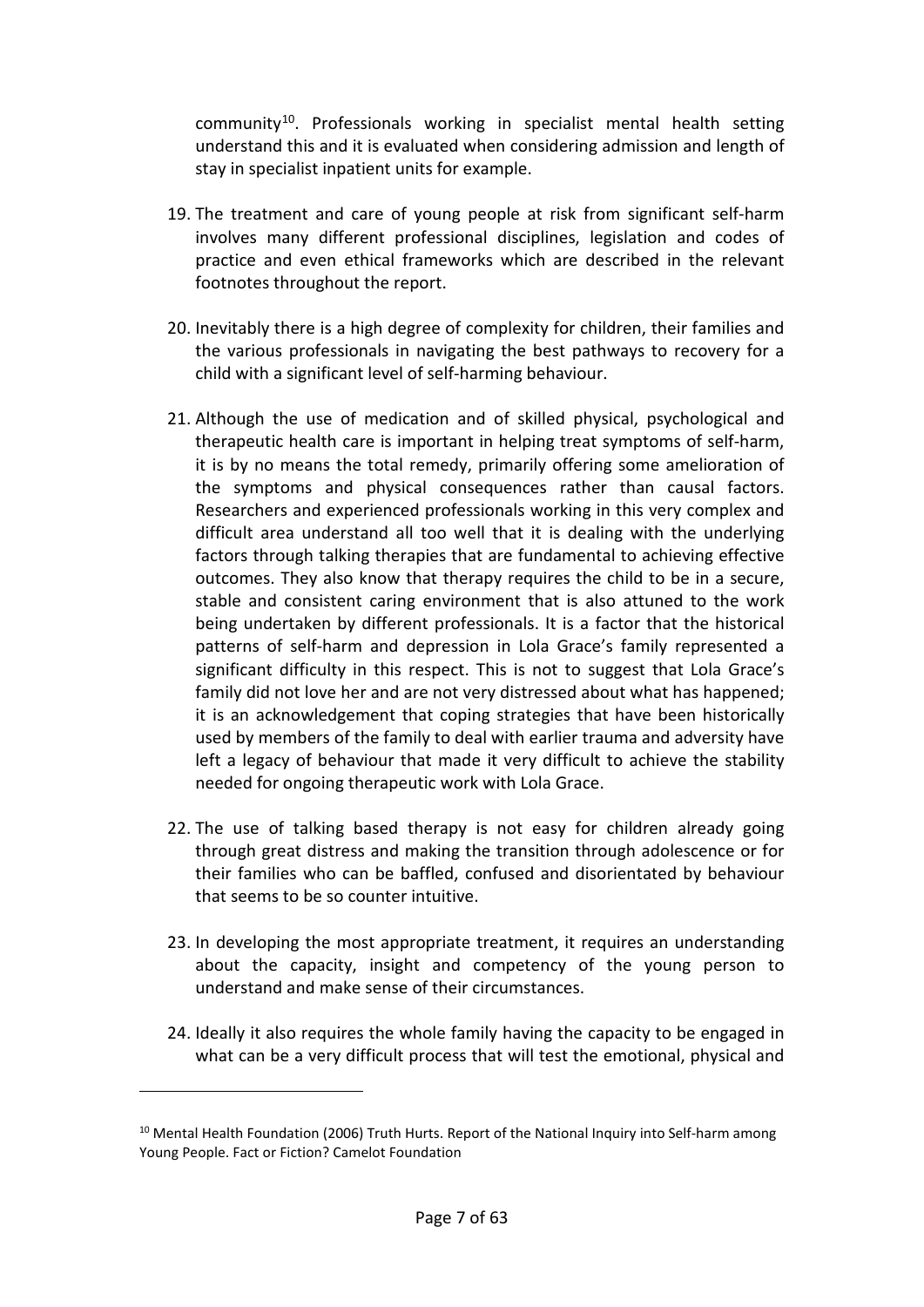psychological limits of their resilience and understanding. Adults who have been victims of abuse in their childhood will for example be confronting their own emotional and psychological legacy. If as in Lola Grace's case, the family circumstances are such that it is not possible for the young person to live with the family or the family have difficulty in providing the consistency of care and response, the young person will face significant additional challenges in being able to use advice and help that is provided through the local authority and community CAMHS.

## <span id="page-7-0"></span>**1.3 Mental health support and services for children**

- 25. The delivery of CAMHS in local areas is through four tiers of provision and the report refers, for example, to community CAMHS or tier 4 (T4) or inpatient CAMHS as well the more generic references to CAMHS.
- 26. Tier 1 describes universal services found in education and primary health settings for example; tier 2 (T2) is targeted support for children with milder levels of difficulty or to specific groups at increased risk of developing mental health problems; tier 3 (T3) are specialist multi-disciplinary services. Because of the pace and escalation of Lola Grace's self-harm it is the two higher level CAMHS in conjunction with other services that worked with Lola Grace.
- 27. The three levels of community CAMHS are commissioned in local areas with varying combinations of input from clinical commissioning groups and local authorities across England. Tier 4 (T4) is the specialist day and inpatient services commissioned and case managed by NHS England that does not involve local statutory organisations such as the local authority or local health commissioners and is operated by different and often independent providers across England as in this case.
- 28. Children can be admitted to T4 in patient treatment with consent or they can be detained for the purpose of assessment and treatment if necessary. Section 2 of the Mental Health Act 1983 allows detention for up to 28 days. Section 3 of the Act permits detention for up to six months with the option to renew if the grounds for detention continue to be met. Lola Grace was never subject of section 3 detention because she was not judged to be suffering a condition or disorder that met the legal threshold for detention under the Mental Health Act. Whilst subject to any care and treatment under the Mental Health Act, the care and treatment is overseen and authorised by a responsible clinician (a doctor at consultant level) who will be working with a multi-disciplinary team of professionals. The responsible clinician will determine whether the patient continues to require care and treatment as a detained patient.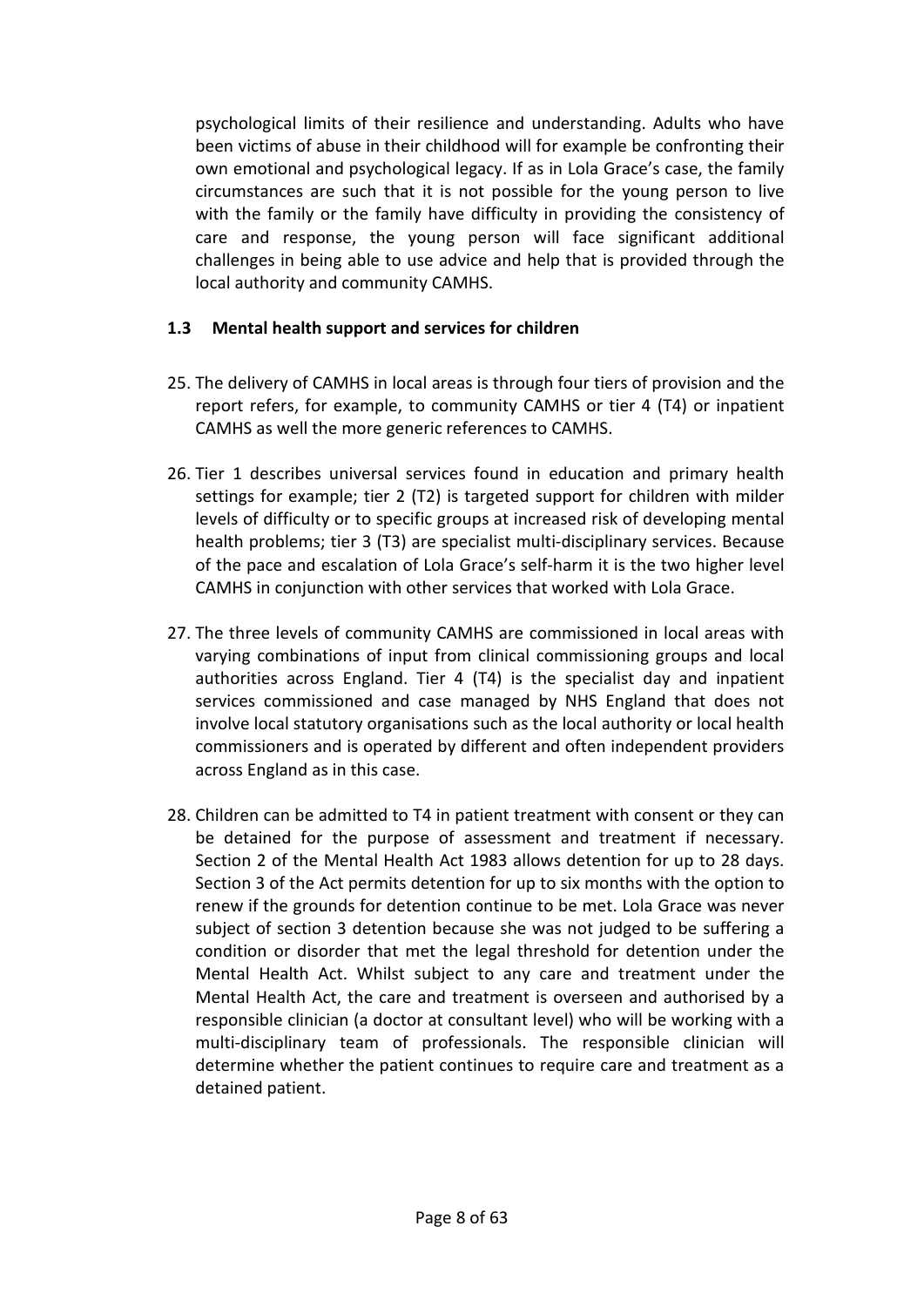29. Many areas operate an arrangement where adolescents who are in need of mental health care and support will transfer to adult mental health services from late adolescence. In Blackburn with Darwen that is 16 years of age although this is changing; an implementation date is to be confirmed. This is the age at which a young person legally has mental capacity which has implications for example about how care and treatment is provided. As will be made clear in the final part of this report, national standards, supported by research and best practice, encourages local areas to avoid using fixed age criteria and to focus more on the particular circumstances and needs of the young person to determine the most appropriate response particularly in regard to issues such as self-harm<sup>[11](#page-8-1)</sup>. This is a significant learning point from this review.

# <span id="page-8-0"></span>**1.4 The legal framework for controlling risk and the restriction of children's liberty**

- 30. The law about the circumstances and the places where a young person can have restrictions placed on their liberty is very important and relevant for making decisions about children with high risk behaviour. For example, the law makes clear that a young person cannot be held against their will without an appropriate court order and that they are also living in a place authorised for providing such care. Simply stated, a children's home for example cannot keep a young person in secure conditions because it is not authorised to provide that type of care.
- 31. A child can be subject to a detention under the Mental Health Act 1983 as described already and be cared for in a hospital that is regulated to provide such care. A child aged 13 or over can be cared for in secure accommodation if the legal criteria are met and a court agrees and makes an order. Younger children can be detained but this requires a procedure that involves authorisation by the Secretary of State.
- 32. The planning, delivery and review of care and treatment for vulnerable children such as Lola Grace is therefore subject of complex law and practice guidance described in two principle frameworks relevant to this review.
- 33. Firstly, the management of child protection, child in need and looked after arrangements generally come within the scope of children's legislation and is largely led by the local authority. The second framework is the care

<span id="page-8-1"></span> $11$  Transition from children's to adults' services for young people using health or social care services NICE guideline Published: 24 February 2016 [https://www.nice.org.uk/guidance/ng43 p6](https://www.nice.org.uk/guidance/ng43%20p6) standard 1.2.3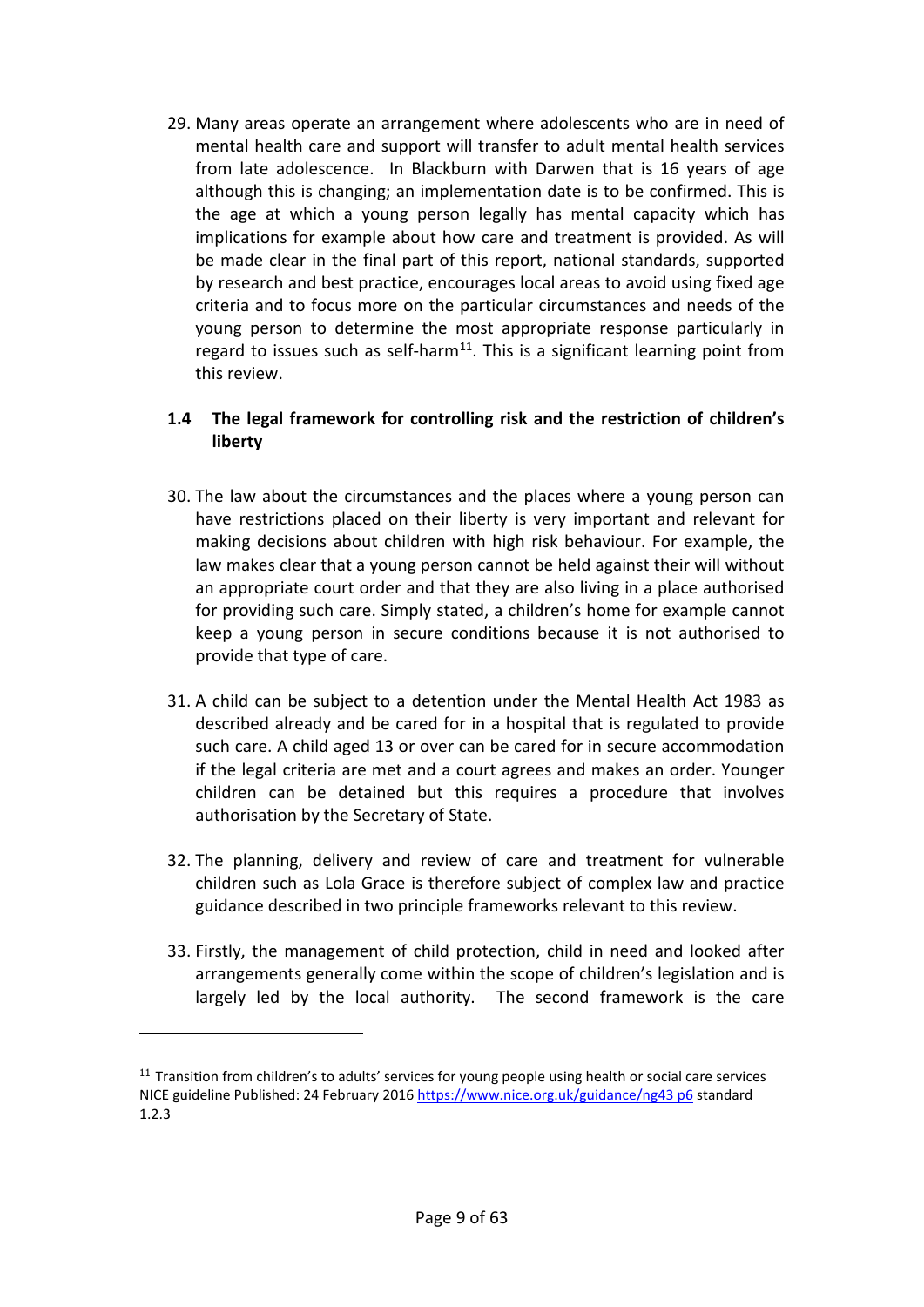programme approach (CPA) which covers the care and treatment provided to Lola Grace as a patient of the various mental health providers. That is largely led by a health professional; a responsible clinician when Lola Grace was an in-patient subject to section 2 of the Mental Health Act and then a care coordinator when she was discharged to the care of community mental health services.

- 34. The Children Act 1989 also describes particular duties and responsibilities in regard to safeguarding children from significant harm by virtue of section 47; local authorities, with the help of other organisations as appropriate, have a duty to make enquiries if they have reasonable cause to suspect that a child is suffering, or is likely to suffer, significant harm, to enable them to decide whether they should take any action.
- 35. Additionally the local authority has other duties to identify any child in need by virtue of section 17 of the Act. For any child in need the local authority should consider what services are required to help prevent any impairment of the child's health or welfare.

#### <span id="page-9-0"></span>**1.5 Child sexual exploitation (CSE)**

- 36. Child sexual exploitation is a crime that blights the lives of children and young people with devastating and long term consequences that last into adulthood. National guidance highlights that children can be more susceptible to this abuse as a result of other factors in their lives. Experience of neglect, absence of a safe and stable home currently or in the past (domestic abuse, substance abuse, mental health and criminality), bereavement and loss of significant relationships, social isolation and being in care particularly with multiple or disrupted placements are aspects of Lola Grace's history that are described in the guidance<sup>[12](#page-9-1)</sup>.
- 37. Evidence from the national joint targeted area inspections in  $2016^{13}$ highlighted that vulnerable children benefit from building a trusted relationship with one adult, the importance of effective return from missing interviews, that variations in practice undermine consistent response and that good listening to children can be undermined if assessments are not of a good enough quality. There is additional research and practice evidence

<span id="page-9-1"></span> $12$  Child sexual exploitation Definition and a guide for practitioners, local leaders and decision makers working to protect children from child sexual exploitation (2017) Department of Education

<span id="page-9-2"></span><sup>13</sup>[https://assets.publishing.service.gov.uk/government/uploads/system/uploads/attachment\\_data/fil](https://assets.publishing.service.gov.uk/government/uploads/system/uploads/attachment_data/file/680088/Child_sexual_exploitation_gangs_and_children_missing_from_home_care_or_education_joint_targeted_inspection_guidance.pdf) e/680088/Child sexual exploitation gangs and children missing from home care or education j [oint\\_targeted\\_inspection\\_guidance.pdf](https://assets.publishing.service.gov.uk/government/uploads/system/uploads/attachment_data/file/680088/Child_sexual_exploitation_gangs_and_children_missing_from_home_care_or_education_joint_targeted_inspection_guidance.pdf)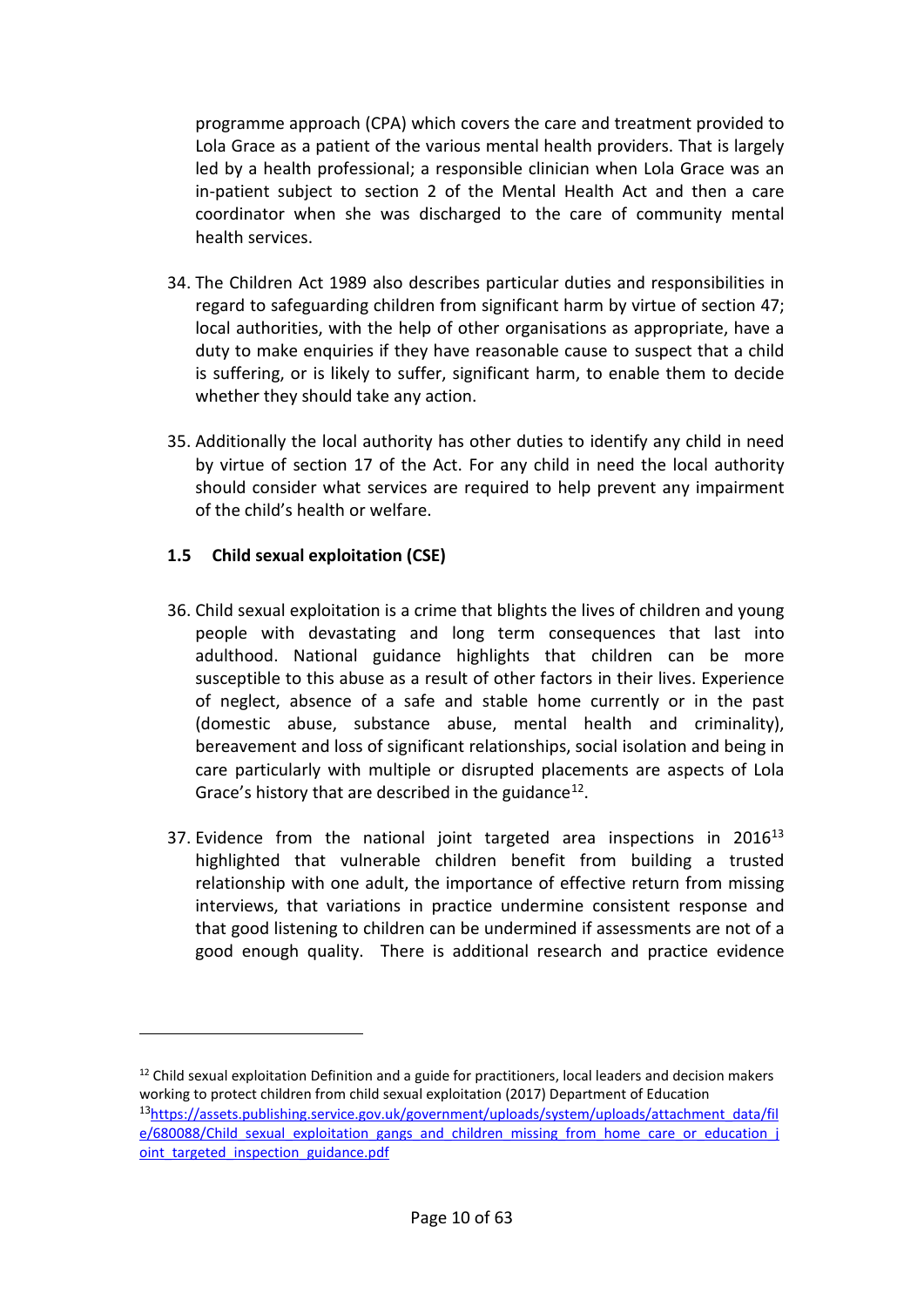available from the centre of expertise on child sexual abuse $14$  and from the police inspectorate  $(HMIC)^{15}$ .

38. The significance of this review is therefore not just in regard to any learning as it relates to the particular circumstances of Lola Grace's tragic death but the opportunity it provides to examine learning in response to the challenge of preventing harm to children as represented by self-harm and child sexual exploitation in particular. These and other issues are explored in later sections for the report.

# <span id="page-10-0"></span>**1.6 Family contribution to the serious case review**

- 39. Lola Grace's mother participated in two face-to-face meetings as well as telephone discussions with the chair of the panel during the conduct of the serious case review. Mother has also provided written comments to the review which are summarised as follows.
	- a) Relationships with different professionals; ranged from very helpful and tenacious to some being rude; for some professionals, mother did not like their decisions but she could understand their reasoning;
	- b) Mother did not feel listened to by some professionals and said that this was a feeling that Lola Grace had as well;
	- c) Mother felt blamed by some people for Lola Grace's difficulties;
	- d) Professionals did not seem to put together patterns of behaviour or have any rationale for why Lola Grace engaged in risky behaviours or self-harmed;
	- e) Mother was not convinced that enough attention was given to family history including mental health and suicide;
	- f) Complaints did not lead to resolution of conflict/disagreement;
	- g) Mother felt there was not enough consultation on important decisions; shared care was an empty concept for her especially after the care proceedings from early 2016;
	- h) Significant professionals for Lola Grace ending their involvement & the attendant feeling of rejection that Lola Grace felt;
	- i) Follow up from hospital, T4 and community based services was insufficient;
	- j) Gaps in community mental health therapy services;
	- k) Lack of CSE therapy and help for Lola Grace to develop an understanding about grooming behaviour by adult males and the risk of sexual exploitation and abuse.

<span id="page-10-1"></span><sup>14</sup> <https://www.csacentre.org.uk/research-publications/key-messages/>

<span id="page-10-2"></span><sup>15</sup> <https://www.justiceinspectorates.gov.uk/hmicfrs/wp-content/uploads/cse-assessment-criteria.pdf>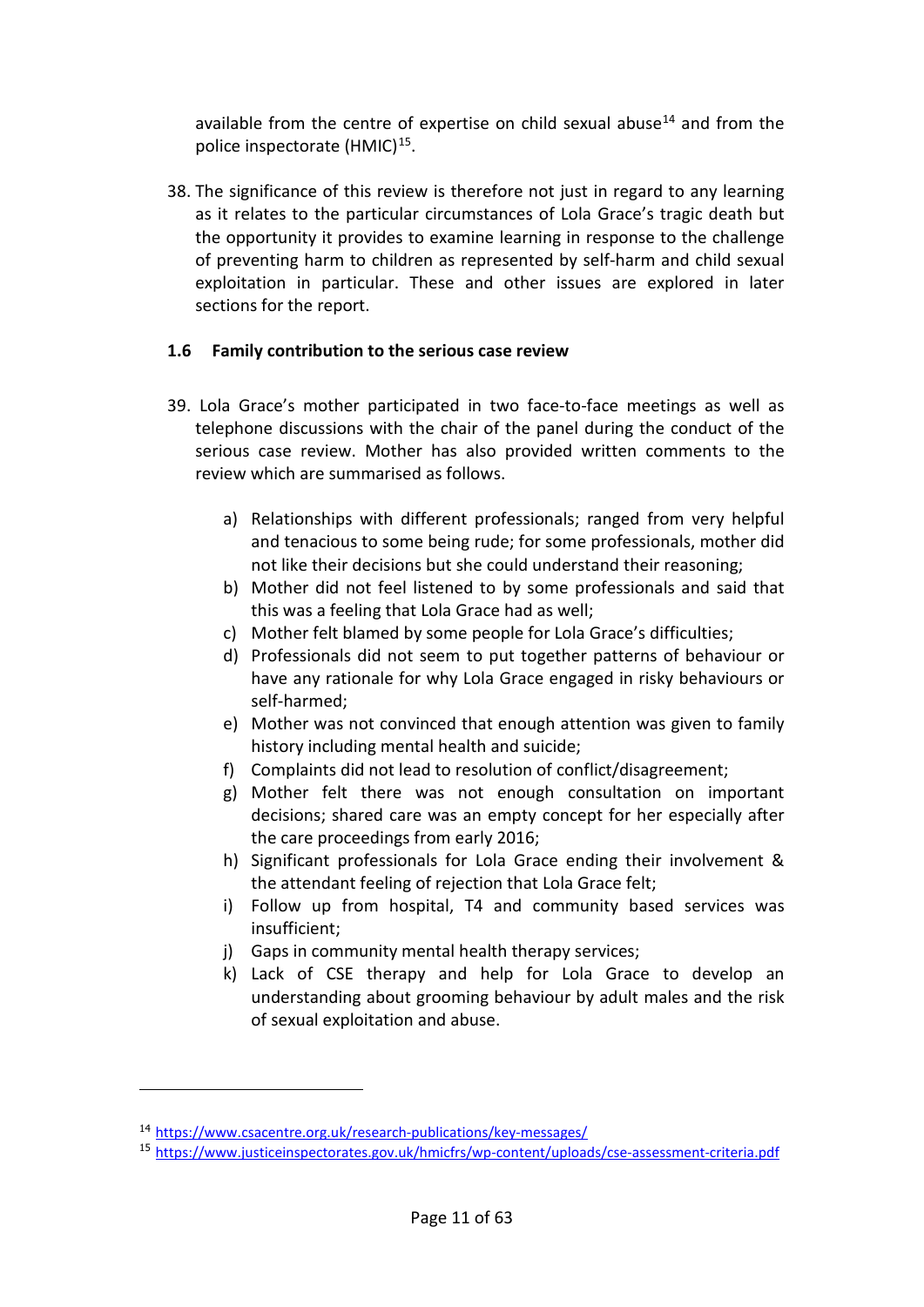40. Mother prepared detailed queries for several organisations as well as providing written commendations in regard to the valued work and relationships that were established with several different people working in those organisations. These have been shared with the respective organisations.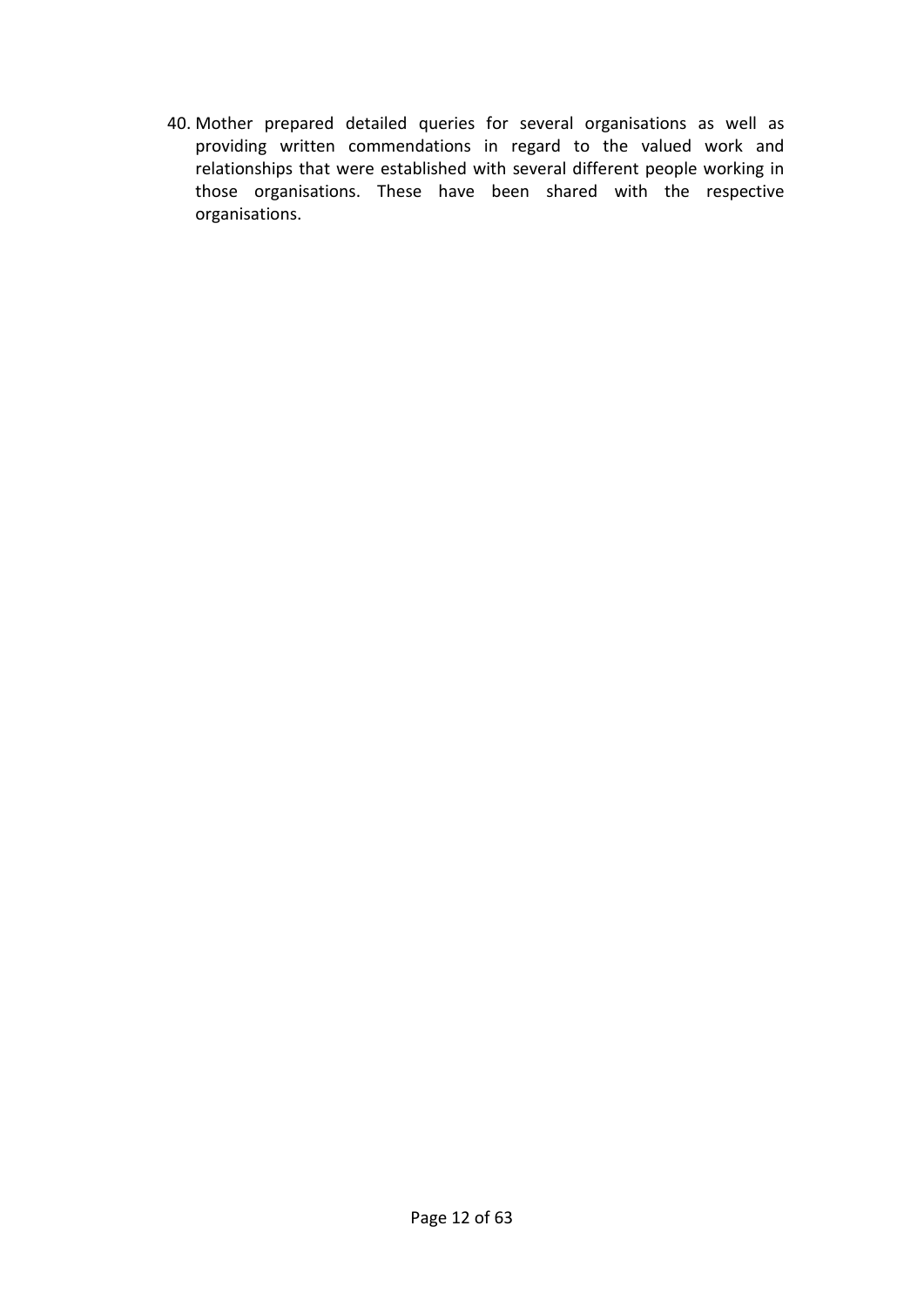#### <span id="page-12-0"></span>**2 Summary of contact and significant events**

- 41. Multi-agency support had been provided through child in need (CIN) and child protection plans prior to 2015 in response to a history of complex need and family circumstances under the category of neglect.
- 42. It is now known that before the first incidents of self-harm that professionals responded to in February 2015, there was already a history of several months of self-harming that had not been visible to Lola Grace's mother or been reported to anybody outside of the family. In late summer 2014 Lola Grace experienced a series of traumatic events. Lola Grace referred herself to the school counsellor in early 2015 with a letter from her mother explaining that Lola Grace had run away when her feelings had become painful and that she was experiencing intense moods but could not explain why. The first counselling session took place in early March 2015 after Lola Grace had also come to the notice of other services in regard to concerns about self-harm.
- 43. In late February 2015 concerns about Lola Grace self-harming were reported to the police when a friend reported receipt of text messages from Lola Grace to say that she was thinking about self-harm and suicide. The text message had included a photo of Lola Grace holding a knife to her throat. The police visited the family home to check on Lola Grace's immediate safety. Information was forwarded to children's social care services two days later as a medium risk vulnerable child report (Protecting Vulnerable Persons or PVP report) through the local Multi-Agency Safeguarding Hub (MASH), although there was a further delay in processing the referral by children's social care; by the time the referral was being processed Lola Grace had already been taken to the hospital emergency department following an overdose.
- 44. Lola Grace was taken to the hospital emergency department in late February 2015. Earlier in the day friends of Lola Grace had alerted school staff to Lola Grace having a large quantity of analgesics. The school spoke to mother who agreed that she would take Lola Grace to hospital. Lola Grace and her mother provided a history about the two incidents of self-harm within a week; this included the text message to the friend and taking the analgesic to school.
- 45. A mental health practitioner located with the local community CAMHS was allocated to work with Lola Grace. At this time Lola Grace was expressing a wish to engage with therapeutic work supported by mother. Involvement was for a keep safe plan including parental supervision of Lola Grace and preventing access by Lola Grace to medication and harmful substances at home. The mental health practitioner remained involved and a consistent point of contact with Lola Grace until she was subsequently transferred to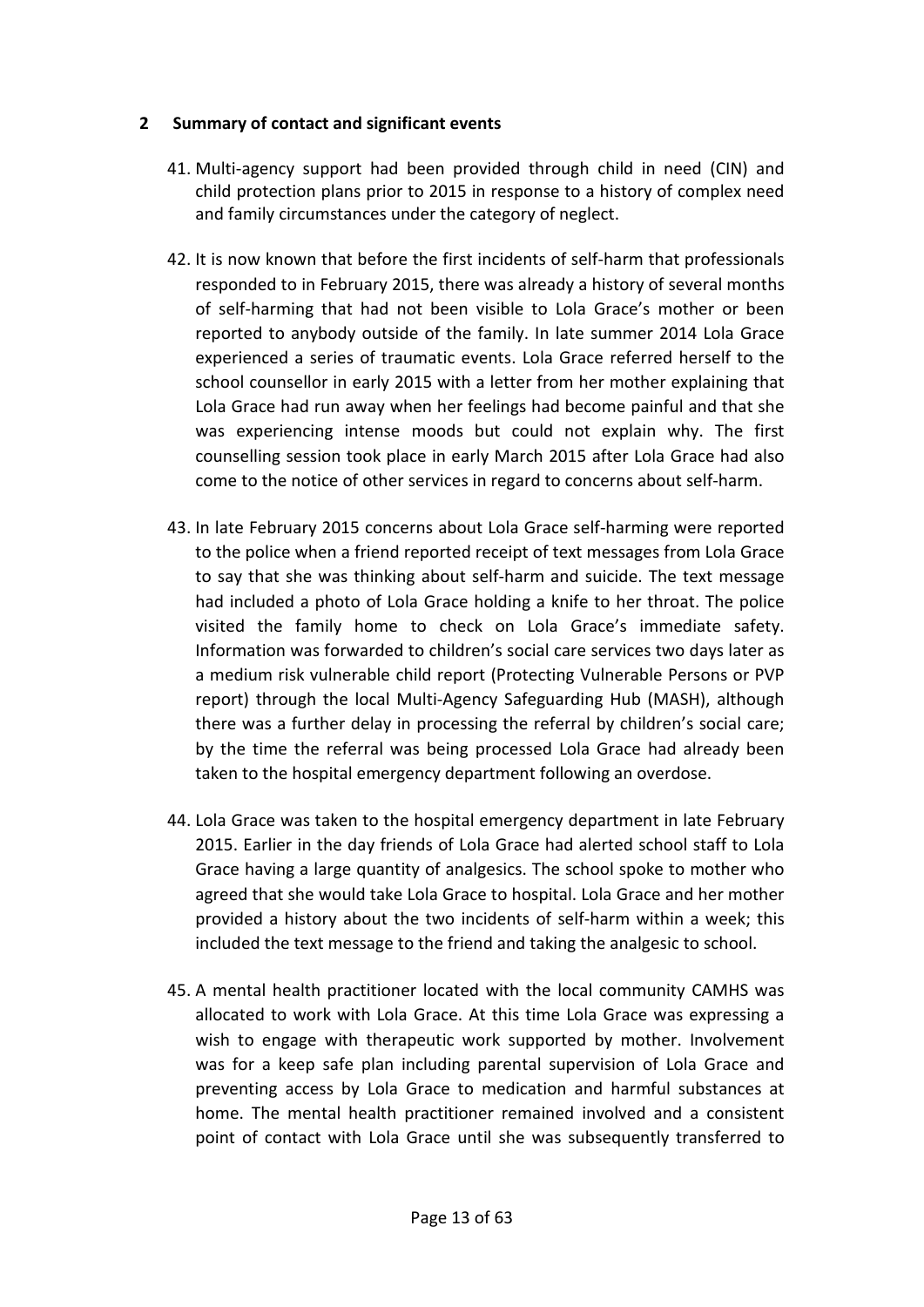the adult community mental health team (AMHT or CMHT) when she became 16 the following year. Other mental health practitioners completed risk assessments and these were by different people.

- 46. Children's social care services subsequently completed the first of three assessments that were undertaken after February 2015.
- 47. Following a disclosure to teaching staff by Lola Grace that she had taken an overdose she was admitted to hospital. Children's social care was asked to participate in a meeting to discuss how Lola Grace could be discharged safely. The meeting discussed the various stressors in Lola Grace's life and on her family in general. The meeting agreed that Lola Grace would be on a waiting list for individual trauma based work and she was also placed on the waiting list for family therapy. Mother was also supported in making a referral for her own emotional wellbeing to a local community mental health service.
- 48. In early March 2015 the police were told by children's social care services that a 49 year old male friend of the family was sending text messages to Lola Grace that indicated potential CSE. A strategy discussion that involved the specialist CSE service agreed that an investigation would be undertaken. The specialist CSE service completed a CSE risk assessment. The police had not interviewed or placed any restrictions on the male before Lola Grace was admitted to hospital in late March 2015 having taken another overdose; this self-harm was the fourth incident since the first in February 2015. A risk assessment at the hospital resulted in a referral being made for Lola Grace's first admission to a T4 inpatient CAMHS unit which was also subject of delay meaning that Lola Grace remained on a paediatric ward. The purpose of the referral to the T4 unit was to help think through the most appropriate response to Lola Grace's on-going suicidal ideation, the limited protective factors and the recent revelations regarding the CSE.
- 49. The police continued to be informed about ongoing contact by the male with Lola Grace. He was arrested and interviewed under caution in late March 2015 and was made the subject of bail conditions and a section 2 notice under the Child Abduction Act 1984 that banned him from having contact with Lola Grace. Lola Grace was not interviewed until July 2015 after which the file of evidence was submitted to the Crown Prosecution Service (CPS) for a decision to be made about prosecution. The file was not reviewed for several months at which point evidential deficits were identified and referred back to the police. There was further delay and decision that no prosecution would be authorised was not made until early 2016. Further information and analysis is provided in the following chapter.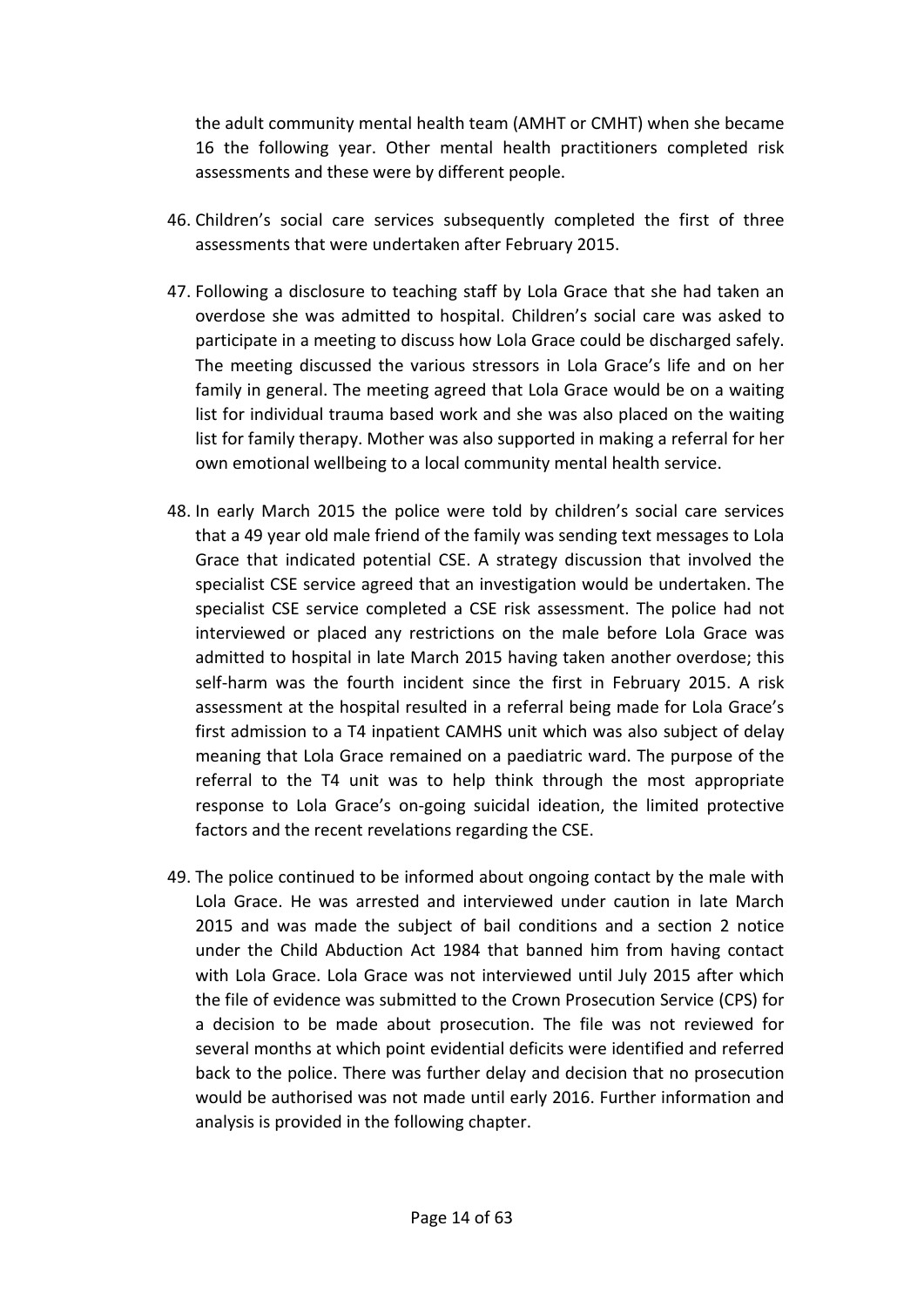- 50. In April 2015 Lola Grace's aunt took her own life.
- 51. Lola Grace was at the T4 unit from late April 2015 to early July 2015. A detailed history was collated which included information about the different traumas and sources of stress that Lola Grace was dealing with. A diagnosis of adjustment disorder<sup>[16](#page-14-0)</sup> took account of Lola Grace's responses to the various sources of stress and described a need for a stable and supportive environment for Lola Grace to help her develop better resilience and coping strategies.
- 52. A social work assessment was completed in June 2015 although did not include much information from other assessments such as at the T4 unit. The assessment confirmed that Lola Grace was a child in need. Arrangements began to find a family placement for Lola Grace. Initially this was done with the agreement of mother and Lola Grace. This coincided with the case being transferred to another social worker.
- 53. There were further significant incidents where Lola Grace put herself at risk of self-harm; for example she was found near to a railway line and there was evidence of self-cutting.
- 54. A third social work assessment in July 2015 was completed and provided information about risk that was discussed at a child protection conference in respect of Lola Grace and her siblings.
- 55. In late July 2015 the consultant psychiatrist for community CAMHS wrote to children's services confirming the consensus that Lola Grace's risk taking behaviour and self-harm were understandable in the context of her emotional difficulties; this reflected the assessment also of the T4 unit. Community CAMHS were of the view that Lola Grace's best interests were best served if she was placed with a foster carer; this was based on the level of emotional stress she was under. Community CAMHS acknowledged that Lola Grace's mother did not agree with the view of their practitioners that Lola Grace had a difficult emotional relationship with mother at times. Therapeutic work with Lola Grace was a 'holding operation' until Lola Grace was settled in a placement. Community CAMHS and T4 assessments both

<span id="page-14-0"></span><sup>&</sup>lt;sup>16</sup> Adjustment disorder is an abnormal and excessive reaction to an identifiable life stressor. The reaction is more severe than would normally be expected and can result in significant impairment in social, occupational, or academic functioning. Adjustment disorders are associated with high risk of suicide and suicidal behaviour, substance abuse, and the prolongation of other medical disorders or interference with their treatment. Adjustment disorder that persists may progress to become a more severe mental disorder, such as major depressive disorder.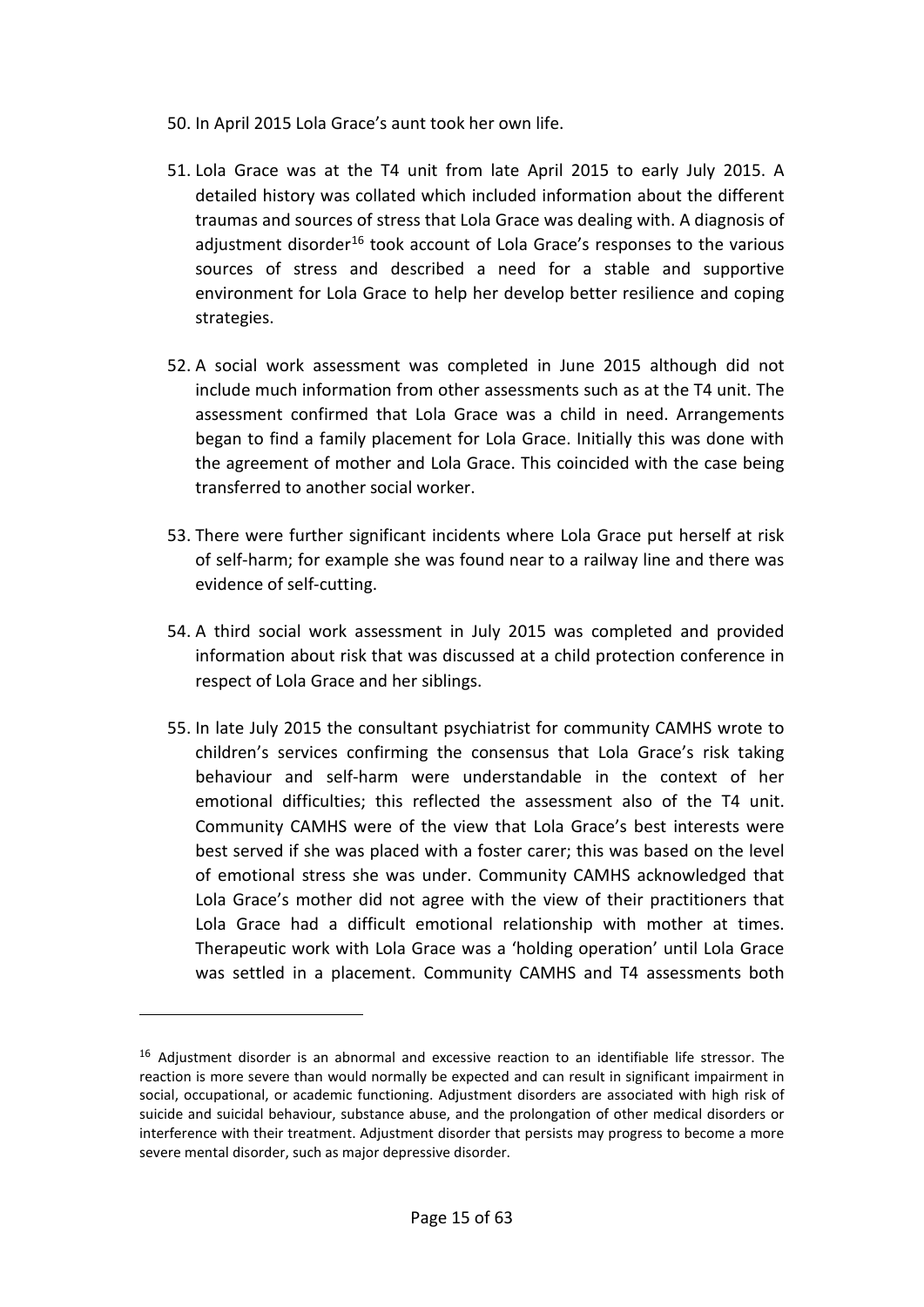agreed that Lola Grace's risk and self-harming behaviour were signs of ongoing distress. The consultant was unable to participate in the child protection conference.

- 56. Shortly after the child protection conference at the end of July 2015 Lola Grace was placed with a carer for a short 28 day placement pending a move to a longer term placement that was going through regulatory approval. The child protection plan (category of emotional abuse) and looked after children (LAC) arrangements brought the involvement of an independent reviewing officer (IRO). The child protection plan in regard to Lola Grace was ended in early September 2015 because she was subject of LAC arrangements.
- 57. There continued to be incidents of self–harm. In October 2015 the CPS reviewed the police file and found that there were problems with the evidence including a faulty disc. The specialist sexual exploitation team completed a CSE assessment in October 2015 which agreed that Lola Grace was at medium risk of CSE. The plan was for one-to-one work with Lola Grace to help her understand grooming behaviour and the risk of exploitation, referral for mother to PACE<sup>[17](#page-15-0)</sup> services, for updates to be provided on the ongoing investigation of the male and to reduce the incidents of Lola Grace going missing from school.
- 58. The alleged perpetrator visited a police station in late October 2015 and admitted to contacting Lola Grace via social media. Officers interviewed Lola Grace at home and determined that although the message had been abusive it did not amount to witness intimidation and did not meet the criteria for harassment or malicious communication. He was released without any charge and information was forwarded to the CPS. The learning event was advised that electronic communication is not covered in the child abduction legislation that underpins the section 2 notices.
- 59. A second LAC review in late November 2015 was advised that no therapeutic work was being offered to Lola Grace either in regard to self-harm or the CSE. There had been a recommendation from the T4 unit that resilience building work and family therapy were required. In September 2015 community CAMHS were considering whether to discharge Lola Grace. An intervention by a senior manager in Children's Services made community CAMHS change their mind. The IRO used the escalation processes in regard to these

<span id="page-15-0"></span> $17$  Parents against child sexual exploitation (PACE) is a registered charity that helps parents to understand what is happening to their child and how parents can be the primary agents in helping their child disclose and break away from child sexual exploitation. PACE also provides training and guidance on best practice for organisations and professionals.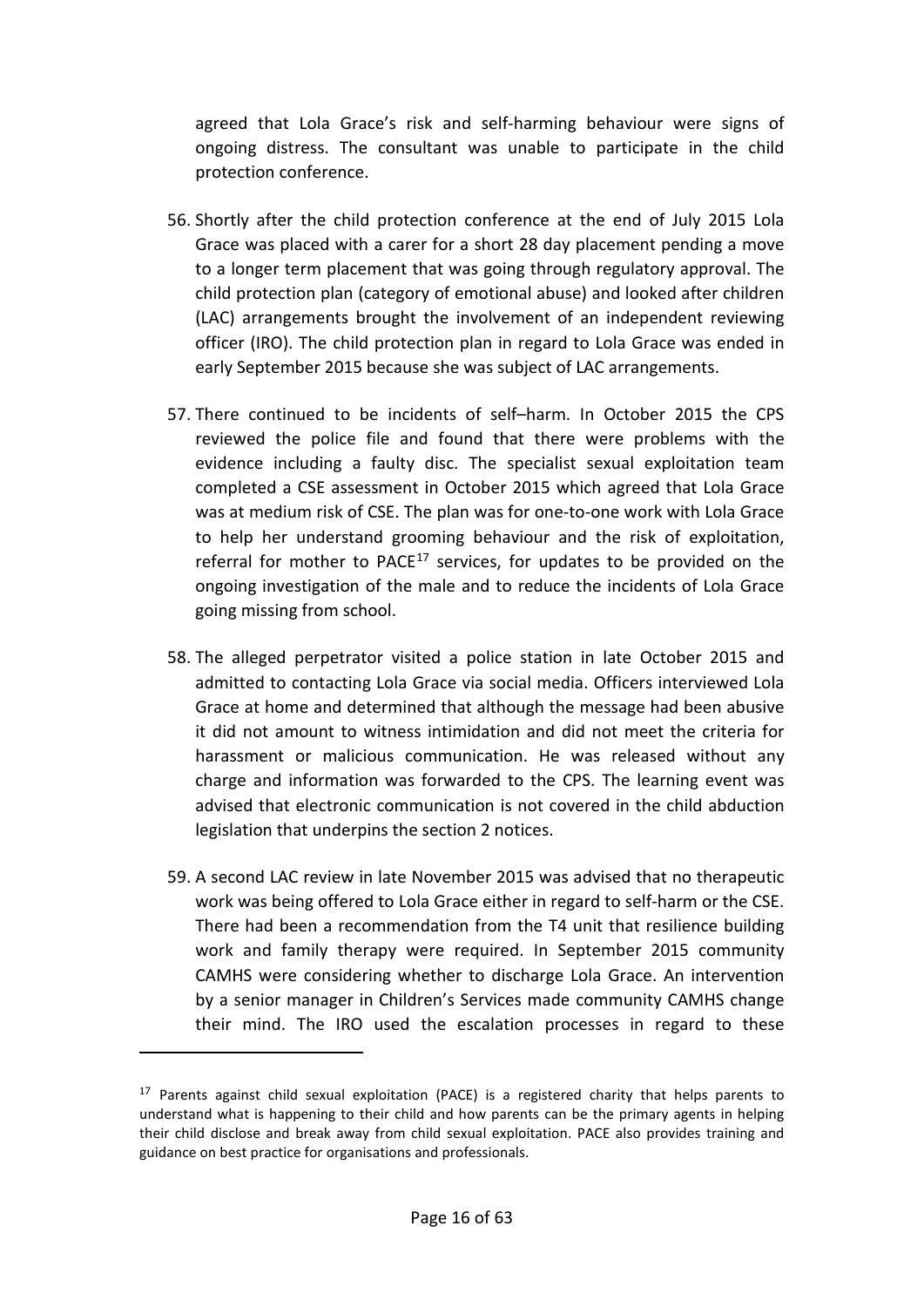shortfalls in service. In December 2015 the decision was made to offer art therapy although there was further delay before the art therapy sessions were provided in April and May 2016 which Lola Grace accessed although these ended prematurely with staff sickness; no other therapy including family therapy was provided. Lola Grace continued to receive regular contact from the mental health practitioner.

- 60. Over the new year 2016 there was further suspected self-harm that involved Lola Grace spending a night in the hospital following a self-reported overdose.
- 61. Legal proceedings in the Family Court began in January 2016 although the decision to seek a care order had been made in November 2015. Some of this delay arose because the proceedings required social care to update their assessments. The Child and Family Courts Advisory Support Service (CAFCASS) became involved through a Children's Guardian being appointed. Within the context of the Family Court proceedings there was discussion about seeking a therapeutic foster placement although the details of what such a placement constituted and where it would be sourced from was not clarified.
- 62. In March 2016 the CPS decided that there was insufficient evidence to allow a charging decision to be made. A CSE assessment the same month agreed that Lola Grace remained at risk of CSE.
- 63. In May 2016 Lola Grace moved to a foster placement outside of the borough. The IRO and a senior practitioner visited the foster carer prior to the placement being made to provide information about the background and range of need presented by Lola Grace which also included providing the statutory forms of information for a carer. In spite of this, the foster carer has told the reviewers that she did not feel that she had been made aware of the full extent and history of Lola Grace or her self-harm.
- 64. In May 2016 there had been further incidents of self-harm; a particularly high risk incident involved the police locating Lola Grace in a tree with a noose. There were other incidents which included finding Lola Grace near to a bridge over a motorway.
- 65. By July 2016 the foster carer felt unable to provide safe care for Lola Grace. There continued to be incidents of Lola Grace going missing from placement which broke down in early August 2016 and Lola Grace moved to a children's home.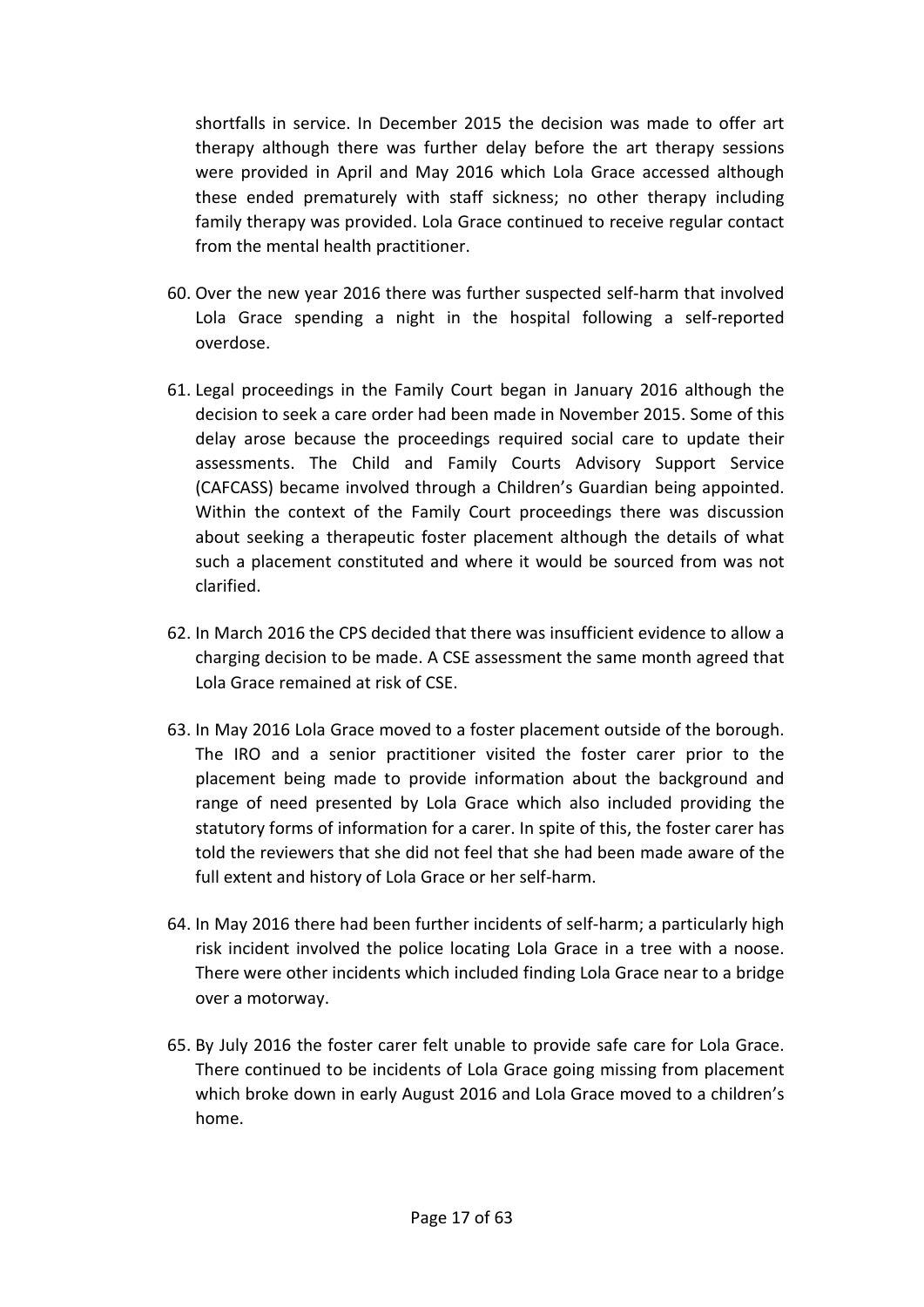- 66. In October 2016 community CAMHS recommended that Lola Grace needed to have a placement with in-house therapeutic support.
- 67. In November 2016 Lola Grace was admitted for the eleventh time to hospital following self-harm. This coincided with Lola Grace being transferred from CAMHS to the adult community mental health services team (AMHT or CMHT).
- 68. In January 2017 Lola Grace was located on a railway line. A serious incident of harm was averted by slowing or stopping train traffic and removing Lola Grace from the railway line. The incidents involving trespass onto railway property brought involvement by the Transport Police (who had been involved in a previous incident) and who developed a risk strategy for responding to Lola Grace. Lola Grace was admitted to a T4 unit for the second time and stayed there for less than 28 days being discharged in early February 2017. Whilst at the T4 unit Lola Grace made a disclosure of inappropriate and potentially sexually exploitative relationships with older males. The T4 unit recorded that they passed the information to the specialist sexual exploitation team who do not have a corresponding record.
- 69. The AMHT care coordination had to change due to illness and the case was allocated to another care co-ordinator who was already working in excess of their expected caseload.
- 70. In March 2017 there was further information about Lola Grace being at risk from CSE involving different males. It is not clear that this was properly reported to and therefore recorded by the police; further information is included in the next section of analysis.
- 71. Lola Grace was declining contact with the new AMHT care co-ordinator which coincided with preparations being made for the school counsellor to begin helping Lola Grace move to college and for the involvement of the school counsellor to end.
- 72. After an escalation in the number and types of self-harm incidents Lola Grace was admitted to a T4 unit for a third time in early June 2017. She remained there until the middle of July 2017. Although there was discussion about identifying a bespoke care placement for Lola Grace and the T4 service repeated the call made by community CAMHS in October 2016 that Lola Grace should be in a care placement with in-house therapy, she returned to the children's home and was transferred to the semi-independent unit in October 2017 as her choice of placement. There is no record of anybody objecting or querying the placement decision at the time. The semi-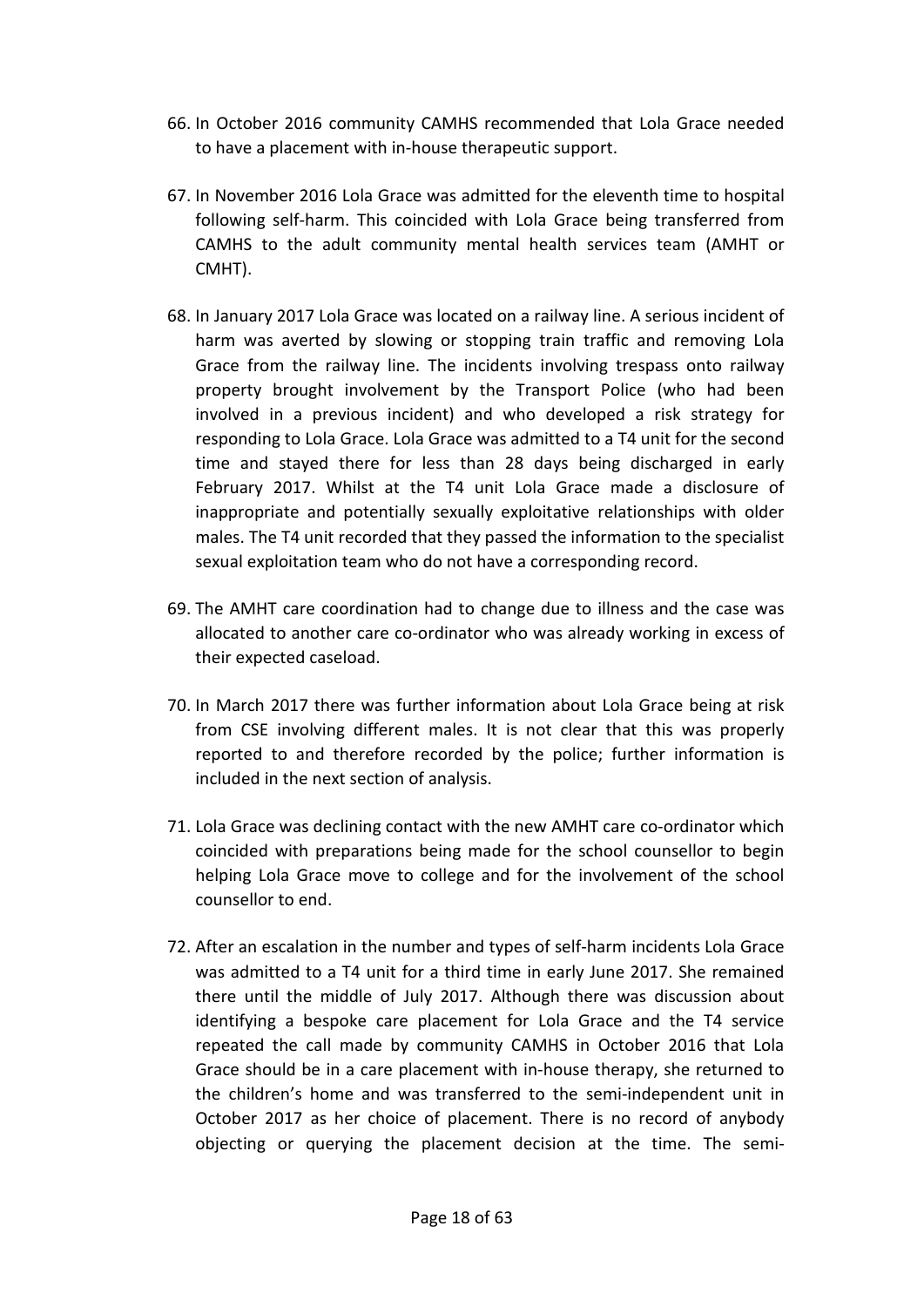independent unit provider has said that they were not aware of the extent of Lola Grace's history and self-harm which is disputed by mother and the social worker.

- 73. In late November and early December 2017 Lola Grace did participate in an adult acute therapy service session (a form of  $CBT^{18}$ ) where she was thought to have engaged well and had been benefiting from her participation. It was considered that the risks had 'reduced significantly'.
- 74. There was further self-harm in November 2017 that involved the police. Lola Grace died in late December 2017.
- 75. There had been 130 incidents of self-harming behaviour or suicidal ideation, 13 incidents of Lola Grace being sexually groomed, of which there was evidence in two or three incidents of sexual abuse, and 33 occasions when Lola Grace had gone missing.

<span id="page-18-0"></span> $18$  Cognitive behaviour therapy (CBT) is a talking therapy and is one of those recommended in the guidance for responding to self-harm.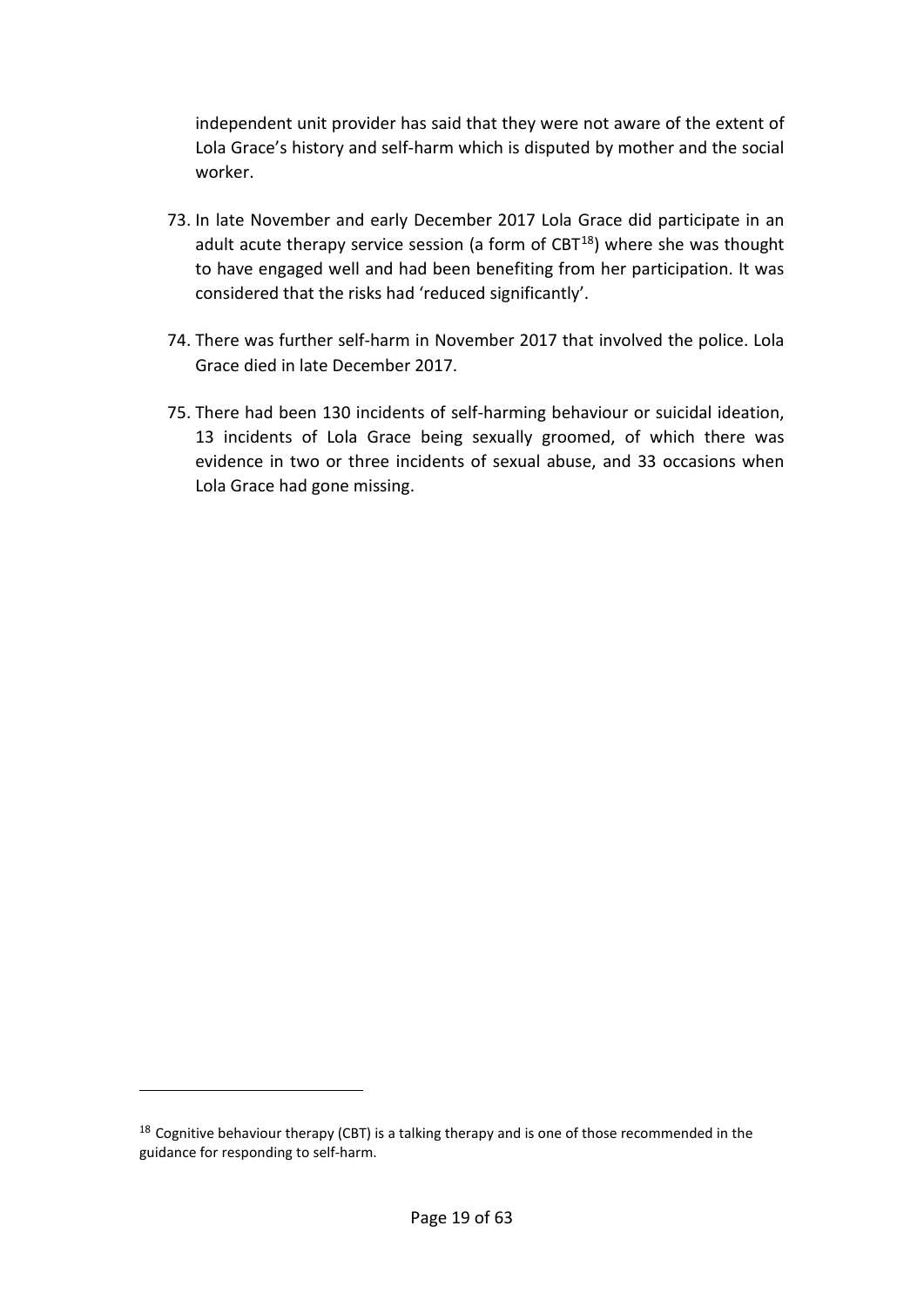# <span id="page-19-0"></span>**3 Analysis of professional contact and intervention**

#### <span id="page-19-1"></span>**3.1 Examples of good practice**

- 76. A serious case review highlights examples of good practice that help promote and encourage people undertaking some of the most complex work with children and young people. Examples include;
	- a) The clear measures and individual action taken in all of the services to respond to incidents of immediate risk which for example included suspending the normal operation of trains to allow Lola Grace to be safely brought from a railway track, spending time talking with Lola Grace when for example she had climbed onto a structure or tree, staying with Lola Grace when she was brought to the hospital emergency service; there are other examples;
	- b) The school counsellor's relationship with Lola Grace and her tenacity with different services;
	- c) The trial of a range of different therapies in a T4 unit to see which of those Lola Grace preferred or could best engage with;
	- d) Across social care, school and the placement providers generally, there was an effort to ensure that Lola Grace had the encouragement and was given access to positive activities that contributed to her emotional and behavioural development, identity and educational attainment;
	- e) Following the incidents of self-harm there was discussion on the service response that was required;
	- f) The CAMHS community services always responded to incidents by at least seeing Lola Grace face-to-face and involving a consistent nurse practitioner; this was aided by being in the same NHS Health Trust as hospital emergency and paediatric services and Lola Grace being under 16;
	- g) In some of the services there was a clear investment of time to build relationships that for example went beyond a legal minimum standard such as in the Child in our Care (CioC) service statutory visit obligations to a child being looked after;
	- h) The practice of an IRO to encourage Lola Grace to take more control of her LAC reviews and the attempt to move from just eliciting wishes and feelings to enabling Lola Grace to more actively participate in her LAC reviews;
	- i) The imaginative and empathetic manner in which some key practitioners tried to prepare and support Lola Grace at the point of transferring to a different service or to a different professional<sup>19</sup>.

<span id="page-19-2"></span><sup>&</sup>lt;sup>19</sup> However thoughtfully individual professionals ended their relationships there was a systemic gap in how the overall system of arrangements were not able to promote continuity of key relationships.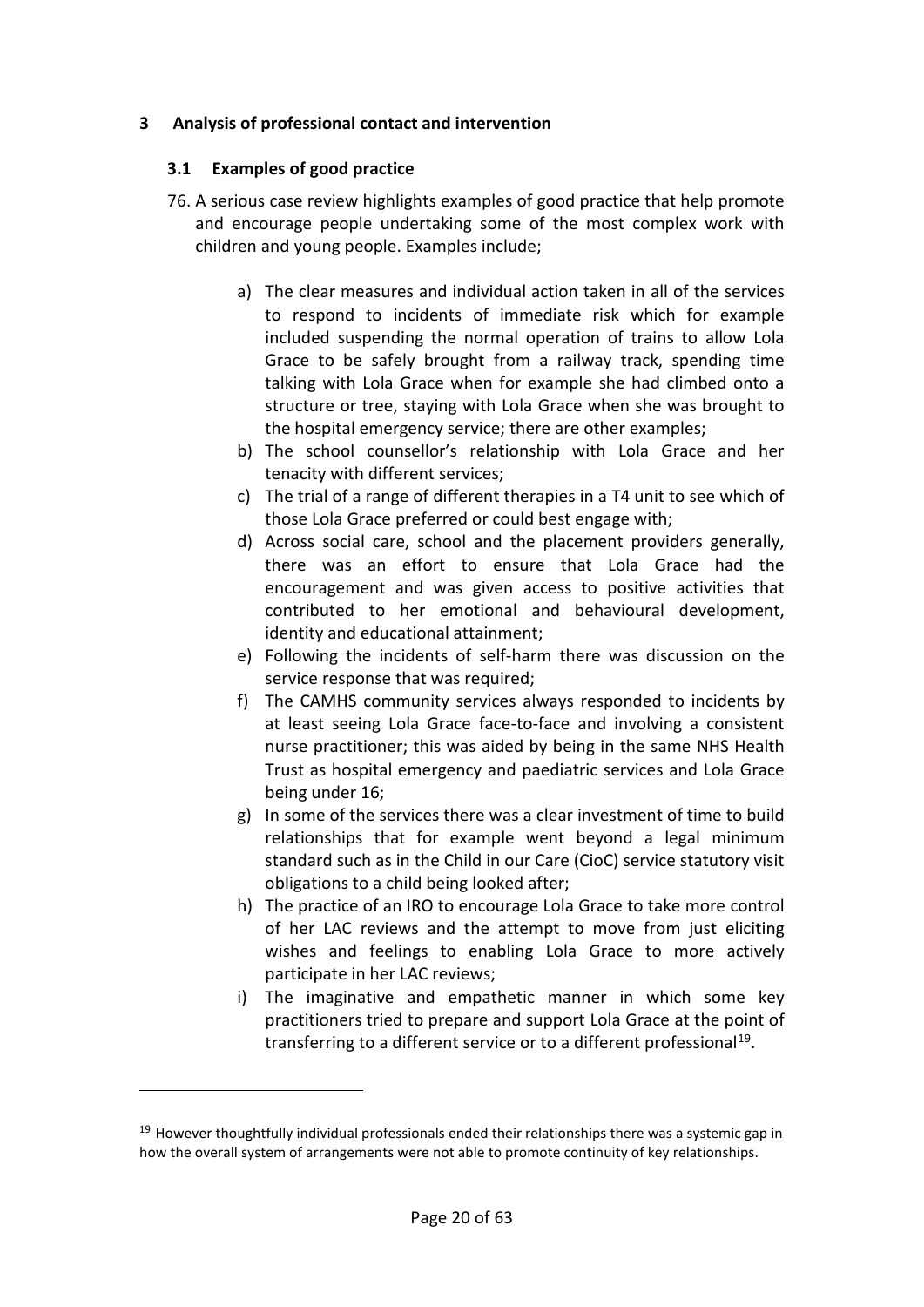# <span id="page-20-0"></span>**3.2 History and use of chronology for understanding the context for Lola Grace risk from harm**

- 77. Many of the underlying factors for Lola Grace's distress and self-harm were long-standing; the history of abuse for important adults in Lola Grace's life and the impact that this had on those adults and their relationships; the patterns and dynamics within the family for how they dealt with distressing and traumatic events and information and how that contributed to the cycles of crisis combining with a limited ability to develop more resilient methods for dealing with adversity; the history of depression, self-harm and substance abuse in the family.
- 78. These were the significant elements of the family legacy that created the context for Lola Grace's presentation of behaviour, needs and risk during her adolescence. This is not blaming the family; it is acknowledging the very severe complications that faced the whole family and the people working with them.
- 79. Lola Grace's self-harm was recognised as a response to complex stressors (rather than it being a mental illness or disorder) as early as March 2015. The value of attempting to develop a therapeutic response was described by community CAMHS in early documentation. The initial plan to offer trauma based work and family therapy resulted in Lola Grace being placed on a waiting list from March 2015. The revelations of CSE, her continued self-harm resulting in emergency treatment and the general context of family related trauma resulted in community based therapy being postponed.
- 80. Although it was generally understood that Lola Grace was dealing with many difficulties in her life, the detail of the family history was not entirely and collectively known about across all of the key organisations although some people were better informed than others. The assessments in the T4 units provide the clearest written evidence seen by the review of history being systematically sought, recorded and analysed to inform the formulation of strategies of help. Some of this appears to reflect different practice; for example community CAMHS provided information in various correspondences to other professionals. It is apparent that both T4 and community CAMHS were agreed about the general drivers of Lola Grace's distress; the community CAMHS documentation and communication with other services was not as detailed as for example is seen in the T4 assessment and formulation. For example, a community CAMHS mental health practitioner set out the plan for working with Lola Grace in January 2016 as 'discuss with community CAMHS a range of new strategies to deal with difficult emotions' and 'formulated some useful staff responses when Lola Grace seeks support from care staff'. The T4 documentation was more detailed about the process of assessment being used to inform reflection and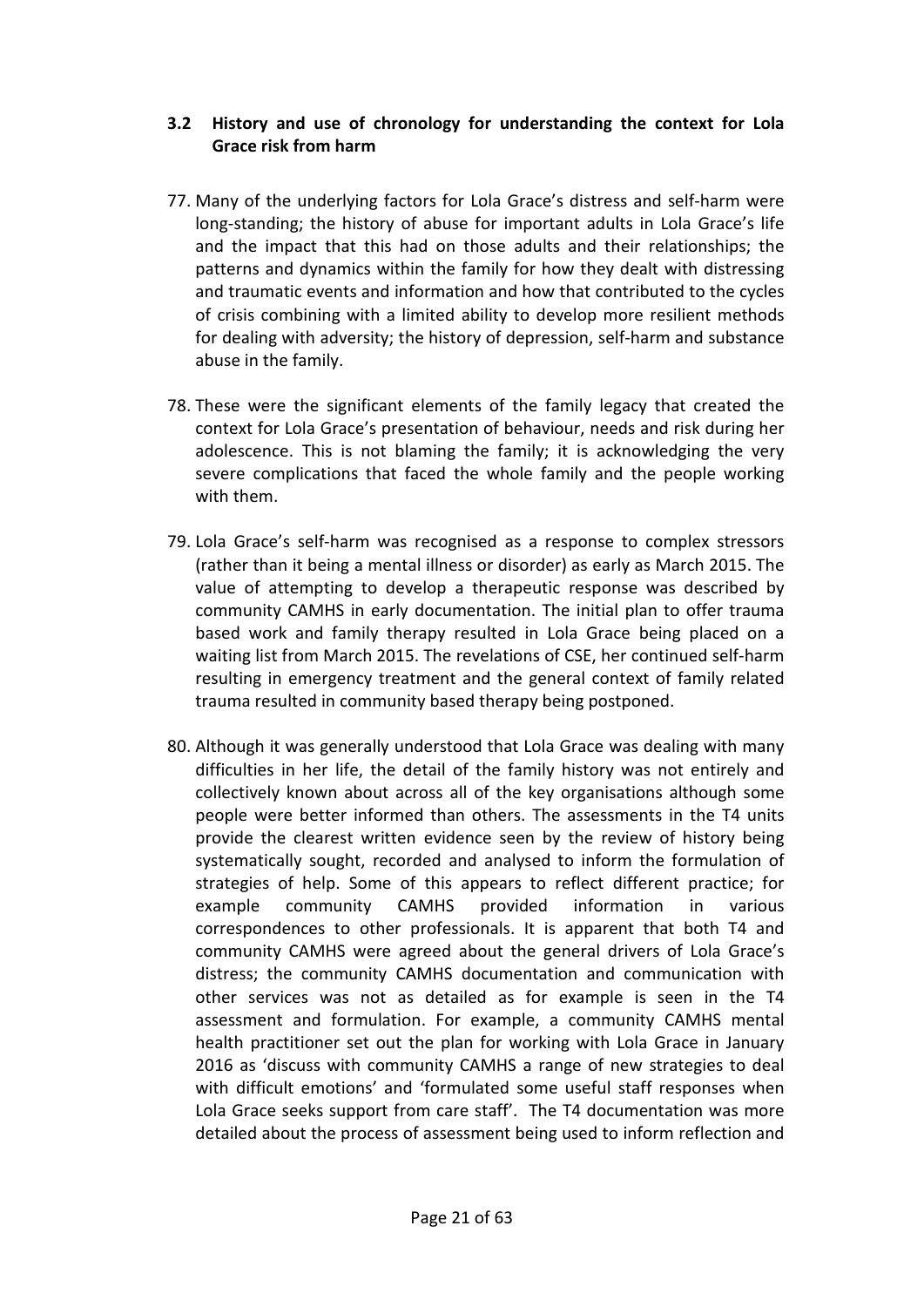formulation about the various drivers of risk and the potential therapeutic strategies for addressing them, although there was limited use outside of the T4 units.

- 81. The people who provided day-to-day care for Lola Grace when she became looked after had some of the least information given to them but were dealing with the day-to-day risk and incidents of self-harm.
- 82. Linked to the clarity of collective understanding about history and context was the absence of a clear enough integrated chronology to inform the respective services and people about significant events and incidents that occurred from February 2015 onwards. This would have been helpful in regard to the incidents of self-harm and the recurring evidence of CSE. The absence of a chronology that drew information together from the respective agencies meant that none of the professionals had a complete enough overview of the extent of risk associated with incidents or other information.
- 83. For example, distinguishing more clearly that some incidents of self-harm were impulsive whilst others were planned and involved differing levels of potential lethality. The first presentation for self-harm in February 2015 found no symptoms of depressive disorder whereas by 2017 Lola Grace was presenting with pervasive depressive symptoms which signifies different levels of concern about risk.
- 84. The absence of chronology in regard to incidents of CSE meant that each of those incidents was largely managed in isolation, compounded by the postponement of work by the specialist sexual exploitation team in response to concerns about Lola Grace's emotional and psychological health and concern about re-traumatising Lola Grace.
- 85. A chronology that was kept updated would have helped to identify escalating patterns of risk and associated drivers that are so important for risk assessment as well as highlighting significant delay and drift that could have given greater clarity and urgency.

#### <span id="page-21-0"></span>**3.3 Communication and engagement**

86. Over 20 organisations had varying levels of contact and involvement during the time period examined by the review. This would have been overwhelming for any family or young person and represented a very complex set of arrangements to coordinate between different people and organisations. Apart from the school counsellor and the community CAMHS nurse practitioner (and day-to-day carers) most of the other personnel were not consistent contacts for Lola Grace or her family.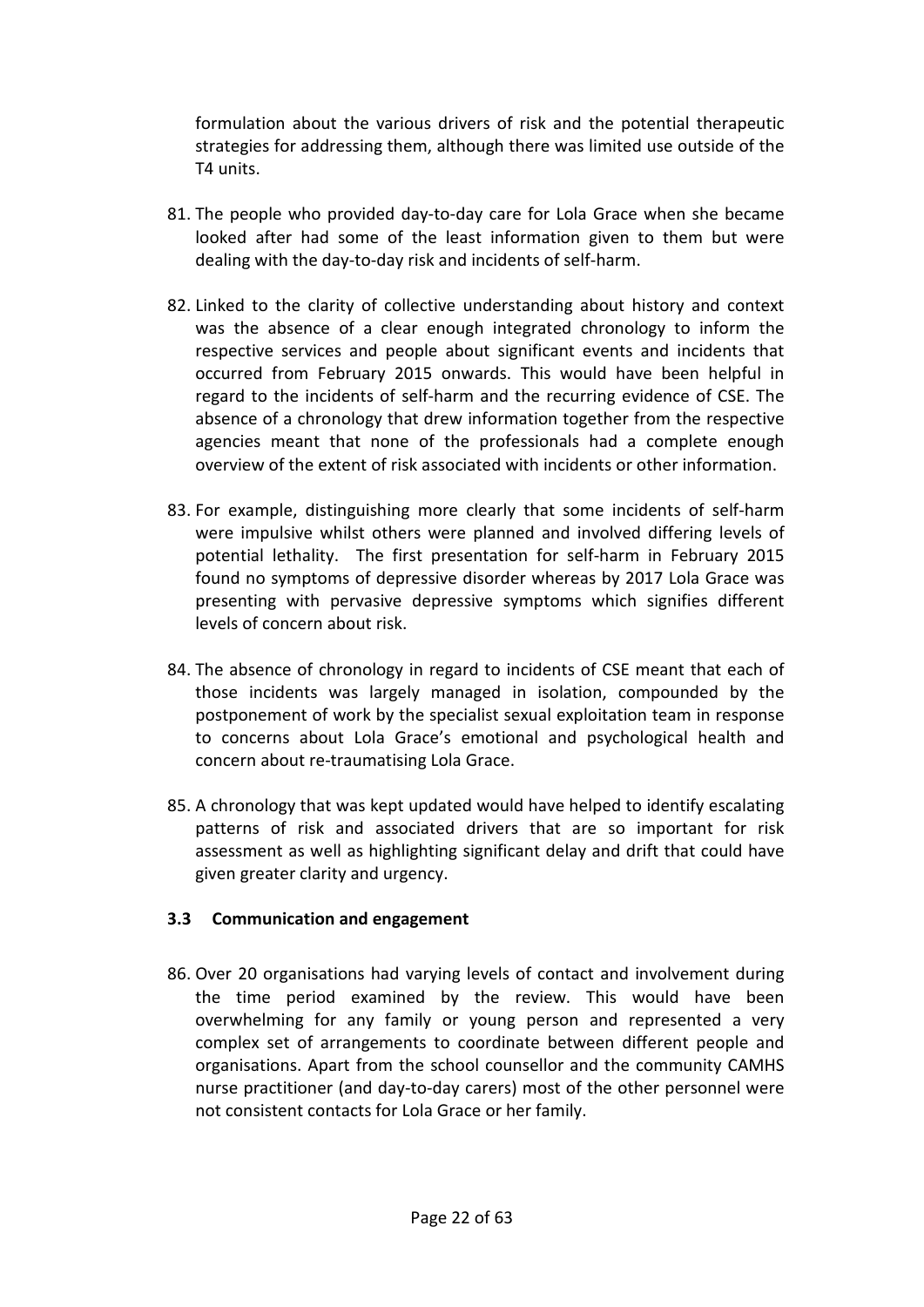- 87. It was further complicated by the fact that when Lola Grace became 16 requiring a number of enforced transitions from child focussed services to adult services. There were also several changes of key personnel such as five different social workers in less than two years.
- 88. The logistics of managing communication and of sharing information across such a large, diverse and dispersed range of different people and locations are not to be underestimated. It is apparent that there was concerted effort by key people to keep each other informed about significant incidents. However the reliance on email and telephone communication could not provide enough of the structure to collate, analyse and coordinate the level of strategic response that was required at key moments. A great deal of this reflected systemic issues such as the different legal systems or frameworks for practice that individual professionals were trying to navigate that were under different co-ordination and leadership.
- 89. Lola Grace's mother reported that she felt as if some people blamed her for Lola Grace's self-harming. Some of this was mother's observations about the perceived attitude of some key professionals although it also reflects the reported experience and perceptions of families more generally who are naturally very distressed and stressed when their child is self-harming.
- 90. Information about some important decisions were not explained sufficiently to promote better understanding and engagement by Lola Grace and by her family. An assessment of the family friends as potential carers for Lola Grace was not supportive of Lola Grace's wishes and Lola Grace did not understand why; the couple were considered at a later stage as potential carers although arguably by that stage Lola Grace's level of risk had escalated. The rationale is not clarified and may reflect a degree of pragmatism in regard to what Lola Grace was willing to comply with for example.
- 91. There is no recorded evidence in information for the review about how the decision about no prosecution in regard to allegations and information about CSE was explained to Lola Grace and the family and there were gaps in conducting strategy discussions about how to provide Lola Grace with therapeutic help and support whilst not undermining criminal processes.
- 92. Family work to strengthen communication and to help resolve difficulties can be valuable in responding to self-harm. This was recognised in the initial assessment by community CAMHS in March 2015 when they initially placed Lola Grace on a waiting list for trauma based therapy and family therapy. This initial plan was quickly replaced by a referral to a T4 unit to seek help in developing a response to the escalating self-harm and context of Lola Grace's risk and self-harming behaviour. Art therapy was provided after several months and this followed representations being made by children's social care services.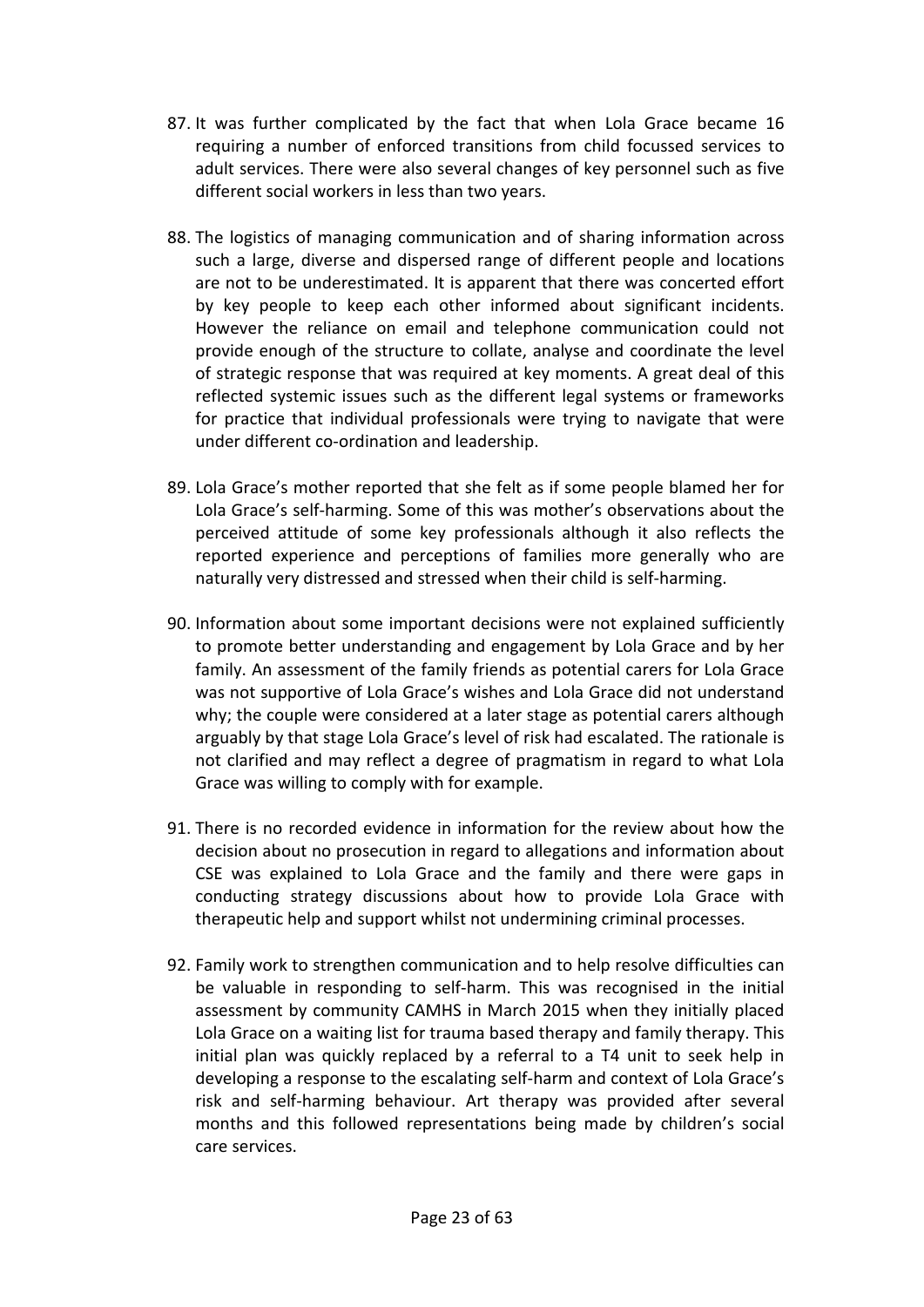- 93. The escalation from the initial identification of self-harm to admission to a T4 unit in April 2015 was very swift and was unusual in that there had been a relatively short history of contact through the community based CAMHS. Difficult judgements had to be made about how best to keep Lola Grace safe after the repeated presentations at the hospital in early 2015. One of the consequences of such a fast escalation was the lack of opportunity to build relationships with community CAMHS compounded by the reality that any involvement was going to be relatively short-lived because of the local transfer protocols for mental health support occurring at 16 and older.
- 94. The absence of community based therapy and treatment left a gap in developing the coping strategies and establishing the relationships that can help achieve better engagement. Several factors influenced this and included concerns about the stability of Lola Grace's home circumstances and networks, and professional opinion about the timing and efficacy of different models of treatment. For example there was concern that trauma based therapy would have been ill advised given the ongoing CSE investigation and Lola Grace's emotional instability.
- 95. There was misunderstanding about the information that some of the people providing day-to-day care for Lola Grace were working with. The foster carer for example reported that she was not clear about the reasons and circumstances for Lola Grace becoming looked after although there had been a face-to-face meeting and discussion involving the IRO and a senior practitioner. The foster carer says she was not aware of the full extent of Lola Grace's self-harming behaviour prior to the placement or the fact that Lola Grace had been subject to such intensive supervision by care staff (two to one care) prior to moving to the fostering placement. Similar comments were made by staff at the semi-independent unit where Lola Grace was living when she died.
- 96. Communication between the police and the CPS as well as with the family and other professionals was also the subject of significant delay. The school counsellor who was a significant professional for Lola Grace was not always kept up to date.

#### <span id="page-23-0"></span>**3.4 Assessment**

97. The assessment of self-harm has to distinguish between people who have harmed themselves as a way of dealing with unhappiness and other emotional disturbances, which are directly related to and to some extent an understandable reaction to external circumstances, and those whose selfdamaging behaviour is attributable to a psychiatric disorder and a resultant disturbed mental state. This is what was done in response to Lola Grace's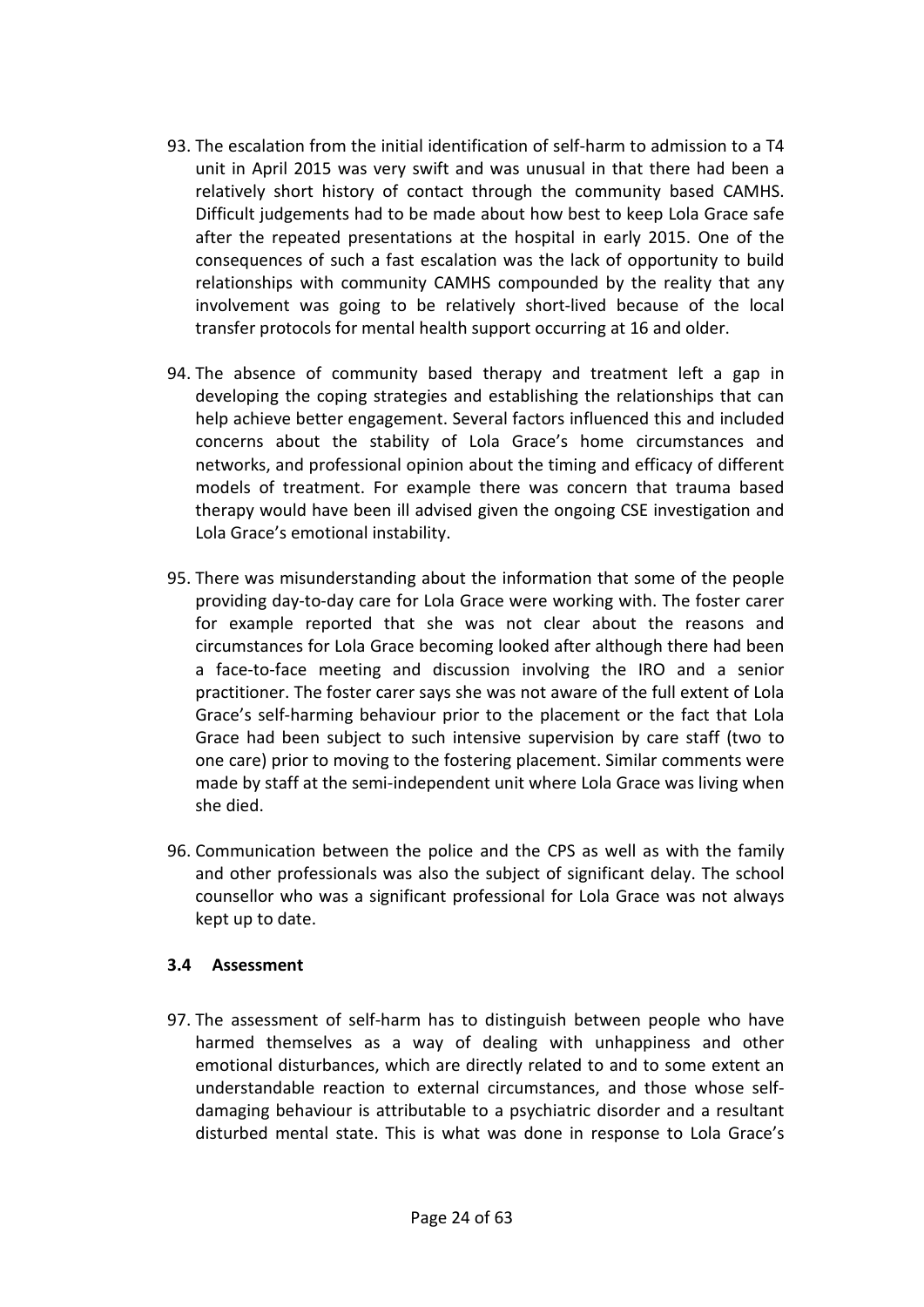self-harm in determining that Lola Grace's response was not a mental disorder but was a response to sources of stress in her life.

- 98. The differentiation in regard to the drivers of self-harm is important not only in assessing risk but also in deciding a future management plan. For example, where someone is harming themselves in reaction to unhappy life circumstances, it is reasonable to assist them to address their problems in a less self-destructive way. In this context, talking therapy such as cognitive– behavioural therapy (CBT) can be helpful to address problems of difficult feelings (e.g. anxiety or depression/unhappiness). This was identified in the initial assessments by community CAMHS in March 2015 as well as in subsequent assessments and formulations at T4. A singular challenge confronting Lola Grace and those who worked with her was the limited range of protective factors that could help with her resilience.
- 99. Assessments by different care and health services were completed in parallel processes that reflect the legal and organisational frameworks within which the various professionals work; the Children Act 1989 and the Mental Health Act 1983 being the two major areas of legislation supported with associated codes of practice or statutory guidance and regulations. Although these were the key assessments there were other agency or incident specific assessments; these included the PVPs, missing from home interviews, CSE assessments, hospital child risk assessments, care home risk assessments and school risk assessments. As a looked after child, Lola Grace also came within the scope of leaving care arrangements. Although a pathway plan had been opened in August 2016, the assessment remained incomplete by December 2017.
- 100. Some of the assessments were more narrative in their style and content whilst others provided a clearer analysis that for example described the context of Lola Grace's self-harming behaviour and the various factors that indicated risk or potential resilience. For example, the assessments completed in the T4 units informed a formulation intended to guide the development of care plans to continue after discharge although were limited in their implementation. On one occasion there was a difference of professional opinion between the T4 and the AMHT services. It is an example of where corporate parenting could have been more effective with more assertive leadership of multi-agency arrangements.
- 101. Children's social work services had the statutory responsibility under the Children Act 1989 to initiate and to co-ordinate assessments to determine what services Lola Grace would require as a child in need and to also consider if she was at risk of significant harm. The first social work assessment in February 2015 after the first presentation of self-harm was started late. Workload capacity might well have been a contributing factor. At this stage no mental health assessments had been undertaken.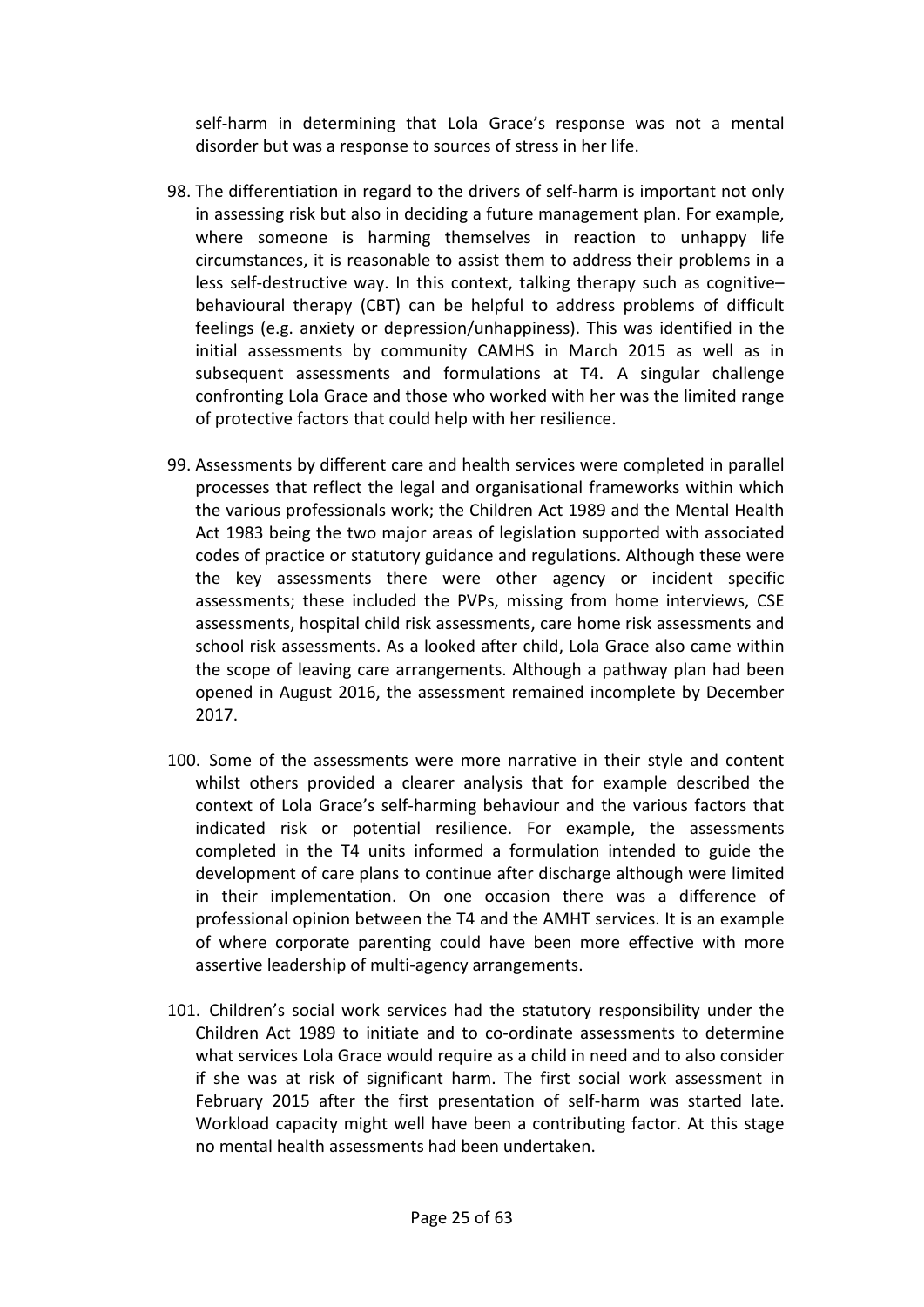- 102. The following comments are not about any individual's practice but rather discuss the general approach and utility of the activity of assessment as it applied to Lola Grace's circumstances.
- 103. The first social care assessment was not just focussed on Lola Grace but included her siblings. The assessment includes information about the trauma of the sexual assault on Lola Grace's sister, the overdose by Male 2 in September 2014 and that Lola Grace had been provided with counselling in 2010 although does not include information regarding the circumstances for the counselling or any outcomes. The assessment mentions that Lola Grace has had a number of traumatic events in her life, although is limited in the record of evidence exploring the significance in the analysis of the assessment. The assessment describes mother providing love, emotional warmth and affection and that there was a strong attachment in the family rather than for example describing any of the children's particular attachment or the particular style of parenting. The assessment refers to the need to protect from 'unsafe adults'; the use of euphemism blunts clarity about the nature of risk and how it is understood. The assessment analysis includes no mention of the self-harm and there is limited reference to the risk from the adult male who was already on bail following allegations of sexual assault and abuse. There is little record of evidence of any direct or indirect input from other services to the assessment of risk. There is no mention of the assessments at the hospital emergency service and by community CAMHS and the T4 unit which would have been an opportunity to draw the assessments together to inform care planning for Lola Grace.
- 104. The second social care assessment completed in September 2015 appears to have been a copy and paste of the same reasons and circumstances for the assessment being undertaken. This may again reflect workload pressures or it might reflect a more fundamental issue that for example sees assessment as primarily a function of administration and compliance with procedure. The assessment does not describe in any detail the intervening history of selfharm presentations although there is a summary in the section on developmental needs. There is little detail about the circumstances of the incidents of self-harm or the triggers. There is reference to a 'potential sexual assault' that had effected Lola Grace's emotional welfare but no indication that Lola Grace had provided any information or about how this had impacted on her and how she was continuing to be subjected to contact from the alleged perpetrator.
- 105. As previously mentioned, the assessment is not specifically focussed on Lola Grace. The assessment includes reference to the T4 placement, but as previously, there is no information for example about the formulation and the discharge summary and recommendations made by the T4 unit. The assessment refers to the reasons for self-harming to be open to 'conjecture'.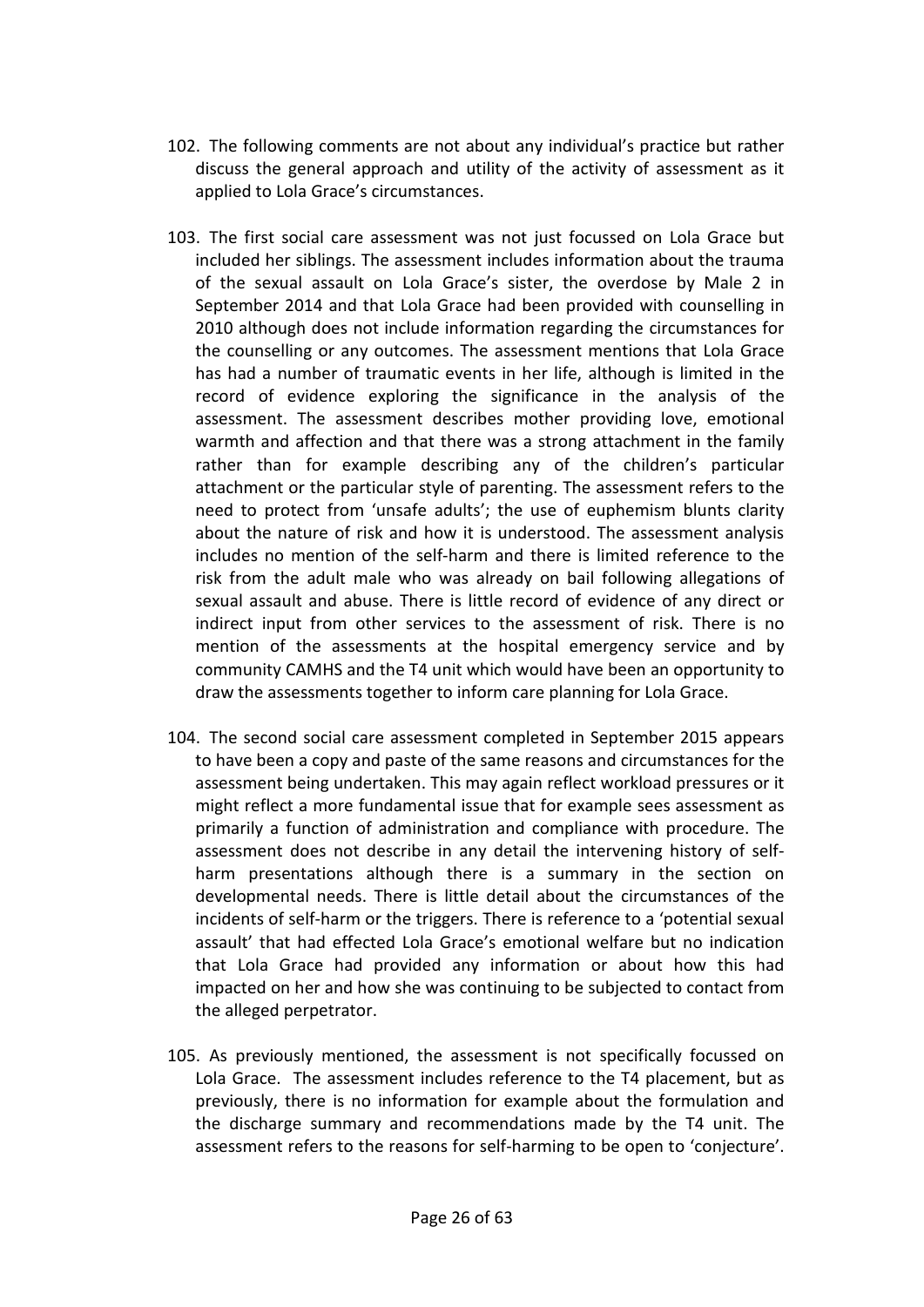The assessment refers to Lola Grace and sibling having 'chosen to make suicide attempts' inferring that these are the actions of choice or of free will. It also refers to Lola Grace not being at significant harm because 'appropriate help is always available'. The assessment also refers to allegations of potential sexual abuse rather than Lola Grace disclosing that she had been abused. The second assessment provides little recorded evidence of input by other services to the assessment of risk or analysis despite extensive involvement by several other people and organisations since February 2015.

- 106. The third assessment in January 2016 provided the first occasion when the assessment is clearly focussed on Lola Grace and the various needs and risk as they relate to her. It includes a description of how Lola Grace found social situations difficult and struggled to have reciprocal conversations even with people who have worked with her for several months and that she would prefer to avoid direct contact having discussions by text for example. It also describes the complexities of the relationships between the various family members and something of the longer term history and how that had an impact on the current circumstances and for example the difficulties that Lola Grace's self-harm represented. The difficulties that some adults in the family had in being able to model and demonstrate appropriate behaviour to regulate emotions for example and how this has created cycles of successive crisis. The assessment identified high risk indicators that included a history of being neglected, sexual abuse and unsupervised contact with a male, difficulties of family adults being able to prioritise Lola Grace's needs and their unrealistic expectations and understanding about Lola Grace's emotional ability contributing to Lola Grace being left unable to process difficult information. The assessment concludes that it would be unsafe for Lola Grace to return to her mother's care although does not consider the obstacles and problems of trying to place Lola Grace or the availability of a suitable placement. The assessment concluded that legal proceedings would be required which would allow the local authority to share parental responsibility with mother and to make decisions about the most appropriate care arrangements.
- 107. This third assessment, completed within the context of legal proceedings, is a much more complete collation of information and although there is little direct input from other services there is a clearer sense of information having been considered from other professionals and disciplines. The Family Court proceedings were a significant factor for this assessment achieving this different detail of analysis.
- 108. In February 2017 a psychological assessment and formulation was collated with Lola Grace whilst she was an inpatient at the T4 unit. The assessment provides a detailed summary of Lola Grace's history, a narrative about the family with a discussion about developmental considerations for Lola Grace and a discussion of Lola Grace's challenges and strengths. The assessment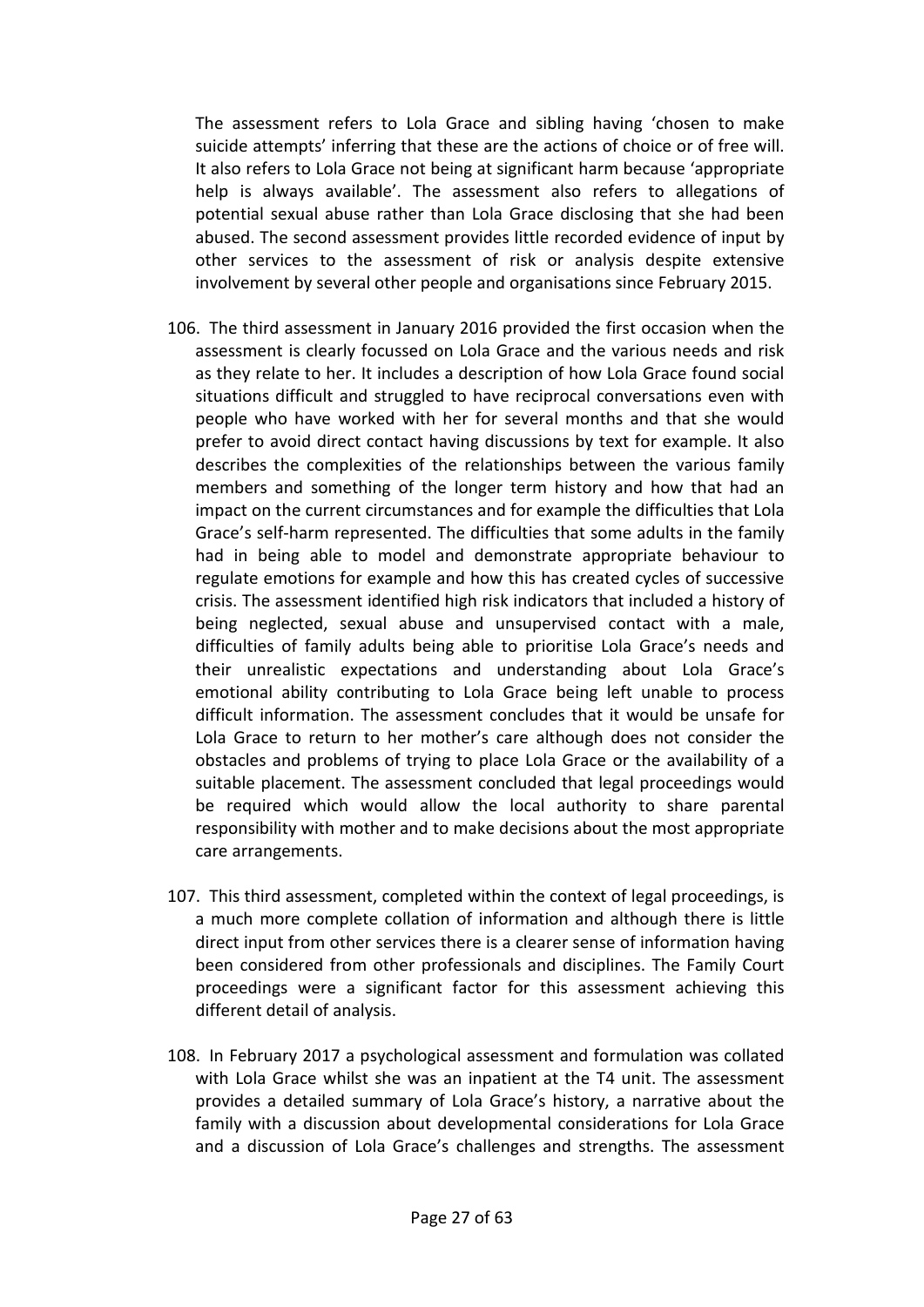includes a formulation to help provide the basis of understanding how Lola Grace's experiences, situations and challenges could have contributed to her current distress. The assessment includes recommendations to help Lola Grace on a daily basis with advice about general therapeutic and psychological help and support. It is a more detailed document in providing advice and guidance about going forward compared to other assessments for example by community CAMHS or AMHT. Although this reflects the fact that Lola Grace was an inpatient at T4, the evidence of assessment that has been provided for the review from community CAMHS is set out in relatively concise correspondence and for example makes reference to 'new strategies to deal with difficult emotions' without giving examples to help other professionals; likewise reference to 'formulating staff responses' are not explained in any more detail.

109. There were occasions when there was a difference of opinion between community AMHT and T4 mental health services. In February 2017 the AMHT care coordinator made a referral to the complex care consultation forum (CCCF). The request was for a formulation to guide work with Lola Grace. The clinical psychologist who wrote the psychological assessment and initial formulation was not at the meeting. The forum is a meeting to provide opportunity for discussion and agreement about plans for help in cases of high complexity and multi-agency involvement. It was an appropriate place to discuss Lola Grace's needs for support. There appeared to be a difference of opinion between different professionals about the most appropriate form of care for Lola Grace and the form of psychological therapies to be used which broadly contrasted between Dialectal Behaviour Therapy (DBT) skills based pathways generally available through the AMHT and trauma focussed work as recommended in the T4 formulation. The record of the discussion does not explicitly refer to the psychological assessment completed at the T4 unit. A CCCF addendum dated the 23rd February 2017 by the clinical psychologist at the AMHT states that the report had been considered; the addendum acknowledged that the report was thorough but that the AMHT felt that other considerations needed to be dealt with before recommendations could be carried through. The AMHT wanted to consider life skills or DBT work before engaging in the more detailed trauma based therapy as set out in the T4 assessment. The AMHT also felt that Lola Grace was 'not in a place' to begin trauma based interventions. The addendum also states that AMHT only offer time limited therapies. The addendum also stated that Lola Grace could be placed on an assessment waiting list. There is no record of discussion about the risk associated with the proposed action.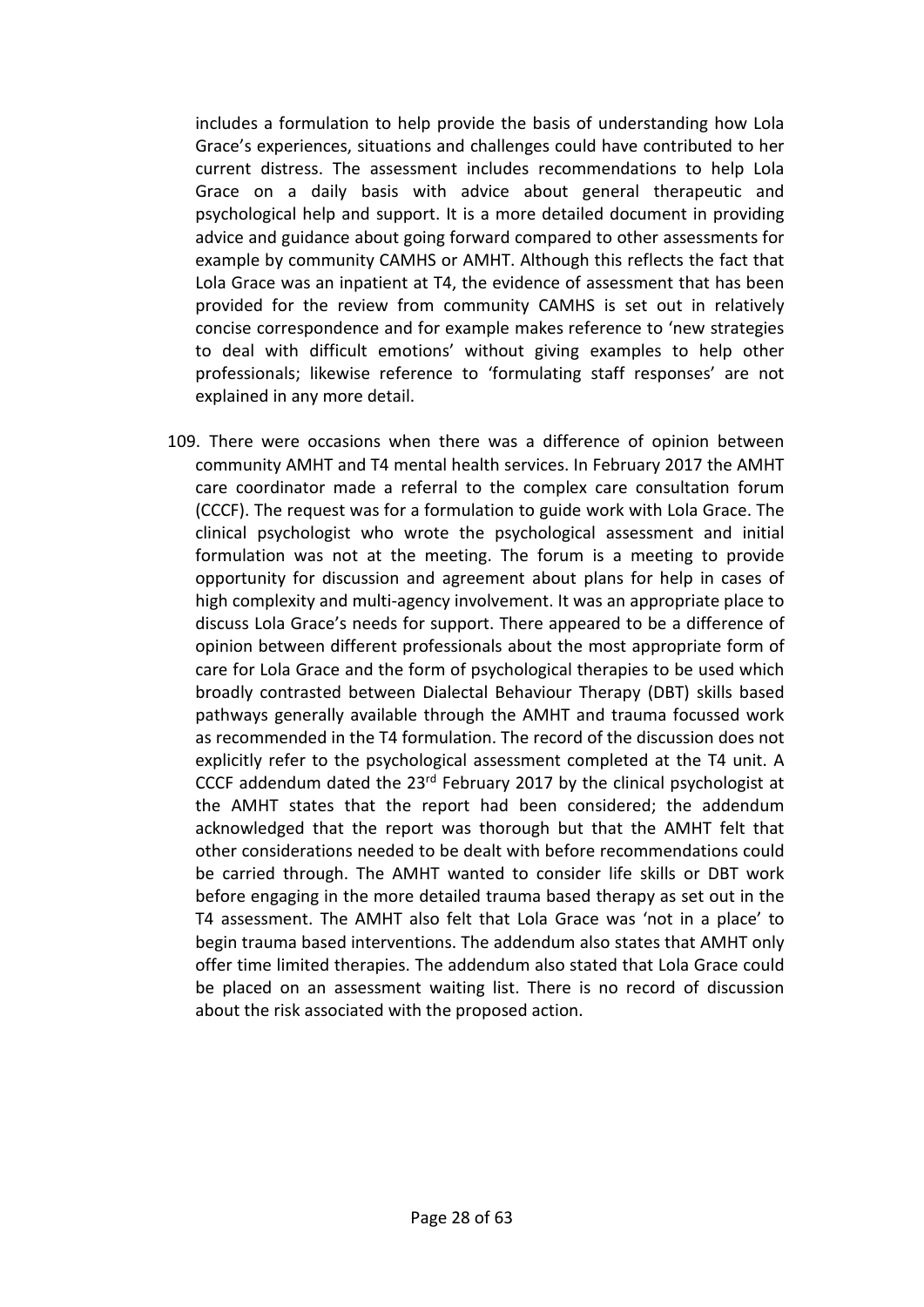#### <span id="page-28-0"></span>**3.5 Voice of Lola Grace and understanding her needs, views and wishes**

- 110. There was consensus that Lola Grace's self-harm represented her response to her complex life story. Understanding what children are thinking, feeling and wishing to happen is a fundamental part of professional practice.
- 111. There are examples of individual professionals developing important relationships of trust with Lola Grace although the number of different people and the changes contributed to Lola Grace having limited engagement for example with adult mental health services. There were many changes to personnel some of which reflected Lola Grace's chronological age (rather than her emotional and psychological development) dictating a transition to different services and coincided at moments of great crisis and confusion in her life. She was ill-prepared to make some of those transitions as a result of her emotional and cognitive development or the high levels of stress and distress she was dealing with.
- 112. Many professionals tried to find out about the views, wishes and feelings of Lola Grace. She developed important relationships with some; the school counsellor was somebody that Lola Grace sought out for advice and support. The community CAMHS practitioner and some of the social workers also had significant relationships with Lola Grace. The allocation of the same mental health practitioner from community CAMHS was intended to provide consistency and opportunity to develop trust and confidence. There was a clear effort to involve Lola Grace in important discussions that included assessments and meetings to review arrangements.
- 113. Thought and effort was given to how some important transitions were managed. This included for example consulting Lola Grace about how one of the social worker's introduced and helped to transfer the ongoing support with Lola Grace to another practitioner resulting for example in organising a cook off competition. The school counsellor was important in helping to facilitate consultation and the sharing of information with other professionals. The counsellor kept contact with Lola Grace during the summer school holidays. There was also clear effort by emergency response staff such as the police in trying to find out about particular sources of distress for Lola Grace when responding to the calls when Lola Grace had gone missing or had been located in potentially risky situations.
- 114. The treatment plans that were discussed from 2015 onwards acknowledged the importance of Lola Grace being given opportunities to talk particularly after the assessments at the T4 units. These were delayed for the reasons already described. The work with an art therapist offered the potential for Lola Grace to use her interest in drawing to help her communication and exploration of the various stressors in her life. Regrettably, apart from the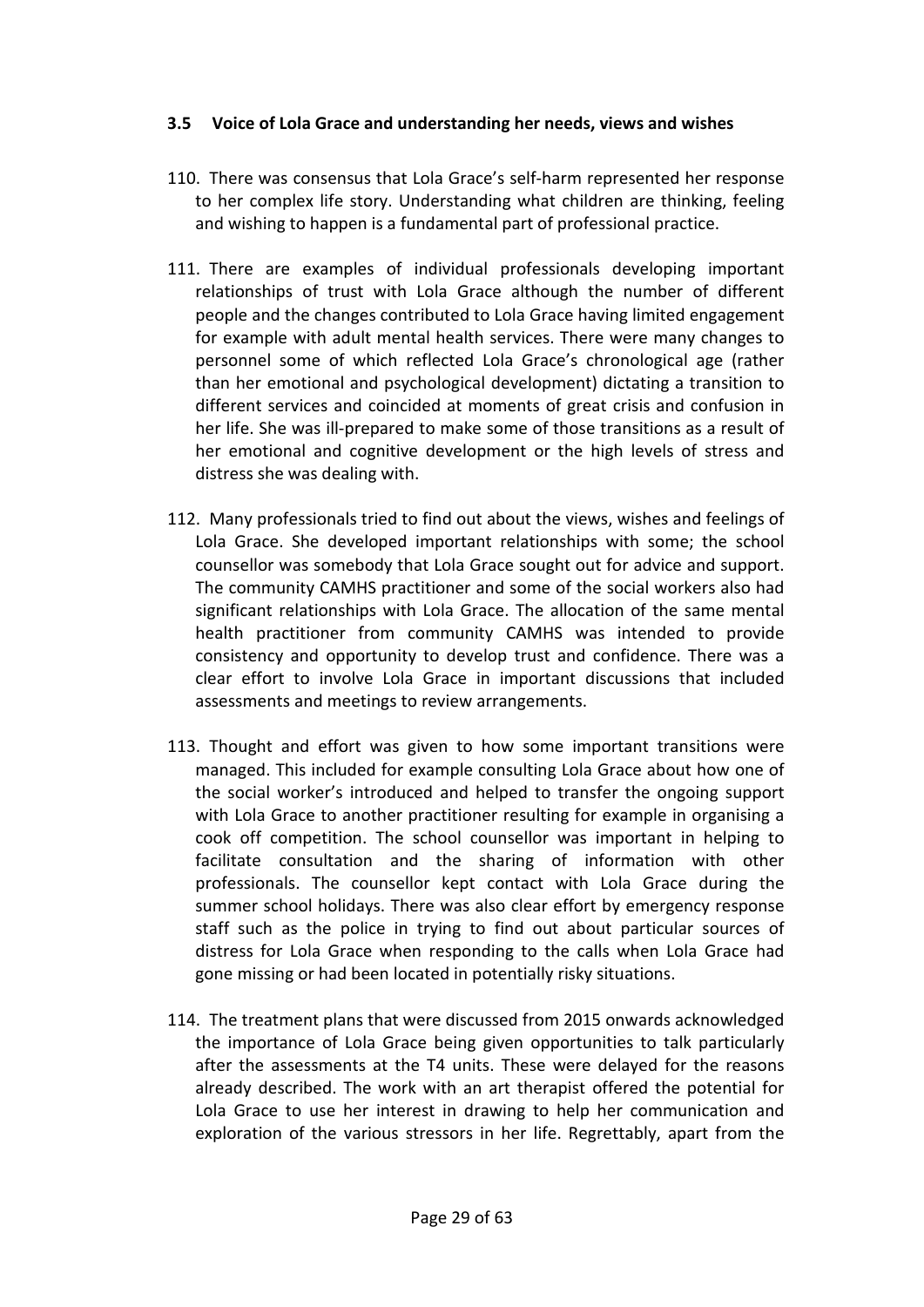delay in organising community based therapy, the art therapy was disrupted when the therapist became unavailable due to illness. This potentially important aspect to Lola Grace's communication of difficult feelings and distress was therefore only used for a very limited period of time. This should not be read as a criticism of an individual practitioner but is a comment about the capacity of services to offer appropriate and tailored support. This is potentially significant given the difficulties that Lola Grace had in describing her emotions or feelings or initiating conversations about when she was feeling low. The inability to organise or to offer the therapies outside of T4 hospitals that formed part of the formulated treatment from late 2015 onwards was a significant gap in offering a substantial opportunity for Lola Grace's views, wishes and feelings regarding the various stressors in her life to be more adequately explored.

- 115. The number of people in contact with Lola Grace was probably bewildering and complicated further by the difficulty of any single professional being in a position to coordinate and oversee all of the various arrangements or to provide continuity. Although the social workers had clear legal duties and responsibilities in regard to Lola Grace when she was a CIN and was subject to a child protection plan and then became looked after, a separate set of people were responsible for managing arrangements under the Mental Health Act and a further set of criminal justice professionals were responsible for decisions regarding the investigation and charging decisions in regard to males who posed a risk to Lola Grace. The picture that emerges is primarily of different processes working separately in different silos to each other and of Lola Grace being left in limbo.
- 116. Even within single agencies such as children's social work services there were five different social workers allocated at different times. Given the significance of the social worker's role this represented a great deal of change and offered limited opportunity for Lola Grace to develop a relationship and perhaps contributed to a greater level of dependency and investment in her relationship with people such as the school counsellor who was a standalone professional with no immediate or day-to-day recourse to support as it related to her specific non-educational work in a school. The emotional demands that must have been placed upon this professional would have been significant.
- 117. The policy that children requiring mental health support at 16 and older are transferred to adult mental health services meant that there was a relatively short time horizon for community CAMHS to develop engagement and support. The service do not believe that it was an inhibitor to developing a relationship and engagement with Lola Grace. CAMHS had discussed whether to close their involvement in September 2015 just prior to Lola Grace turning 15 years old; this was challenged by children's services.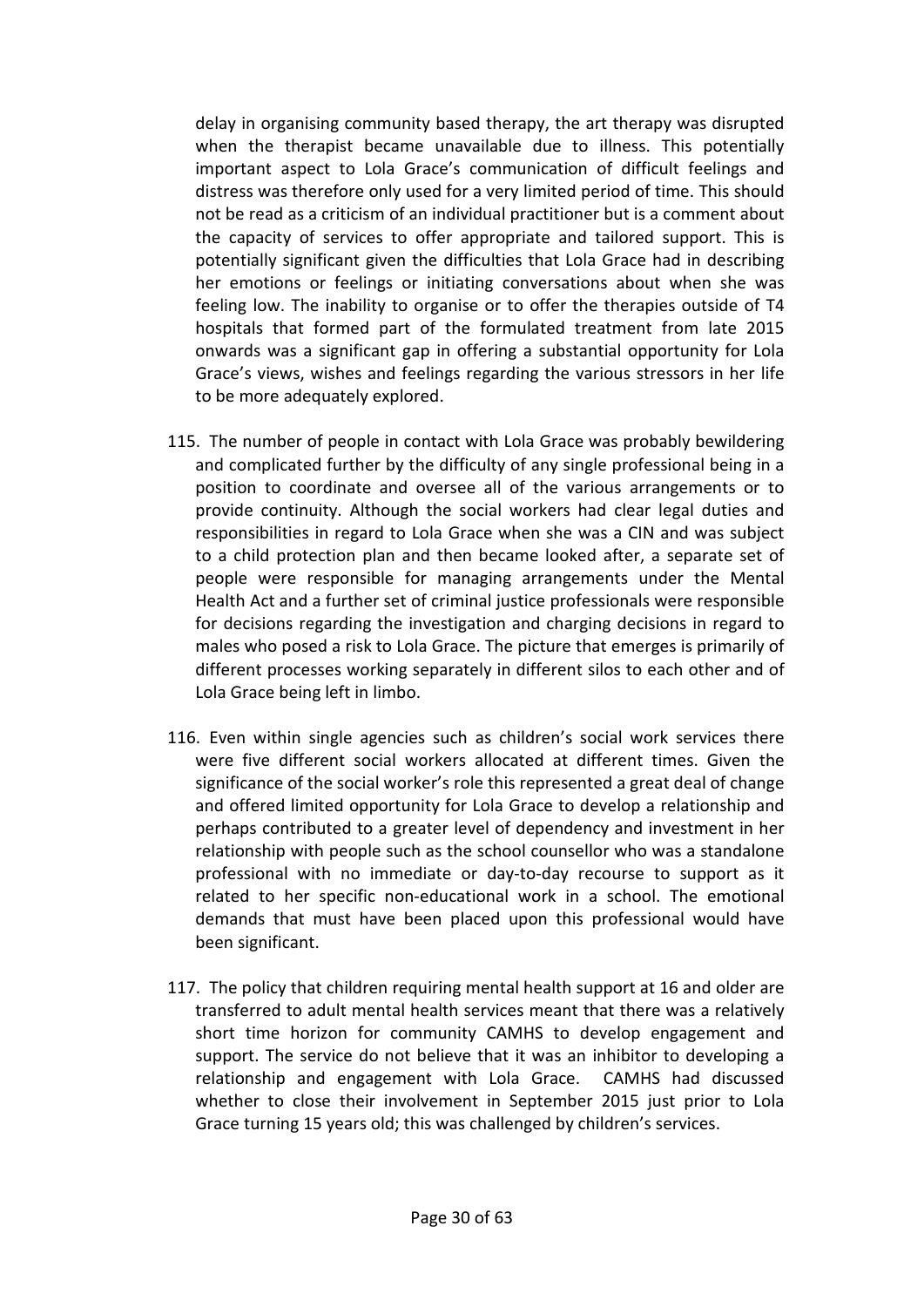- 118. In regard to how it was relevant to promoting and hearing Lola Grace's voice, the adult mental health services struggled to develop any relationship with Lola Grace who did not want to engage with their service or with their people, some of whom made concerted efforts to begin a relationship with her. For much of the time that those practitioners were trying to reach out to Lola Grace, she was telling them that her main wish was for them to leave her alone. This coincided with the school counsellor also having to help Lola Grace disengage from her and to support Lola Grace's transfer from school into a local college.
- 119. Looking objectively at this accumulation of evidence about how services are organised (as distinct to the work of individual practitioners), it does not represent a sufficiently child focussed approach to delivering help despite the considerable efforts of the individual professionals.
- 120. This section began with a description of the efforts made by different people to promote Lola Grace's voice. There were important areas of Lola Grace's life where the consultation is not clear enough. For example, it is not always possible to see how Lola Grace was consulted in regard to some of the placement decisions. Particularly significant decisions included the ending of the longer term placement and the final placement in October 2017 at a semi-independent unit with very different levels of supervision and care for example.
- 121. Other important decisions included Lola Grace's strong wish to be allowed to live with a couple who were friends of her family. The couple were subject to an assessment that concluded that it would not be in Lola Grace's best interests to be placed with them. There was more than one reason which included concerns that the couple had struggled to show enough insight about Lola Grace's circumstances and the various stressors. The decision and reason were not sufficiently explained to Lola Grace.
- 122. Given Lola Grace's age when she became looked after, she had an established relationship with different networks of family and friends. There is no record of how the significance of these different relationships was explored. One of the carers felt that Lola Grace was never going to settle in a placement that removed her from living close to those networks.
- 123. There is no recorded evidence of advocacy being considered in helping to ascertain more clearly the wishes and feelings of Lola Grace. As a child looked after by the local authority, a child who was subject of a child protection plan and a child who was subject of detention under the Mental Health Act were all circumstances where legislation and guidance encourage the use of an advocate where there may be difficulties in communication. There will be some who will say that this would have only introduced yet another person to what had already become a very crowded circle of people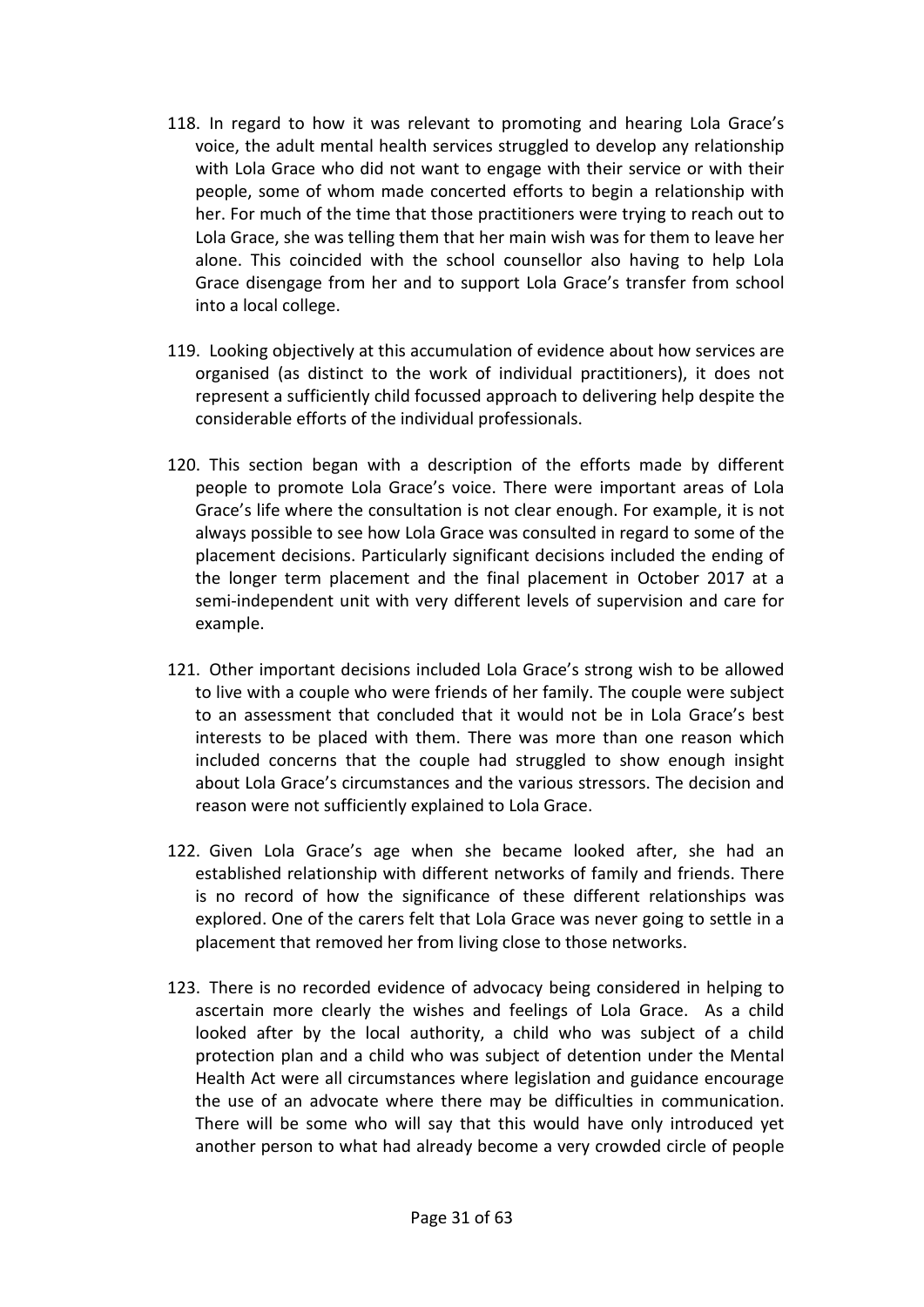around Lola Grace and it would have depended on finding somebody with the requisite aptitude and skills to provide effective advocacy support. It does appear to represent a systemic area of underdeveloped practice.

# <span id="page-31-0"></span>**3.6 Response to concerns about self-harm**

- 124. It is now known that Lola Grace had been self-harming for several months before she presented at the hospital emergency service. Neither mother nor the school had seen any evidence of self-harming injury or behaviour and there had not been any contact or consultation with primary health.
- 125. The delay in consulting any professional about self-harm meant that there was very little opportunity to use lower tiers of early help or lower tier community CAMHS before the referral to more specialist in-patient services in April 2015. The fact that there was no pre-existing contact and relationship with community CAMHS was a complicating factor in managing transitions between community and in-patient CAMHS. Early help with self-harm can be effective in preventing further escalation of harming and provides an opportunity to develop relationships with local services. In truth, the complexity and extent of adversity and need in Lola Grace's circumstances would have made higher tier intervention more probable but it would have been with the benefit of having tried to develop relationships upon which to build formulation and the development of help strategies and risk management.
- 126. Lola Grace's self-harming behaviour could be impulsive on occasions and on others it represented prior thought and planning. Lola Grace often experienced strong impulses to end her life and had often taken action that placed her physical safety at risk on more than one occasion and serious injury was prevented by the intervention of other people. Outside of the T4 units it was not always evident that this was being considered in enough detail at least in the recorded assessments of risk and plans. Lola Grace's emotional and psychological health could vary between high degrees of sociability and optimism and empathy for others through to her much bleaker feelings of hopelessness. Many of the risk assessments were influenced by how Lola Grace was presenting in the moment; this included on occasion within the T4 unit such as for example in July 2017 when there were concerns about whether Lola Grace was safe to discharge or not.
- 127. Lola Grace used her self-harm to help manage her distressing and painful emotions and to communicate this to other people. Consistent with this, Lola Grace often brought the self-harm or her intention to self-harm to the attention of other people before serious injury had occurred. She had left details of locations where she might be found and on more than one occasion she conspicuously procured the means to attempt self-harm such as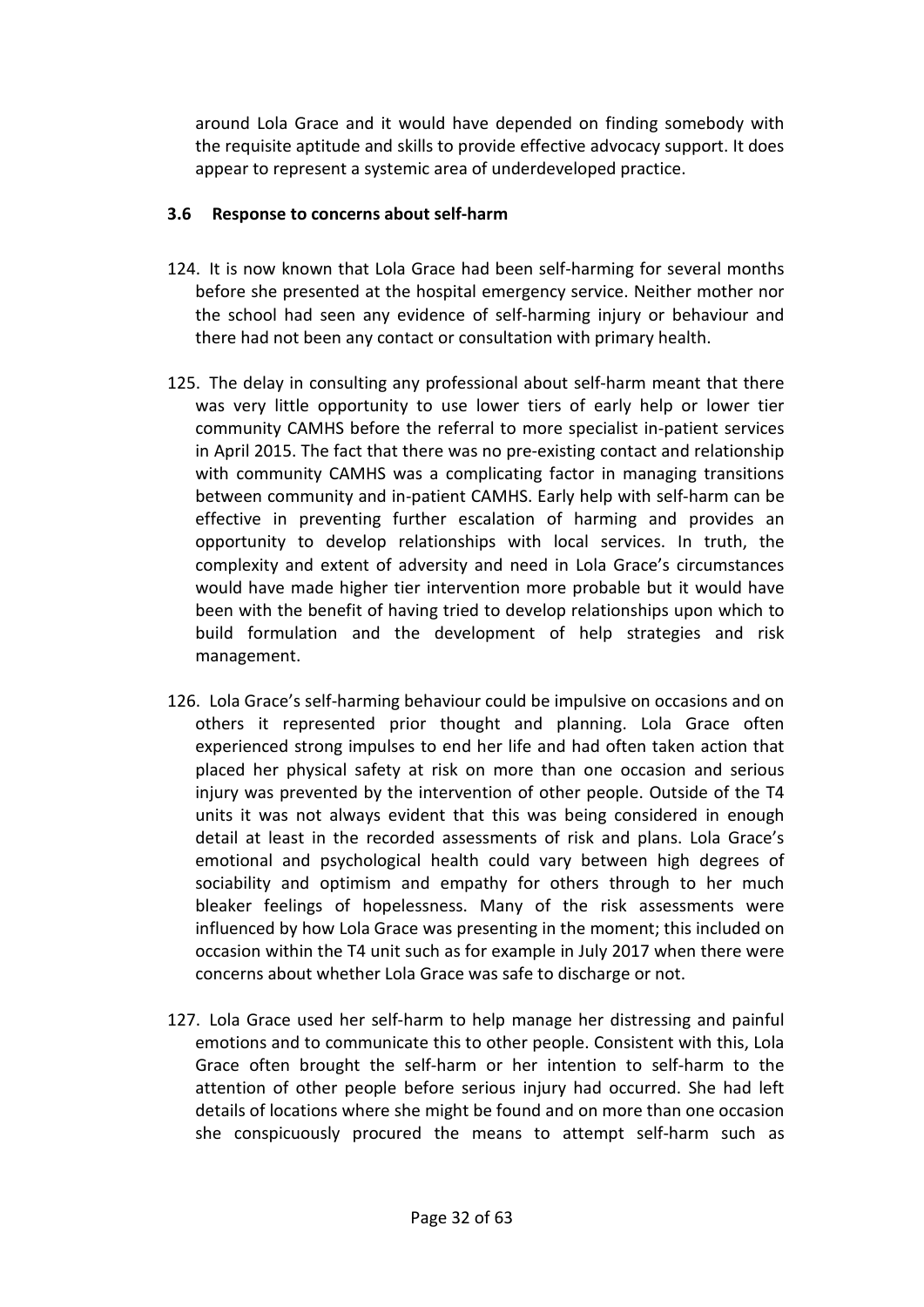acquiring a length of cord that she gave up on request. On one occasion she engaged in a long discussion with a professional via the phone and provided details of her location.

- 128. Assessments of risk should take account of factors that either indicate elevated vulnerability or factors that indicate resilience or protective factors. Risk assessments were not always updated and there was a tendency for these to record action to be taken after a recent incident of self-harm or missing from home.
- 129. Attending hospital is not required for all incidents of self-harm. It should happen when a child or young person is considered to be at significant risk either because of the physical circumstances such as an overdose or significant injury or there is evidence of suicidal ideation which requires assessment by an appropriately qualified and experienced health professional. The purpose of a hospital admission is to assess the situation, reduce the risk as far as possible and engage the necessary follow up services. NICE guidance and the RCPS recommend that any child under 16 who presents at a hospital emergency service following self-harm should be admitted. Lola Grace was admitted or was offered and declined admission when brought to the hospital emergency service.
- 130. There were occasions when Lola Grace was not brought to the hospital following an incident of self-harm despite expressing suicidal ideation. It is acknowledged that on some of those occasions Lola Grace declined to be taken to hospital and was aged 16 and in law had mental capacity. Her capacity to make a specific decision (in this or other significant matters) was never assessed in accordance with the relevant codes of practice and case law and her refusal was not processed as potentially an indicator of elevated risk.
- 131. On the first occasion that Lola Grace presented at the hospital emergency service there should have been a referral to the MASH and children's social work services which is acknowledged by the respective services. A social worker was allocated to work with Lola Grace and as an open case there therefore did not require a further request for service. On every occasion there were certainly grounds for concern about the risk of significant harm. There was contact between the hospital and social work service and the management of care and follow up was principally operated through hospital and community health pathways.
- 132. Arguably, the manner in which the presentations for self-harm were managed created the latent conditions in which no single set of arrangements with a clear professional lead were established for the overall risk strategies and management. Matters were also further compromised by the fact that Lola Grace was being transferred to adult mental health services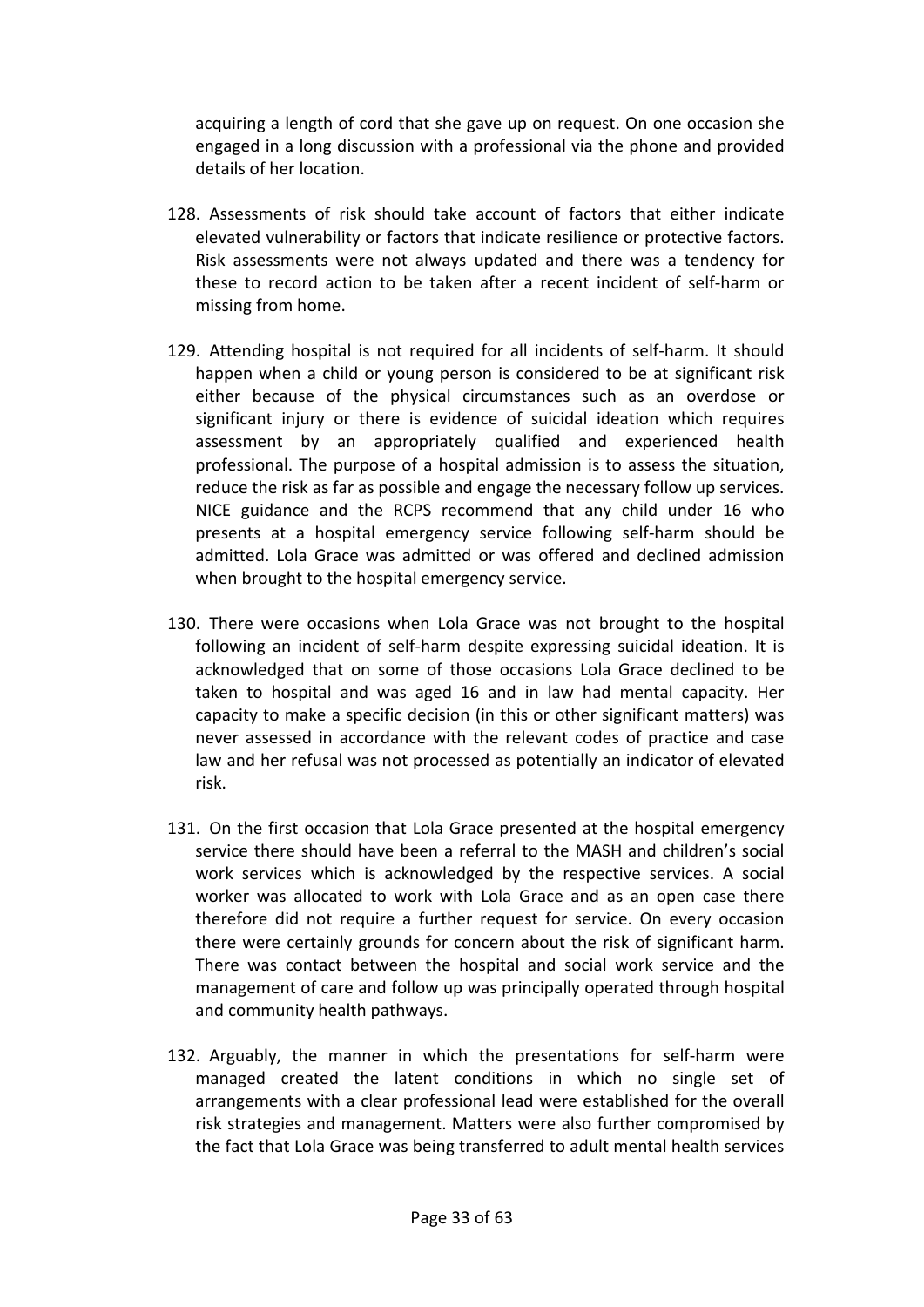and the attendant implications for a vulnerable child having her needs met alongside a much older user group.

- 133. As Lola Grace's self-harming behaviour escalated there was a consequential effort to restrict and limit the opportunity for Lola Grace to put herself at risk. It became a cycle of incident, response and reaction.
- 134. A crisis plan should include the coping strategies that help, any emergency contact numbers and information about how to access help both during and out of service hours. There is little recorded information about how such details were managed beyond contacting emergency services.
- 135. The final incident of self-harm that tragically killed Lola Grace was different. Her demeanour immediately leading up to the incident did not provide any indicators that could have been picked up to prevent what occurred.

#### <span id="page-33-0"></span>**3.7 Response to information about child sexual exploitation**

- 136. Lola Grace was vulnerable to child sexual exploitation. Although some individual professionals sought to provide advice and help the overall response did not prove effective enough in preventing one particular adult male continuing to seek contact with Lola Grace and she seemed to lose confidence over time in reporting information.
- 137. The specialist sexual exploitation team is a multi-disciplinary service of health, social care and police who are the focus of CSE interventions in the local area and information about Lola Grace was shared with that service from March 2015. The specialist CSE health practitioners never had direct contact with Lola Grace.
- 138. The specialist sexual exploitation team attempted some individual work with Lola Grace in July 2015; this was paused in response to multi-agency concerns about Lola Grace's mental health and the perceived risk of retraumatisation.
- 139. There were delays in completing the investigation work in regard to taking statements and there were further delays in the CPS reviewing the evidence. A significant factor was workload in regard to the volume of files being referred for a prosecution decision as well as issues in regard to the quality of the files being prepared. Measures have been taken to address this which include the organisation of lawyer surgeries and early consultation by the police with CPS to help ensure improved evidence quality in files submitted for a charging decision.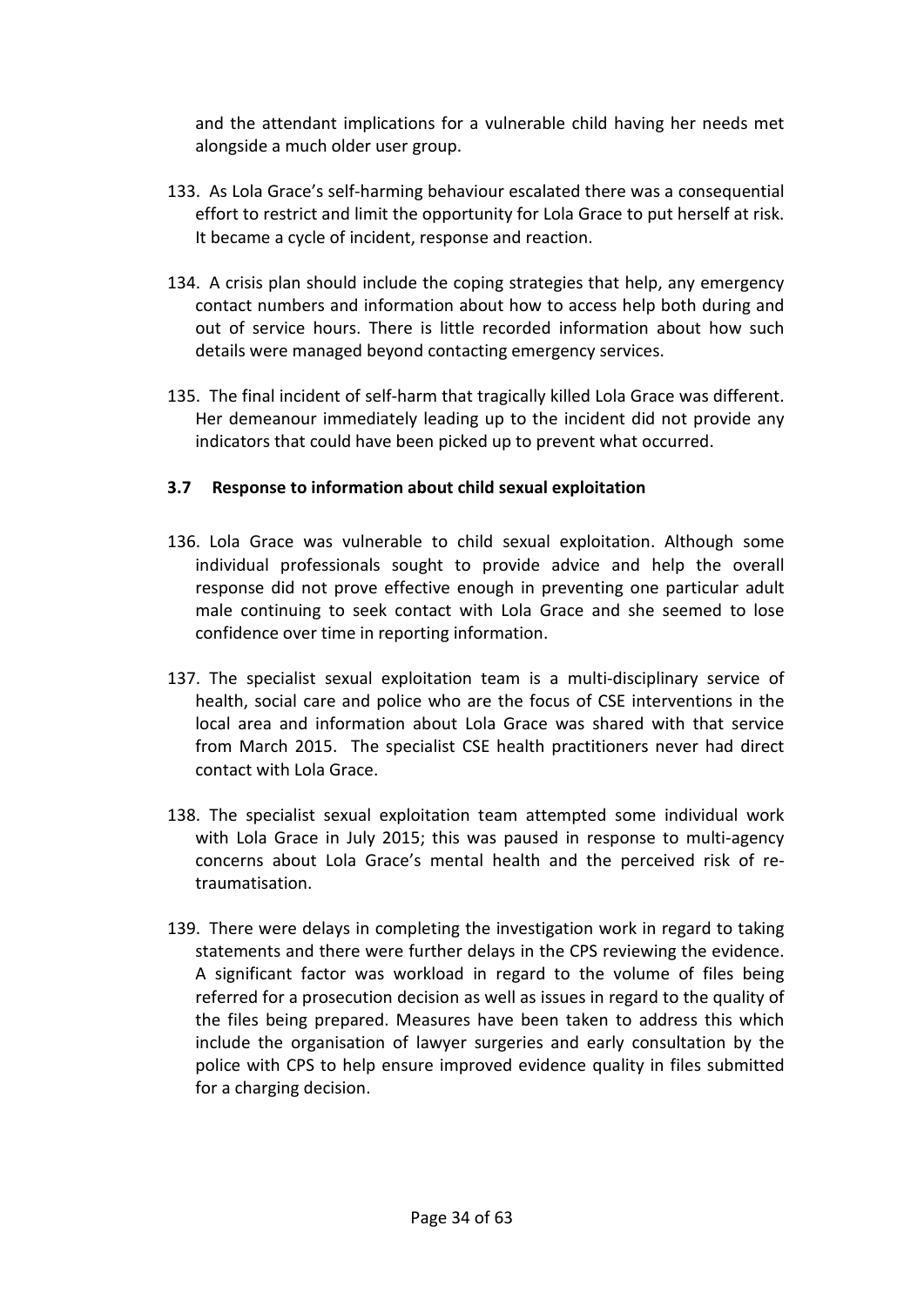- 140. The review has not received any direct evidence that Lola Grace or her mother were given clear information from either the CPS or from the police about why the disclosures of CSE resulted in no action being taken through the court although has been told this was done by the CPS. The implications of the delayed investigation and of the eventual decision to not charge were not the subject of any discrete assessment of risk.
- 141. There was a delay between the initial report of the allegation in March 2015 and taking statements, first of all from the alleged perpetrator and then from Lola Grace. The police received information about the alleged perpetrator's contact with Lola Grace in early March 2015 although he was not arrested and interviewed until the end of March 2015 after a further disclosure was reported to the police. During the interview he read from a prepared statement making no further comment during the interview. Although there had been a plan to issue a section 2 notice after the first disclosure no such notice was issued. He was subject to bail with conditions not to have contact with Lola Grace.
- 142. There was a further and even longer delay before a decision was made in March 2016 by the CPS that no prosecution could be authorised on the basis of insufficient evidence that an offence had been committed. The review highlights that the long delay contributed to the hiatus in more effective work with Lola Grace in regard to the sexual abuse and probably contributed to Lola Grace feeling that it was either pointless or risky to report further unwanted contact from males.
- 143. The first contact with the Engage Team was in early March 2015 when a police officer who was part of the Engage Team undertook a joint visit with a social worker in response to information about the older male sending text messages to Lola Grace. This was the male who was subsequently given a section 2 abduction notice. The PVP risk assessment was completed over a week after the visit indicating a medium risk. A multi-agency meeting in late March 2015 at the hospital to discuss the community CAMHS assessment following Lola Grace's presentations with self-harm included information from the specialist sexual exploitation team regarding the contact by the male.
- 144. It was two days after the meeting that the police were contacted by the hospital paediatric ward to report their concerns about the continuing contact via mobile phone from the male to Lola Grace. The response was allocated to the specialist sexual exploitation team. A strategy discussion the following day did not involve anybody other than the police and children's social care services. The discussion shared information provided from the community CAMHS worker that the male who had been issued with a warning notice had tried to initiate sexual contact with Lola Grace. It was also noted that the male had access to other children in his extended family.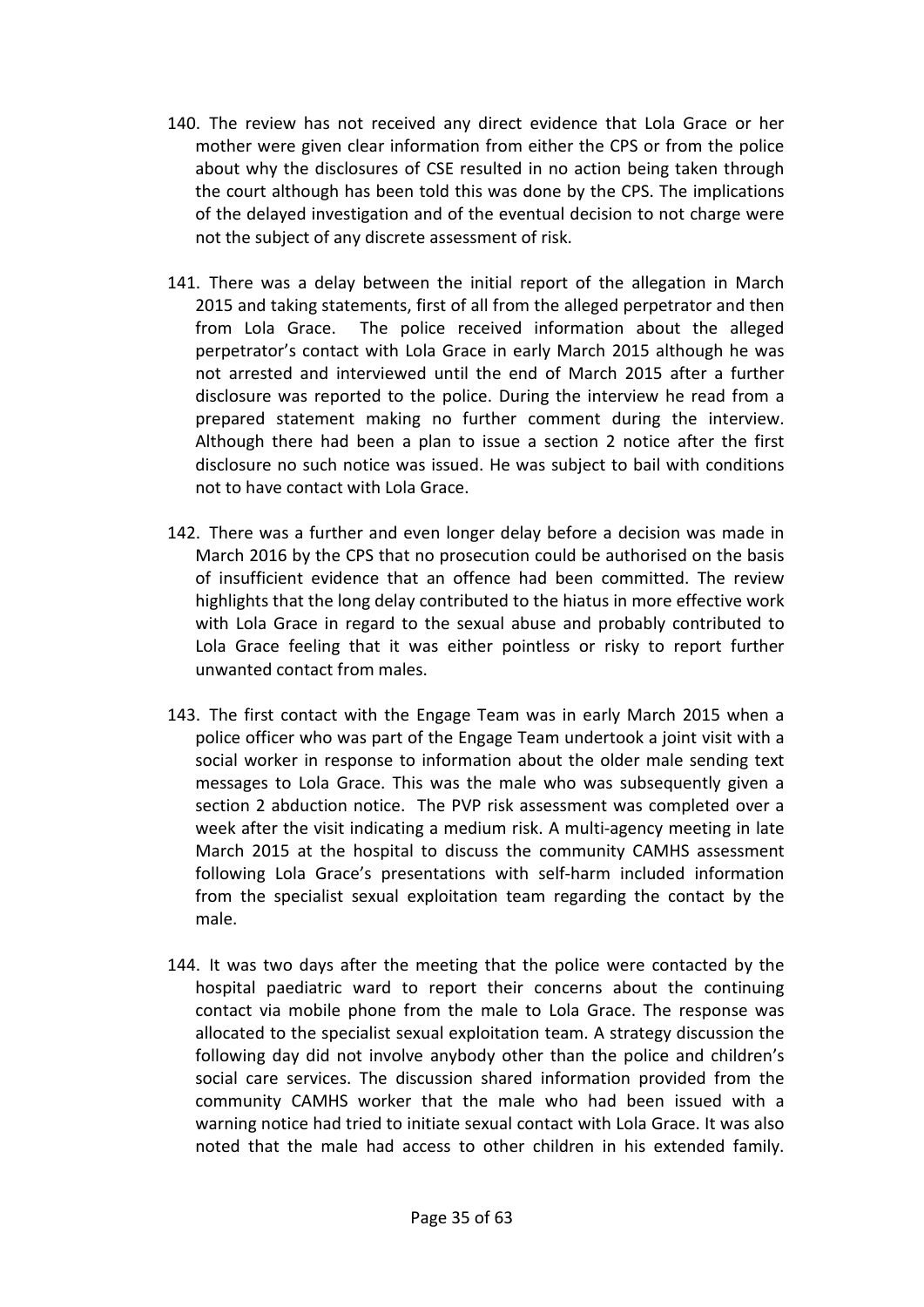Although the strategy discussion resulted in a high risk PVP being recorded, there was no further action under the safeguarding protocols to coordinate further multi-agency risk assessment and management either in relation to the CSE or from the other risk to Lola Grace, including self-harm, who was at that stage in hospital following incidents of self-harm. A strategy discussion should also have considered if there was any risk indicated to other children.

- 145. In the middle of April 2015 there was further information reported by hospital nursing staff to the children's social work service and to the specialist sexual exploitation team that Lola Grace had told the mother of another child on the ward that she had been subjected to a sexual assault by the male.
- 146. Mother told children's social care services that the male continued to breach his bail conditions to not contact Lola Grace whom he was trying to make contact with via social media in May 2015.
- 147. In October 2015 a second CSE assessment was completed which assessed the level of risk to be medium. Although the plan identified that one-to-one work would be undertaken and a referral would be made to PACE<sup>[20](#page-35-0)</sup> neither appeared to happen.
- 148. In January 2017 Lola Grace disclosed information to a staff member at the T4 unit that indicated inappropriate and potentially sexually exploitative behaviour from other older males. T4 staff discussed this with social care staff but there is no record of a referral being made to the specialist sexual exploitation team or to the police.
- 149. Ten days later further information was provided by the school regarding further contact via social media. No action was taken.
- 150. In mid-February 2017 following a statutory social worker's visit advice was sought from the specialist sexual exploitation team about potential CSE. There is no corresponding record of contact in the CSE Team about this or the contact in January 2017.
- 151. In late March 2017 an agreement was made between managers of the social care service and the specialist sexual exploitation team that therapeutic work would be offered to Lola Grace after she had asked for involvement. A worker was allocated and the first visit was made to Lola Grace almost a fortnight later in April 2017. The CSE assessment of medium risk that was completed highlighted that Lola Grace had disclosed 'a sexual assault against her'. The process and complications associated with any victim and especially children disclosing sexual abuse is discussed in the final

<span id="page-35-0"></span><sup>&</sup>lt;sup>20</sup> Parents against child sexual exploitation (PACE)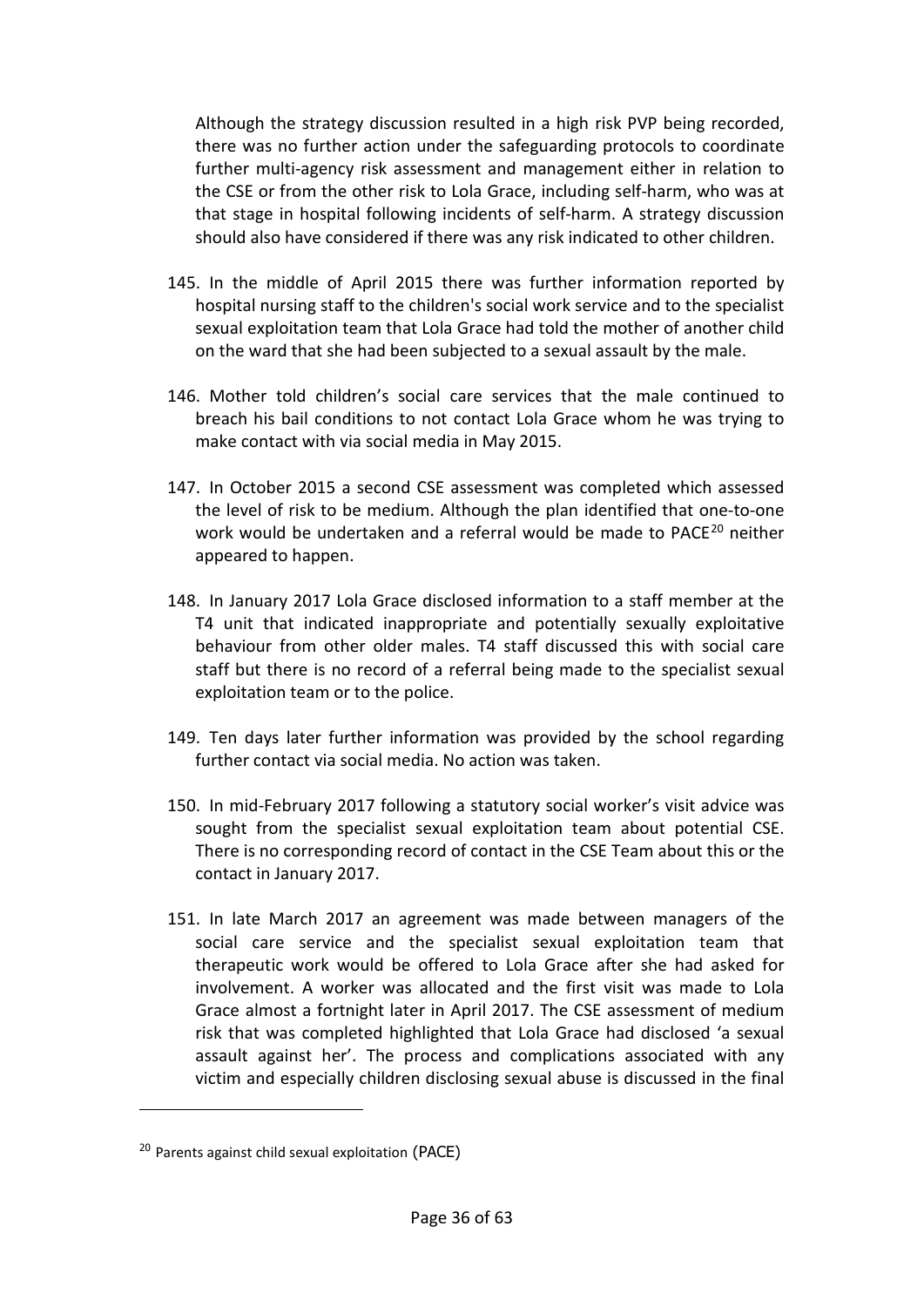chapter of findings. Specialist practitioners working in services such as sexual exploitation services will know and understand that disclosures are subject to all sorts of difficulties.

- 152. The CSE risk plan in May 2017 agreed that Lola Grace would be offered five to six sessions of one-to-one work with the specialist sexual exploitation worker focussing on exploring and developing her understanding about consent and healthy/unhealthy relationships and strategies for staying safe. The involvement of the Engage Team extended beyond those five sessions.
- 153. During a mental health assessment in June 2017 at the T4 unit that Lola Grace disclosed being assaulted and raped by two males in a park within the context of explaining the recent involvement of the sexual exploitation service. This information was not discussed with anybody else. None of the services have an explicit record of a disclosure of rape being made by Lola Grace although it remains possible that this was information that Lola Grace did not disclose during the CSE assessment in April 2017.
- 154. An incident in early September 2017 when Lola Grace told a care worker that she was being blackmailed by two named males was not reported to the police. Lola Grace had disclosed to a worker at the specialist sexual exploitation service on a separate date that she had been in a car with two males and a female friend and that one of the males had attempted to initiate sexual activity.
- 155. Systematic approaches to sharing information about incidents and perpetrators is important in CSE because of the piecemeal manner in which young people will tend to disclose information. CSE will very rarely be disclosed in a single, coherent and comprehensive statement of information. It is acknowledged that all the practitioners were responding to complex incidents and behaviour that often had great immediacy such as significant self-harm. It reinforces the value of achieving more integrated and coordinated assessment and care planning.

#### <span id="page-36-0"></span>**3.8 Care planning using parallel pathways and legislation**

156. The conduct of assessments in parallel rather than being a coordinated activity is reflected in the care planning and management arrangements. Meetings took place to review plans under social care management responsibility which after Lola Grace became looked after came within the scope of regulations and national guidance that for example requires an independent reviewing officer (IRO) to have oversight of arrangements and to chair meetings. Similarly, CPA meetings to review arrangements under the responsibility of a mental health practitioner working within the framework of the Mental Health Act and associated code of practice took place. Many of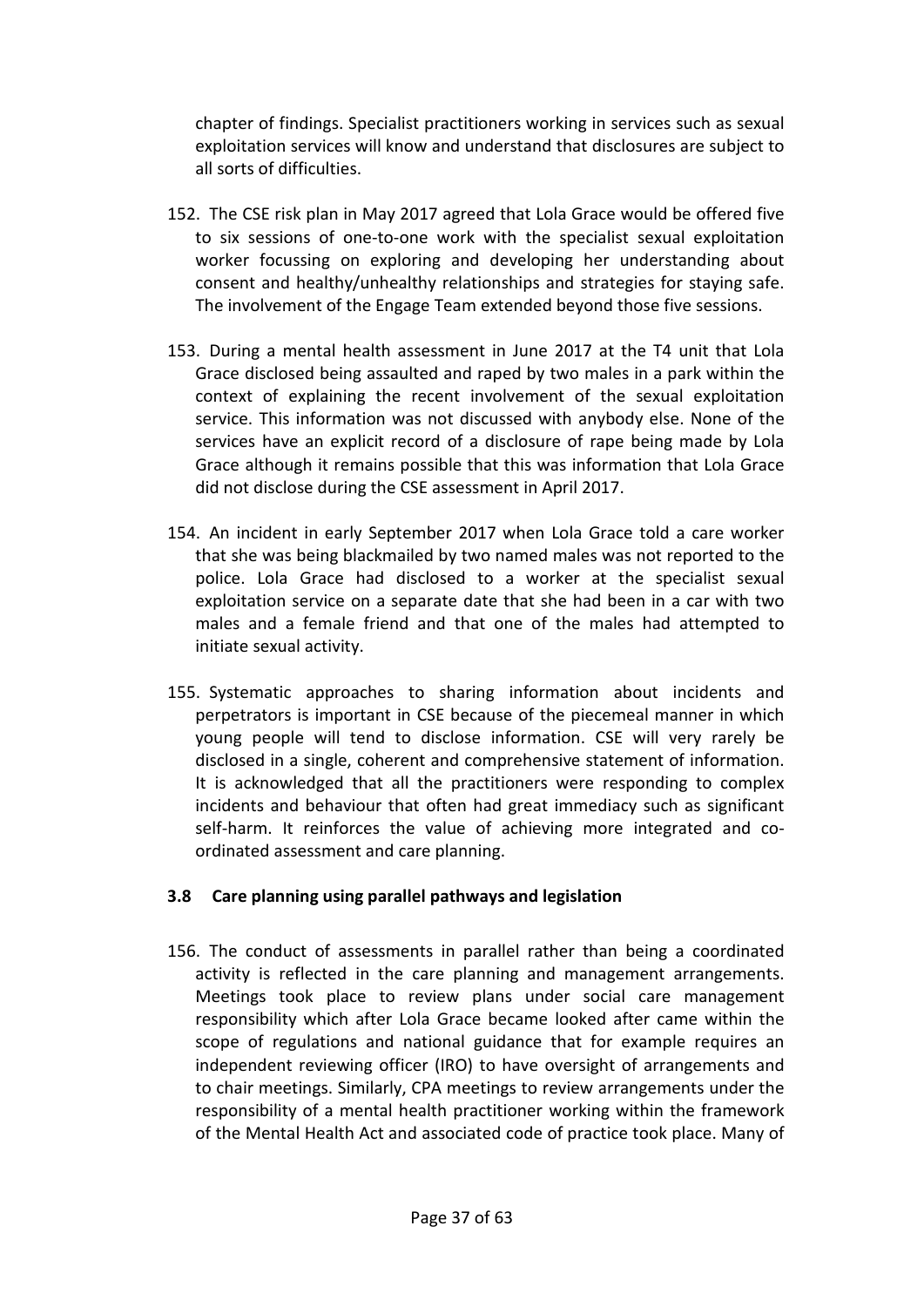these meetings did not involve respective representation from the different services. When invitations were sent they were often sent at very short notice or after the event.

- 157. There was delay in implementing important decisions. This included being able to access a bed in a T4 unit on two occasions, arranging therapy outside of T4 and the commissioning of placements.
- 158. The leadership of planning was hindered rather than enhanced by these parallel processes with different professionals having distinct and different statutory roles under the respective and separate legislation and practice guidance. For example the responsible clinician was the lead professional when Lola Grace was subject to the Mental Health Act for inpatient assessment and treatment; in discharging to the community a care coordinator employed in local mental health services had the responsibility for coordination and ongoing care and treatment. Alongside both of these roles, the local authority social worker was the lead professional for coordinating work on the CIN, child protection plans or looked after arrangements whilst the IRO had a distinct role and responsibility under law and guidance for oversight of arrangements being made for Lola Grace. The point has been made that aside from the difficulty of coordinating between local authority and health frameworks there were differences of views for example between community adult mental health services and hospital based services about the timing and format of therapeutic support for Lola Grace.
- 159. In addition to these processes there were additional decision making arrangements that were critical to Lola Grace's emotional well-being and safety. Decisions regarding what action to take in regard to the adult male about whom Lola Grace had disclosed sexual abuse was entirely separate to any other process.
- 160. Additionally, there was a gap between the assessment and care planning processes and the procurement of important resources such as therapy and placements for Lola Grace. This is not unique to either this particular case or to the local authority. However, the level of complexity represented by Lola Grace's needs and high risk behaviour meant that specialist and higher cost resources were likely to be required. The extent to which placement decisions were able to take sufficient account of the particular needs of Lola Grace raises questions about commissioning and procurement processes being linked to assessment and care planning.
- 161. The onset of Lola Grace's self-harming behaviour in 2015 meant that she was already relatively close to the age at which young people in Blackburn with Darwen have to transition to adult mental health services. This meant that in addition to the challenges already described in regard to the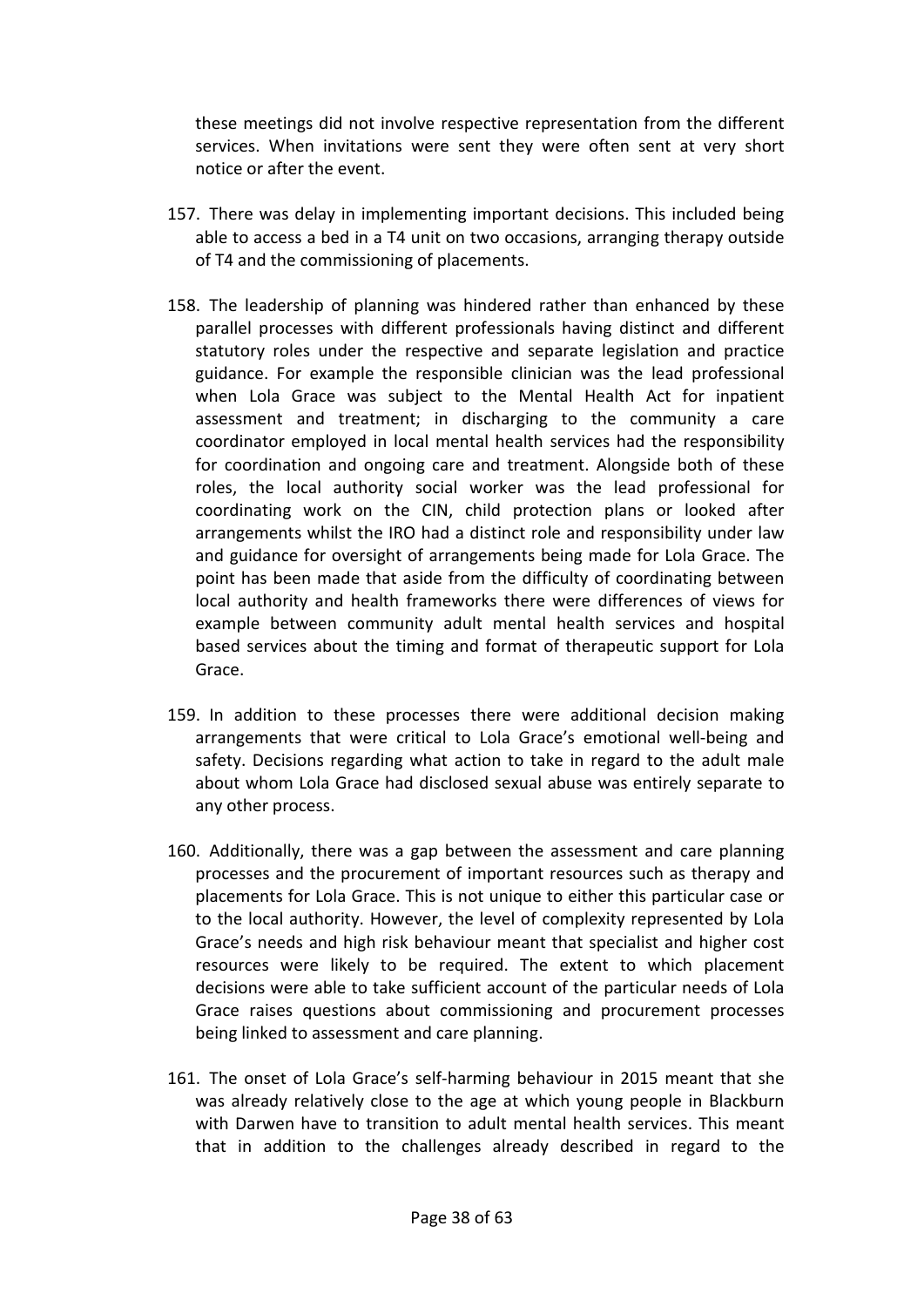coordination and leadership of arrangements there were also further complications represented by transfer and introduction of different and adult based services. This had implications for Lola Grace who had difficulty developing relationships in any event, and it also represented profound differences in terms of the ethos and model of therapy services that for example are on offer in an adult orientated service compared to a children and young people's service.

162. The focus of adult mental health services is less on the family and more on the adult patient participating for example in group based work. This was particularly profound for Lola Grace whose emotional and social development and skills meant that she had in many respects a child's vulnerability and the implications that had in participating in a service highly reliant on group based work with adults some of whom will have longstanding personality problems. Lola Grace consistently stated that she had no wish to work with the service despite the considerable effort of an individual mental health practitioner; this contributed to her continuing not having access to therapy outside of T4 units.

#### <span id="page-38-0"></span>**3.9 Action to keep Lola Grace safe**

- 163. In general the immediate response to incidents of self-harm by Lola Grace ensured that she was located and was provided with the necessary care and treatment. Some of the incidents were such as in October 2015 when Lola Grace went missing from school and was located several hours later; this was followed up with good recording of the circumstances, assessment of risk and communication between the respective services.
- 164. There are examples of where the response was less effective. Less than a fortnight after the incident of missing from school Lola Grace went missing from her placement, and care staff had found a suicide note stating "*I don't know who will find this but I have come to the conclusion that I don't belong on earth anymore".* Less than two hours later Lola Grace was located by the police; she tried to run away from the officers who returned Lola Grace to her placement. Although her immediate safety had been achieved there was no PVP or missing from home report completed. There is no record of other services who were working with Lola Grace being aware of this incident.
- 165. An incident in April 2016 when Lola Grace left the care home without staff being aware and was subsequently picked up by a police patrol who returned Lola Grace safely to the care home was the subject of a police PVP report but no missing from home or return to home assessment was ever completed. Aside from the well documented concerns about Lola Grace's vulnerability there were issues in regard to circumstances under which Lola Grace was not noticed to be missing until the police arrived at the home; the police had also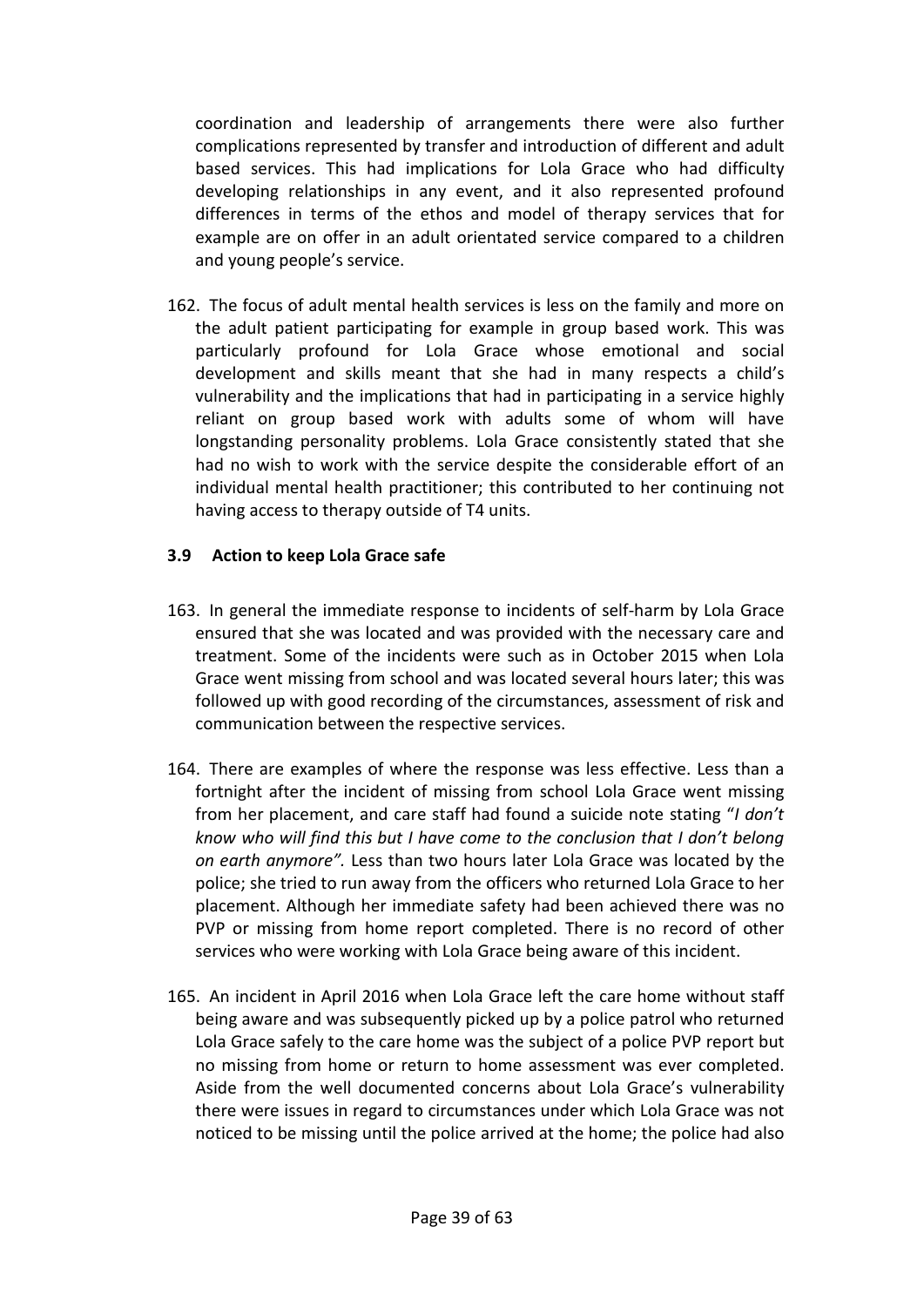had difficulty contacting the home prior to their arrival. There were other incidents of Lola Grace missing from home that were not followed up with a return interview and assessment.

166. Lola Grace continued to have unwanted contact from the 49 year old male. Comment has already been made about the delay in completing the investigation and then CPS reviewing the evidence to make a decision on charging. There was limited use of strategy discussions although there was a great deal of contact evident between different professionals using email and telephone. The absence of a structured and multi-agency discussion limited the opportunity to identify trigger events or changes in self-harming for example.

# <span id="page-39-0"></span>**3.10 Use of restrictive practices in preventing harm**

- 167. The use of any restrictive measures is subject of various laws that limits what any professional may do without proper legal authorisation of a court. Although the law gives protection for a one off act that prevents harm it does not allow day-to-day restrictions to be applied without appropriate approval.
- 168. The Law Society provides guidance on identifying when deprivation of liberty is being applied to a young person aged 16 or 17 who is legally presumed to have mental capacity $21$ .
- 169. Lola Grace was made the subject of significant and increasing levels of supervision and restriction. This runs counter to recommended practice that aims for collaboration. This is a significant area for thinking about how children's views, wishes and feelings are explored. Young people who are 16 and older have important legal rights in regard to where they will live, the nature of the care arrangements and the extent to which they are to be controlled or supervised.
- 170. The use of restrictive measures was motivated by a desire to keep Lola Grace safe from harm. From a therapeutic perspective, these measures would have been largely counter-productive as shown in the guidance and research already discussed at the start of the report and in the reaction of Lola Grace.
- 171. The fact that the measures were implemented with no proper legal mandate is concerning. It is a complex area of law and practice but at the heart of the issue is the principle that nobody can have their liberty restricted without proper recourse to the appropriate legislation and court. The law

<span id="page-39-1"></span><sup>&</sup>lt;sup>21</sup> <http://www.lawsociety.org.uk/support-services/advice/articles/deprivation-of-liberty/>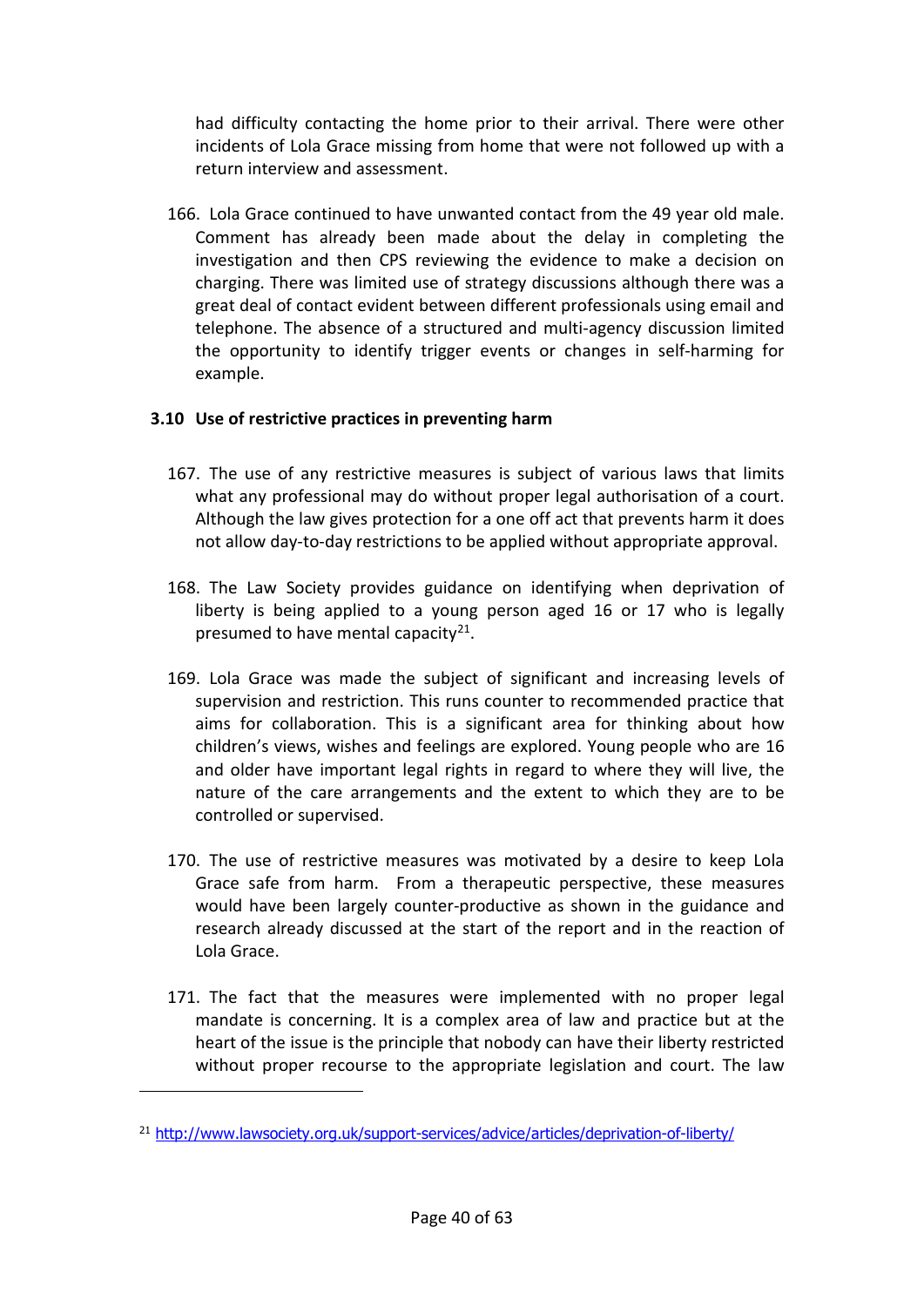builds in important checks and balances that are designed to ensure that proper account is given to the needs, views, wishes and feelings of a person, including children, who are to be made subject of a restriction. The Mental Health Act could not be used to detain Lola Grace against her wishes unless she was assessed as suffering from a disorder that came within the scope of the legislation and code of practice; she did not. Another arrangement that Lola Grace could legally have been placed under would have been secure accommodation. This would have required the local authority to satisfy itself that the conditions set out in section 25 of the Children Act were met and an order granted by a court.

- 172. When Lola Grace was under 16 and not subject to a care order her mother could have authorised a deprivation of liberty but not when she became 16 or was made subject to the care order; the law has subsequently changed. The use of the deprivation of liberty process is an option for a child under 16 who is the subject of a care order but does require an application to be made to the relevant court under the Children Act 1989 for authorisation of this under the inherent jurisdiction of the court.
- 173. The evidence from this review is that the law in regard to restricting the liberty of young people is not sufficiently understood by practitioners working with children.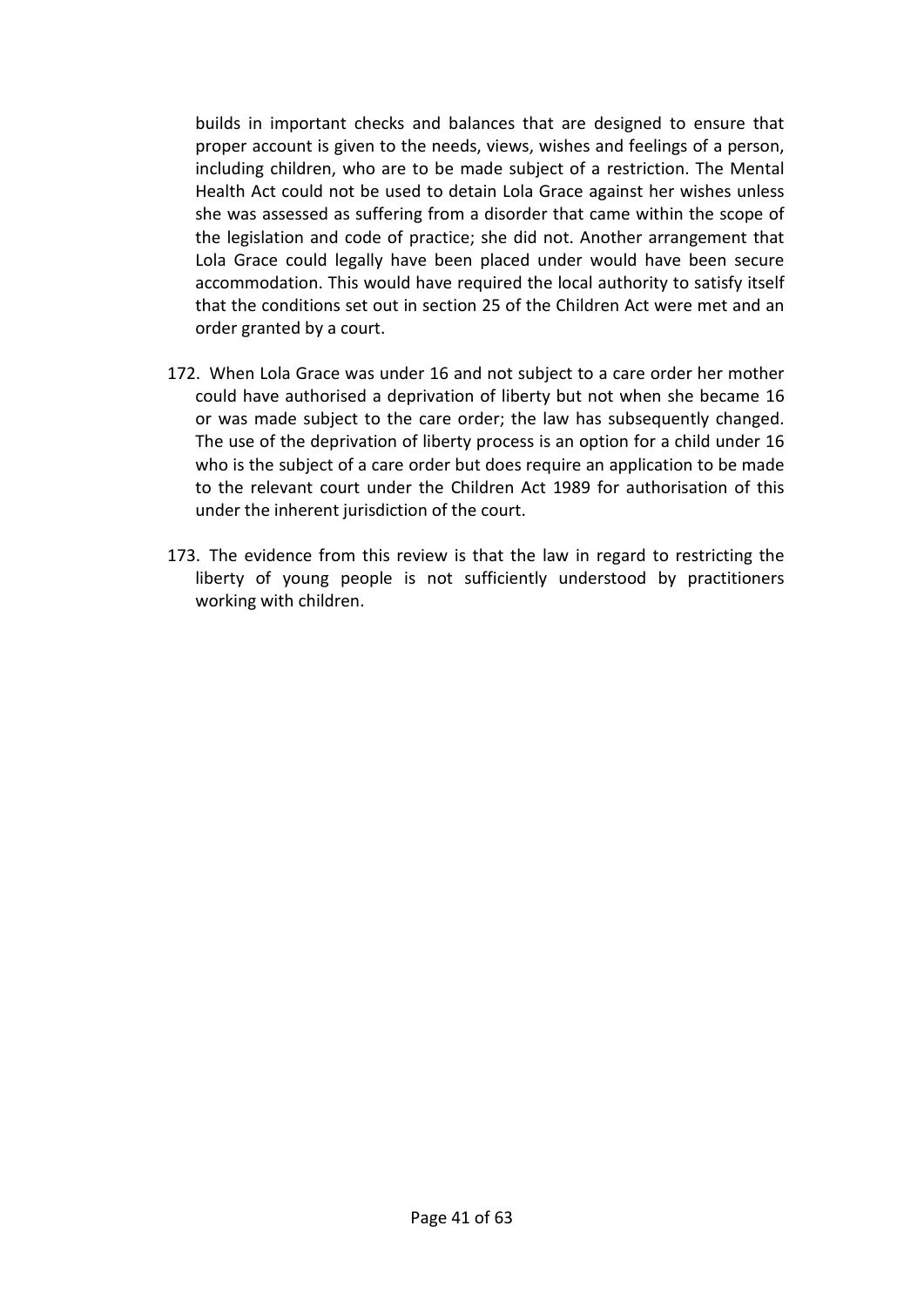#### <span id="page-41-0"></span>**4 Findings for learning and improvement**

- 174. This section of the report summarises the learning about systems, services and practice to emerge from the review and concludes with recommended action.
- 175. Key learning from the review includes;
	- a) Self-harm is the second most common cause of death among young people; it is an important and visible signal of distress needing sensitive and informed handling as demonstrated by individual professionals in this case; it also requires effective measures for identifying, recording and understanding the circumstances and drivers for any escalation over a wide spectrum of behaviour from occasional self-scratching through to behaviour that can be lethal, whether intentionally or not:
	- b) Self-harm is increasingly a behaviour that professionals across many different services will encounter and more frequently; their response is important in making a difference; early recognition and response is an essential part of preventative strategies that can assist in reducing progression to more serious harm; the support that can be provided by places such as schools is important; all nonspecialist professionals need to feel confident and be part of wider well-coordinated multi-agency arrangements when self-harm is representing significant harm to the child;
	- c) Asking about self-harm does not increase the behaviour; gaining insight to the child's world and the contributory factors for their distress are a vital part of understanding and mitigating risk and developing effective help and in more serious cases of self-harm requires therapeutic as well as empathetic talking;
	- d) An overview of the child and their family history and their life story and updating a chronology and overview of their self-harming and other risks are critical to understanding underlying drivers and being able to identify escalation or changes in behaviour; this will require coordination between different people and places who have knowledge of different incidents;
	- e) The 15-19 age range is a particularly critical stage for managing transitions for all children and especially for the minority who are presenting with very complex levels of needs; frameworks and pathways for responding to children with complex needs should prevent 'fault lines' for example based on age and be promoting continuity of key relationships; the impact of transition protocols for older adolescents and deficits in transfer of knowledge at critical points of transfer disrupts the work of individual practitioners as found in this case;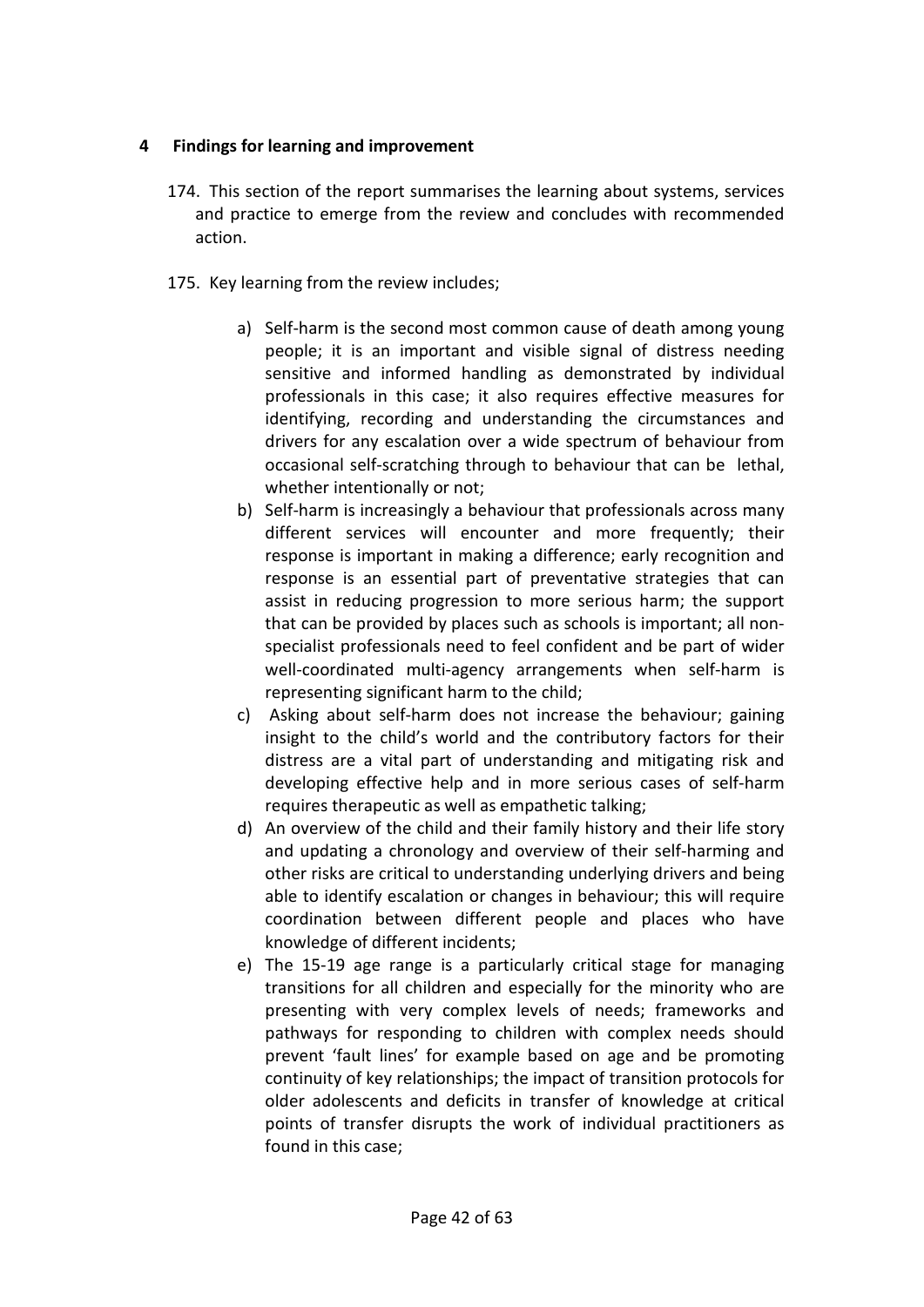- f) Developmentally sensitive and risk-proportionate approaches are required with the objective of detecting difficulties and the drivers of self-harm;
- g) Individual professionals need effective mechanisms to escalate their concerns about individual children when the quality of care or the significance of the child's self-harm is causing enhanced levels of concern; this requires effective joint working arrangements between mental health and social care professionals for assessment, care planning and accessing timely and appropriate services rather than parallel processes and pathways; co-located people can enhance such arrangements involving different services;
- h) The strategic development of specialist services and individual case management require appropriate leadership; service leadership should be at a senior level and bring together paediatric and psychiatric services;
- i) Individual case management; communication, integration and common leadership at individual case management level of assessment and care planning is particularly important when there is an interface between child and mental health law and services; nominating a lead professional who has the overview of risk assessment and the capacity to co-ordinate the activity of multiagency interventions has merit;
- j) The role of community based CAMHS is critical and comes within the scope of local commissioning arrangements; those should be guided by clear recognition of the significance of self-harm, reflect joint strategies that involve the local authority and ensure that community and multi-agency responses to self-harm are clear and supported with appropriate activity and resources;
- k) Understanding of law in the use of restrictive practices to control risk is essential to prevent fundamental and important breaches and requires greater attention to collaborative practice with young people and their families; this includes recognition of family and carers needs and the use of advocacy to promote clear understanding between the child, family and people trying to help;
- l) Investigation and management of adults who pose a risk to children in regard to CSE require prioritisation; processes that are delayed and do not control the behaviour and potential risk of an alleged perpetrator leave victims vulnerable and less able to engage in support and therapy.
- 176. The key findings are designed to offer challenge and reflection for the local safeguarding children board and partners that is informed by a systems based framework developed by the Social Care Institution for Excellence (SCIE). It is intended to consider the conditions that can help conscientious practitioners do their work effectively.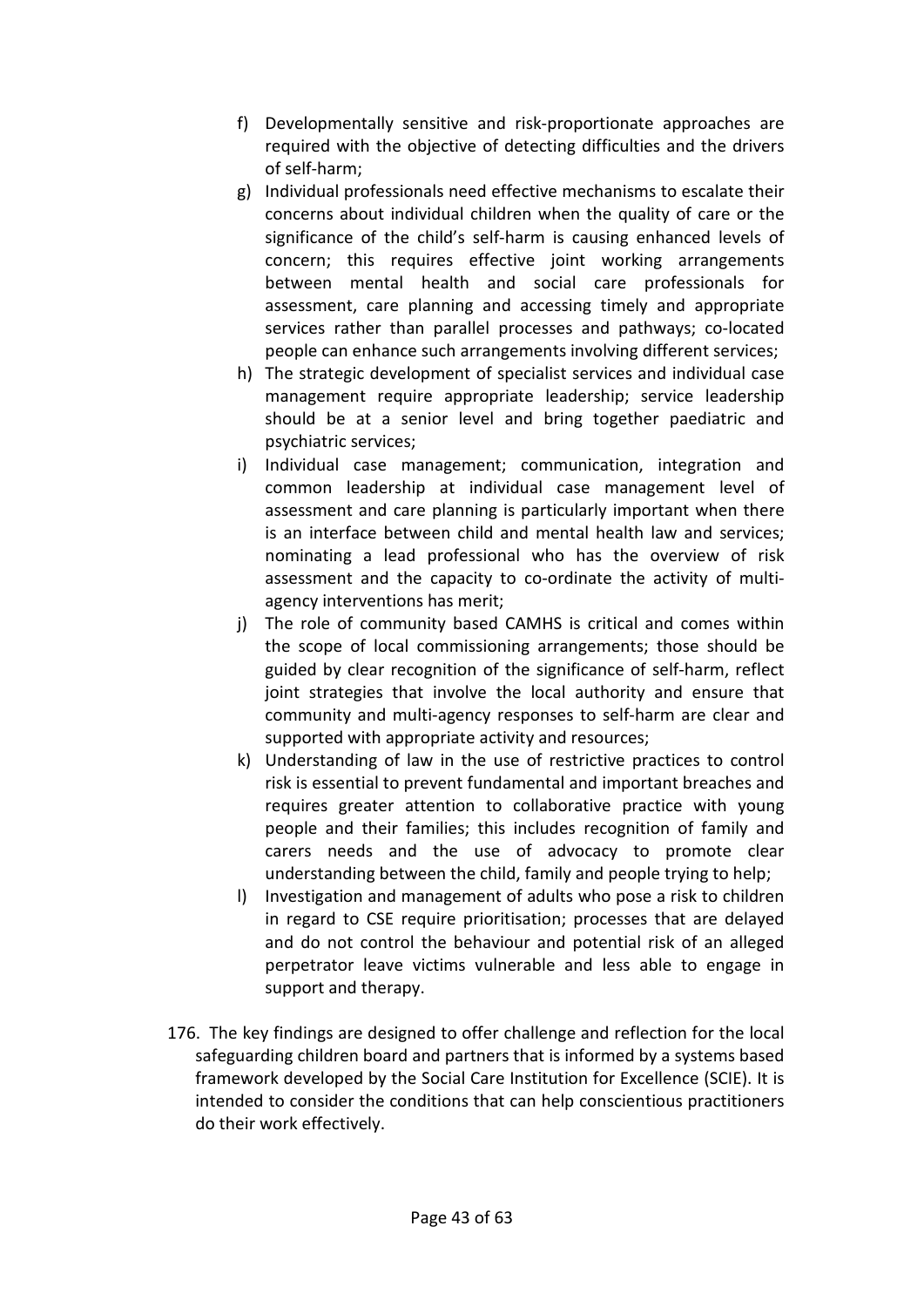177. In providing the recommendations, reflections and challenges to the Blackburn with Darwen Safeguarding Children Board there will be an expectation that there will be a formal response to the key findings by the respective partners.

# <span id="page-43-0"></span>**4.1 Cognitive influences and the child's voice in processing information and developing plans;**

- 178. Young people between the ages of 16 and 18 years are going through significant change and are potentially at their most vulnerable emotionally and psychologically, exacerbated if as in this case they are dealing with additional sources of significant trauma. Local policy and practice needs to be focussed on how services can truly reflect child focussed help and support at this critical stage in human development.
- 179. Adolescence (and puberty) is accompanied by significant physical, psychological, and emotional changes. Its association with brain maturation and physical growth and its effects on health and wellbeing are profound and sometimes paradoxical. It has been viewed as a point of maturing out of childhood-onset conditions and in part explains the distinction made at 16 years for children to be treated more as adults in terms of their access to services (as well as acquiring important legal rights and recognition such as mental capacity and consent to treatment). Adolescence and puberty has relevance for child mental health with the rise in psychosocial disorders of young people. It marks a transition in risks from depression and other mental disorders, psychosomatic syndromes, substance misuse, and antisocial behaviours. It is a peak time when young people are at a higher risk of psychosocial problems at the point in their lives when they are also grappling with a broad range of cultural and developmental changes. For children who are finding this stage in their life difficult and disruptive, they will be particularly vulnerable and less able to engage. How they are processing and dealing with changes from within themselves alongside changes in their external world and dealing for example with sources of stress or trauma can be manifested in their behaviour.
- 180. Children and young people who have experienced significant adversity and damage in their childhood are likely to have ongoing needs into young adulthood. Using measures such as chronological age rather than emotional or psychological development to determine access or denial to services or to key worker support is more likely to create the latent conditions in which people are ill equipped to develop the quality of child focussed response necessary.
- 181. Children and young people face many barriers in being able to talk about their feelings and problems which can feel overwhelming; this reflects many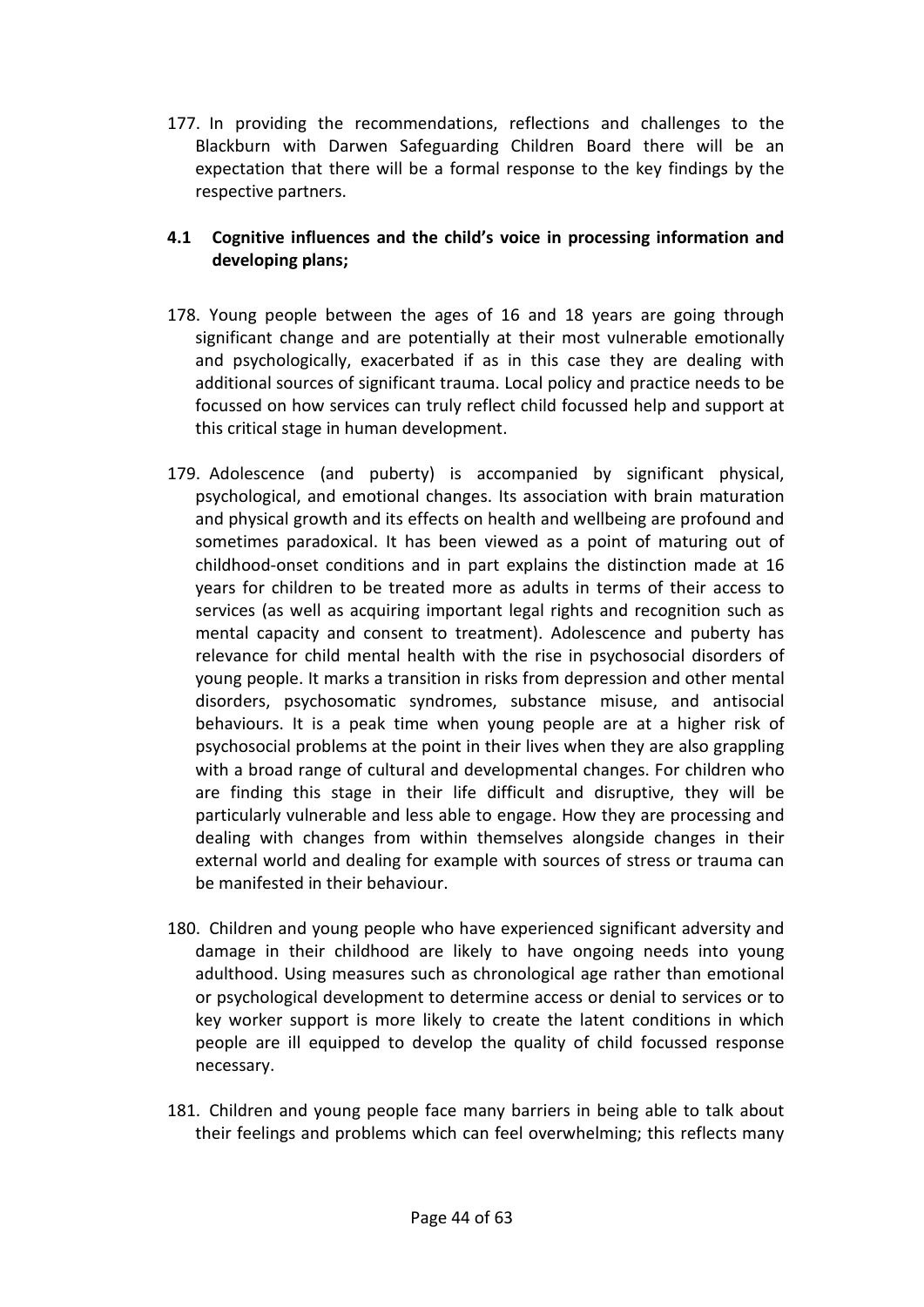different factors including confusion and turmoil, an absence of vocabulary to give description or voice to emotions as well as feeling that nobody will understand or take it seriously. All of the people who worked with Lola Grace did see self-harm as a serious issue. Developing the opportunity for children who are evidently in great distress to express their feelings and wishes beyond the evidence for example of going missing or self-harm. Although there was evidence of conscientious practice by people wanting to encourage Lola Grace to talk, the opportunities to do this within the framework of talking therapies was limited outside of T4 provision.

- 182. Self-harm generates powerful feelings that can complicate how people communicate with each other and process information. It influences communication between families and professionals as well as between different practitioners. Parents, along with some professionals without specialist knowledge and training, can feel powerless and at a loss about what is best to do for a child who is self-harming at the level that Lola Grace was.
- 183. Many families of children who self-harm have reported feeling that they are being blamed or feel a stigma that they have a child who wants to injure them self. It creates an additional barrier that can undermine communication and engagement particularly if a family have already been dealing with other adversity and difficulties that have brought them into contact with services previously as was the case for Lola Grace and her family.
- 184. Young people feeling involved and consulted is particularly important in regard to areas of risk such as self-harm. Young people value collaborative working which balances power, can develop trusting relationships, and can facilitate therapeutic sharing of responsibility. These emotional aspects of self-harm management are more important than medical or physical treatment procedures and were so problematic in achieving with Lola Grace. Clear communication between professionals, children and families as well as between different professionals and organisations and a caring and sensitive approach from all professionals is essential. Feeling out of place on paediatric wards, delays or waiting times to access specialist psychiatric help and families feeling left out are issues highlighted for example by Young Minds.
- 185. Legislation and national guidance promotes the use of advocacy particularly when children are subject of child protection arrangements, are looked after, are subject to assessment and treatment under a section of the Mental Health Act or want to make a complaint. Advocacy is not a substitute for help such as talking therapies. An advocate works for and with a child or young person to help ensure that their views, wishes and feelings are sufficiently understood. Advocates can be drawn from a wide variety of backgrounds; an essential quality is being able to achieve the confidence and engagement of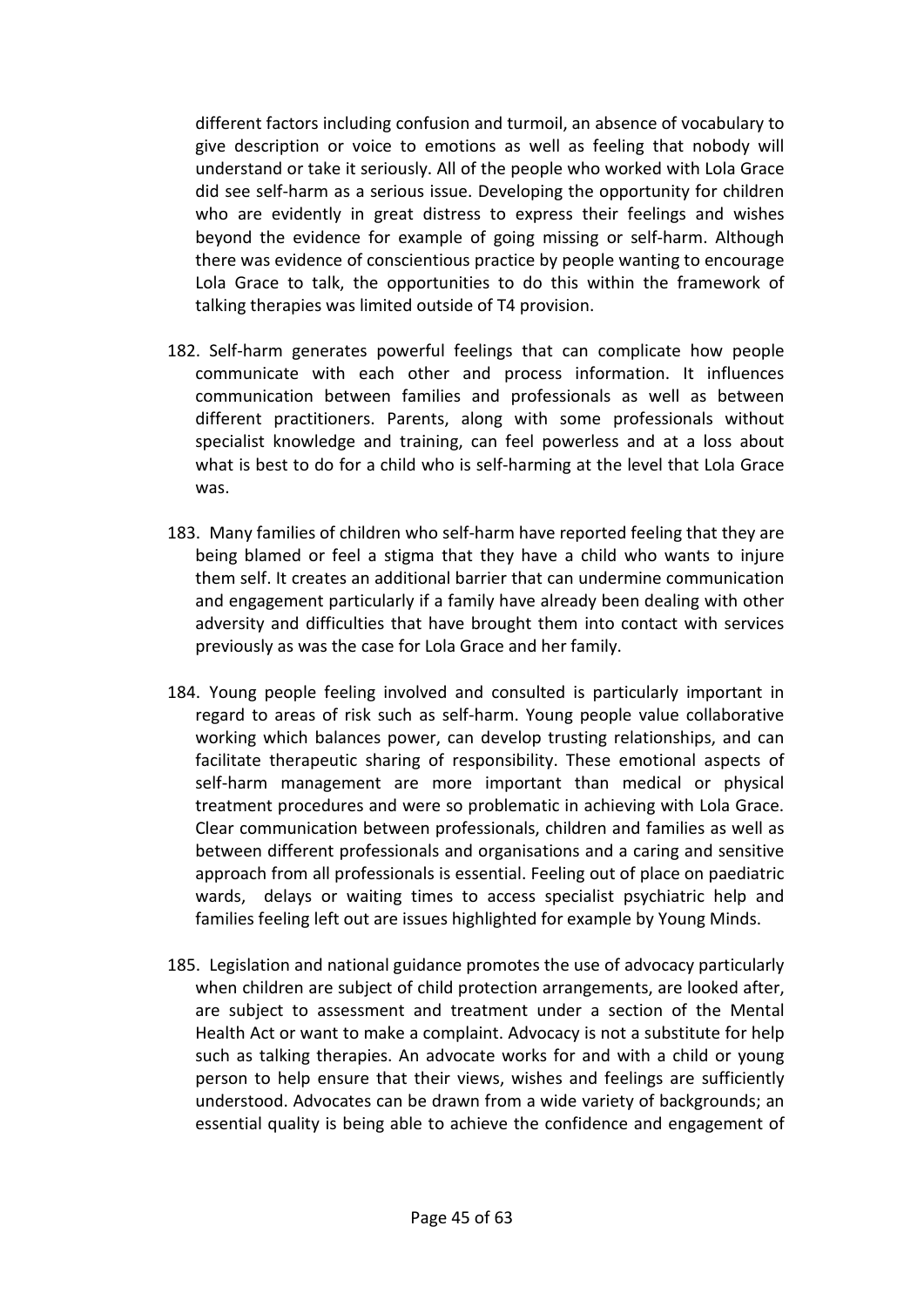the child or young person and to be seen to be not acting on behalf of any agency.

186. An advocate can offer advice and support to a child or young person. The main purpose of a child advocate is to enable children to express their wishes and feelings. The aim of child advocacy is to encourage empowerment of children and uphold their human rights for example when action is considered necessary to control their freedom of movement. An advocate can make sure a child or young person's wishes and feelings are known, can attend decision making meetings with the Local Authority or school on behalf of a child or young person, help to uphold a child or young person's legal rights and ensure they are fairly treated, provide impartial information to the child or young person, prepare meetings with social workers for the child or young person, assist the child or young person in making a complaint in a constructive and effective manner, negotiate with social workers and other relevant people, ask questions to relevant people and speak on the child or young person's behalf.

#### <span id="page-45-0"></span>**4.2 Responding to incidents and information about self-harm**

- 187. Self-harm is a wide spectrum of behaviours found in children and adults. It can be one off or lower risk activity such as scratching through to some of the more lethal behaviours that Lola Grace developed to deal with very painful thoughts and feelings. The point has been made that self-harming behaviour is increasingly an aspect of child behaviour that people working in the organisations represented in this review will be dealing with on a regular basis. Professionals across the board need to be able to recognise and sensitively respond to self-harming behaviour.
- 188. Physical interventions are not effective beyond dealing with immediate threats to safety such as standing on motorway bridges or being on railway lines for example. Understanding the triggers and underlying reasons for the need to self-harm and being able to discern the factors that represent risk and escalation of risk as well as any protective factors and being able to develop the crucial relationships of support based on collaboration and consistency have to be the objective.
- 189. Clearly there is a distinction between what different professionals are expected to do. A police officer for example is not expected to deliver therapeutic counselling but is expected to ensure that self-harm is recognised, that the circumstances in which it has occurred are appropriately recorded and that effective referrals are being made with an appropriate indication of risk. Social workers will be expected to conduct assessments that are based on a competent understanding about self-harm and be in a position to work with other specialist practitioners in developing the most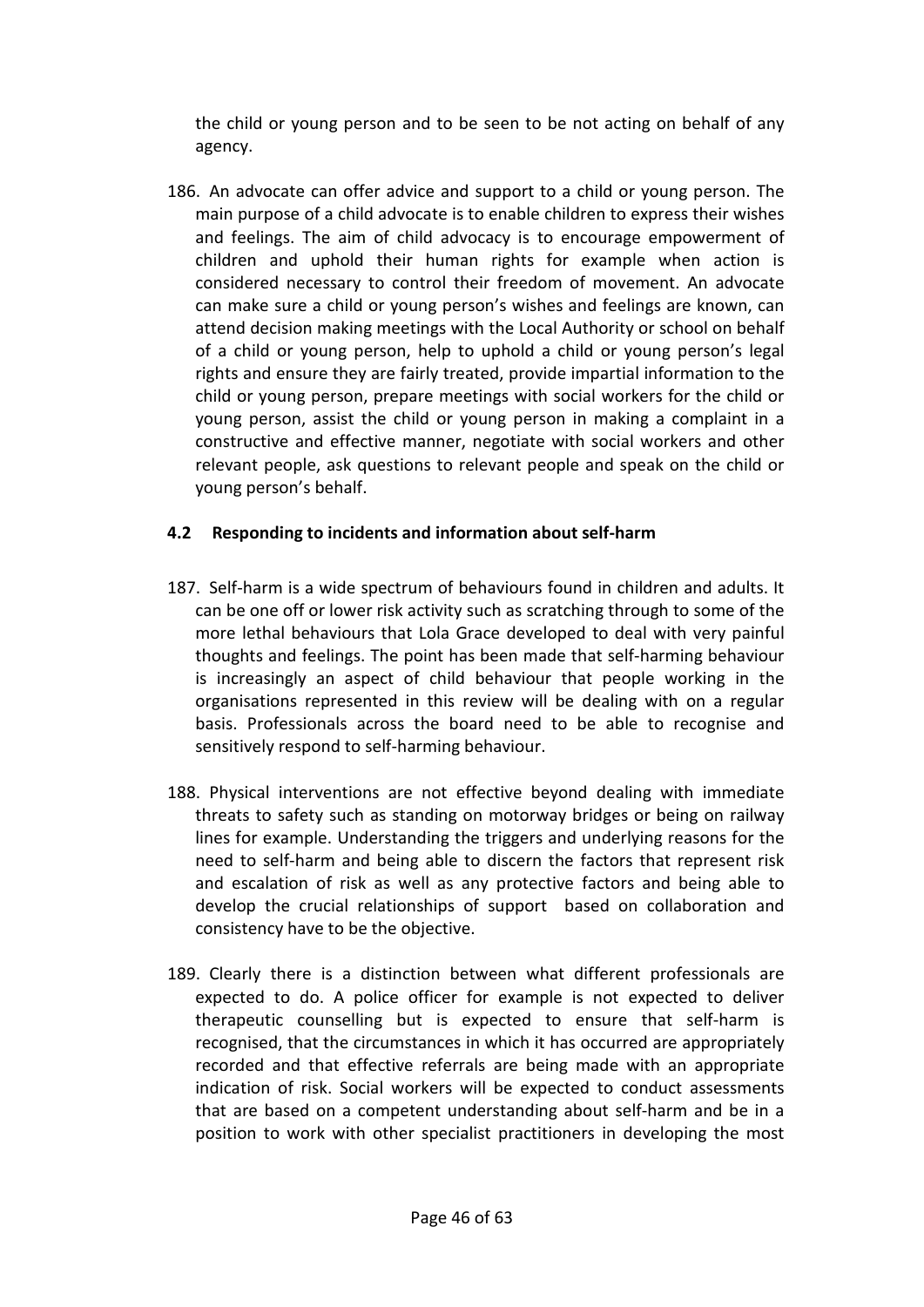effective forms of help and intervention. Hospital and community CAMHS will be expected to provide effective advice and insight and be able to coordinate activity and services that reflect formulated understanding in collaboration with people such as social workers. Schools and primary health professionals are most likely to see early signs of self-harm and will often need to be part of longer term programmes of help.

- 190. All of the research and guidance that has been referenced for this report emphasises the importance of any response to self-harm getting beyond treating physical symptoms and identifying and developing a response to the underlying drivers for the behaviour.
- 191. Training expectations as outlined in NICE guidance are that clinical and nonclinical staff who come into contact with people who self-harm have a sufficient understanding to provide compassionate and informed care (NICE, 2004, 2011). Although training was discussed at various times particularly in relation to placement arrangements, several of the carers reported that they had not had that input or felt insufficiently prepared.
- 192. Training should teach how to recognise and respond to self-harm, including assessment and management approaches. It should include education about the stigma and discrimination usually associated with self-harm and the need to avoid judgemental attitudes. Training should specifically aim to improve the quality and experience of care of young people who self-harm. The people who provided family based or residential day-to-day care for Lola Grace outside of T4 units did not have specific training or dedicated support for responding to Lola Grace. Several of the carers have reported that they did not know the extent of Lola Grace's self-harm.

#### <span id="page-46-0"></span>**4.3 Tools and frameworks to support professional judgment and practice**

193. The law provides important duties and responsibilities on statutory organisations to protect children under 18 from significant harm and to promote their continuing development and well-being. The law and respective standards of professional practice expect a good understanding of how for example issues of consent and mental capacity are applied as children grow into adolescence. Child safeguarding frameworks are intended to guide professional practice and decision making when children are at risk of significant harm and to prevent the impairment of children's health or of their development and to ensure that they have safe and effective care. The safeguarding framework provides the structure for the sharing and for the analysis of critical information that has an impact on the safety of a child, and for this to guide decisions in regard to how a multi-agency response is developed, and for it to be supported by a core group of people working directly with the child, and where relevant, their family.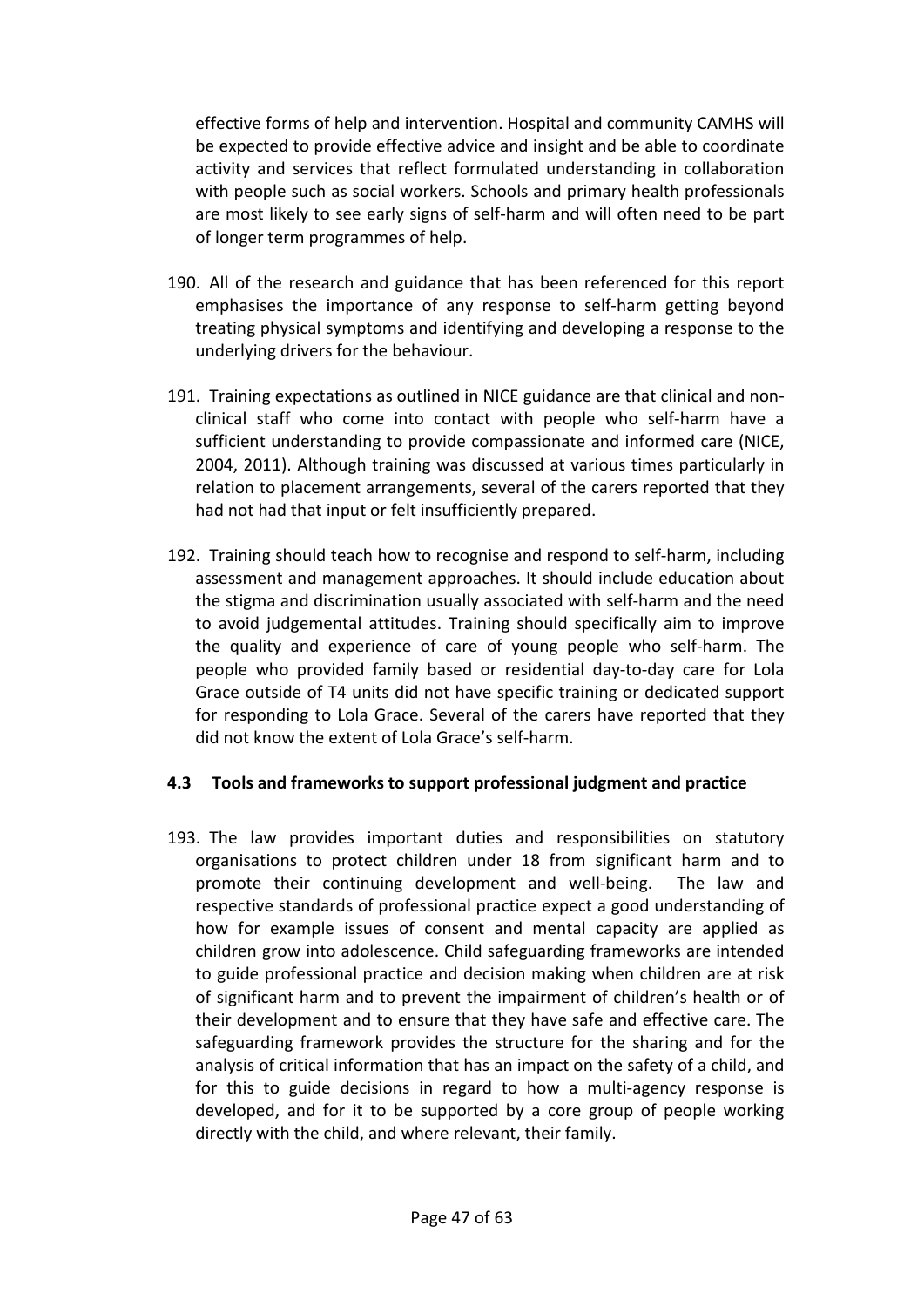- 194. These frameworks were not used to guide important decision making especially after Lola Grace became 16. For example, there was no referral from the AMHT following any self-harming incident. There was little evidence of consultation with the respective lead safeguarding professionals in organisations regarding Lola Grace's self-harm or from CSE. Critically, the developing disengagement between many services and Lola Grace was never identified as a very significant source of risk. Some of this reflects a common understanding that the safeguarding frameworks are primarily designed to protect children from abusive care giving.
- 195. Only one agency made reference to use of a self-harm pathway to guide their practice and decision making; this was the provider of the community CAMHS. The Pan-Lancashire LSCB procedures<sup>[22](#page-47-0)</sup> on self-harm and suicidal ideation include reference to the local care pathway and provides summary advice on how to respond to self-harm. It also includes a matrix of related risks associated with self-harming behaviour and suggested action. The guidance acknowledges that self-harm is a coping mechanism but does not provide advice or reference to self-harm that should be indicating significant harm or is escalating. There is no reference to how multi-agency information sharing and assessment will be managed. It has to be said that national safeguarding guidance is largely silent on this as well.
- 196. Using a structured framework for collating information about self-harm for example into a shared chronology, understanding the child's and their family's history and story improves the overview of patterns and drivers of risk and the ability to escalate the response of respective services. This is not an argument that a child protection plan for example should be an automatic or is an effective response to self-harm, or that such a plan would in itself address the gaps that are identified. Making a clear statement that the enhanced or increasing risk of significant harm to a particular child is recognised and that it needs addressing through a multi-agency response is a starting point to developing child specific strategies and plans.
- 197. The T4 assessments of mental health for example identified unresolved childhood trauma, a history of sexual abuse, the significance of leaving school and the very significant relationship with the school counsellor, the wider family history of self-harm and suicide and the absence of therapeutic work outside of the T4 units.

<span id="page-47-0"></span> $^{22}$ http://panlancashirescb.proceduresonline.com/chapters/p\_self\_harm.html?zoom\_highlight= [self-harm](http://panlancashirescb.proceduresonline.com/chapters/p_self_harm.html?zoom_highlight=self-harm)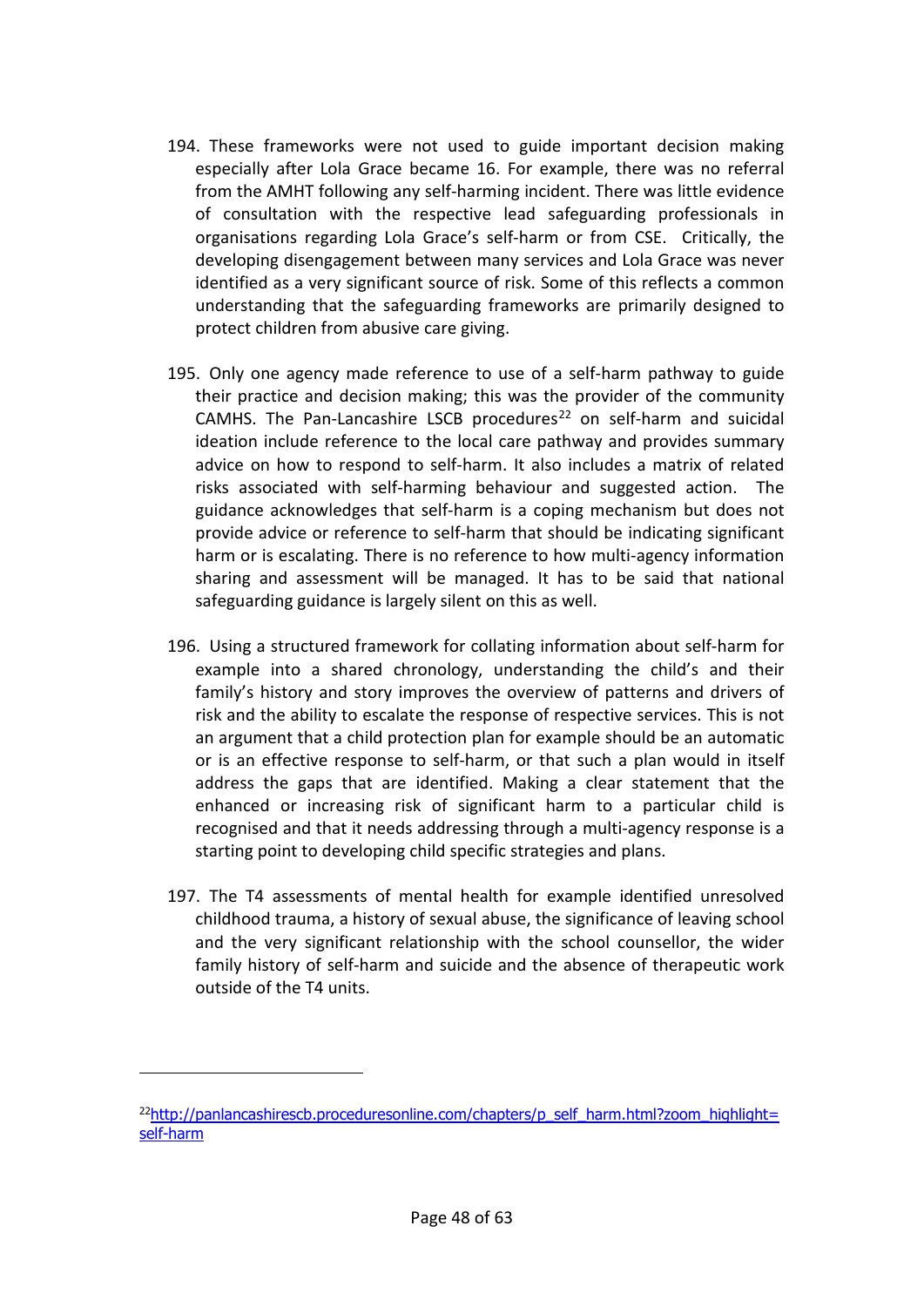- 198. The mental health assessments and the Children Act assessments could not identify (or omitted to discuss) any strong protective factors and the feelings that Lola Grace had about hopelessness (for example in reporting further contact by males) and feeling generally let down, which were significant aggravating factors for risk. The use of parallel frameworks under children's and mental health legislation and associated guidance exacerbated the absence of overview for individual practitioners. Neither process was linked sufficiently with developing a more effective response and strategy in regard to sexual abuse and exploitation.
- 199. Judgments involving risk as it relates to individual children such as Lola Grace have to demonstrate reasonableness and competence about how judgments and decisions are made taking account of legal and professional standards and ensure that appropriate treatment and care is provided at all stages involving community and inpatient services.
- 200. The Royal College of Psychiatrists (RCP) summarise recommended practice acknowledging that it is important to identify the underlying causes or triggers for the self-harming behaviour<sup>23</sup>. Intervention should be tailored to the needs of the specific young person and should be a collaborative process (rather than being reliant on restrictive or controlling practice). The aim should be to reduce self-harming behaviour, reduce risk and to identify the underlying difficulties.
- 201. Lack of knowledge about permitted circumstances under which children can be subject to control and restrictions, even when there are legitimate concerns about the safety of the child, are highlighted by this review. In particular the implication of legislation and of case law as it applies to deprivation of liberty and the circumstances under which a court must be used to seek authority. Allied to an understanding of law is the need for practitioners to have appropriate training and support to minimise risk averse practice and decision making when working with complex needs and behaviour. Earlier sections of this report summarised how coercive or overly restrictive measures can have adverse consequences in regard to securing engagement by the child or young person.
- 202. The effort to prevent Lola Grace from harming herself became a cycle of increasing restrictions and supervision of Lola Grace. Some of this practice was not compliant with important legal requirements particularly after Lola Grace became 16. Although there were discussions about for example whether the deprivation of liberty processes applied to Lola Grace's circumstances these were never adequately resolved. Although the law and professional standards expect all professionals to take whatever measures

<span id="page-48-0"></span><sup>23</sup> <https://www.rcpsych.ac.uk/files/pdfversion/CR192.pdf>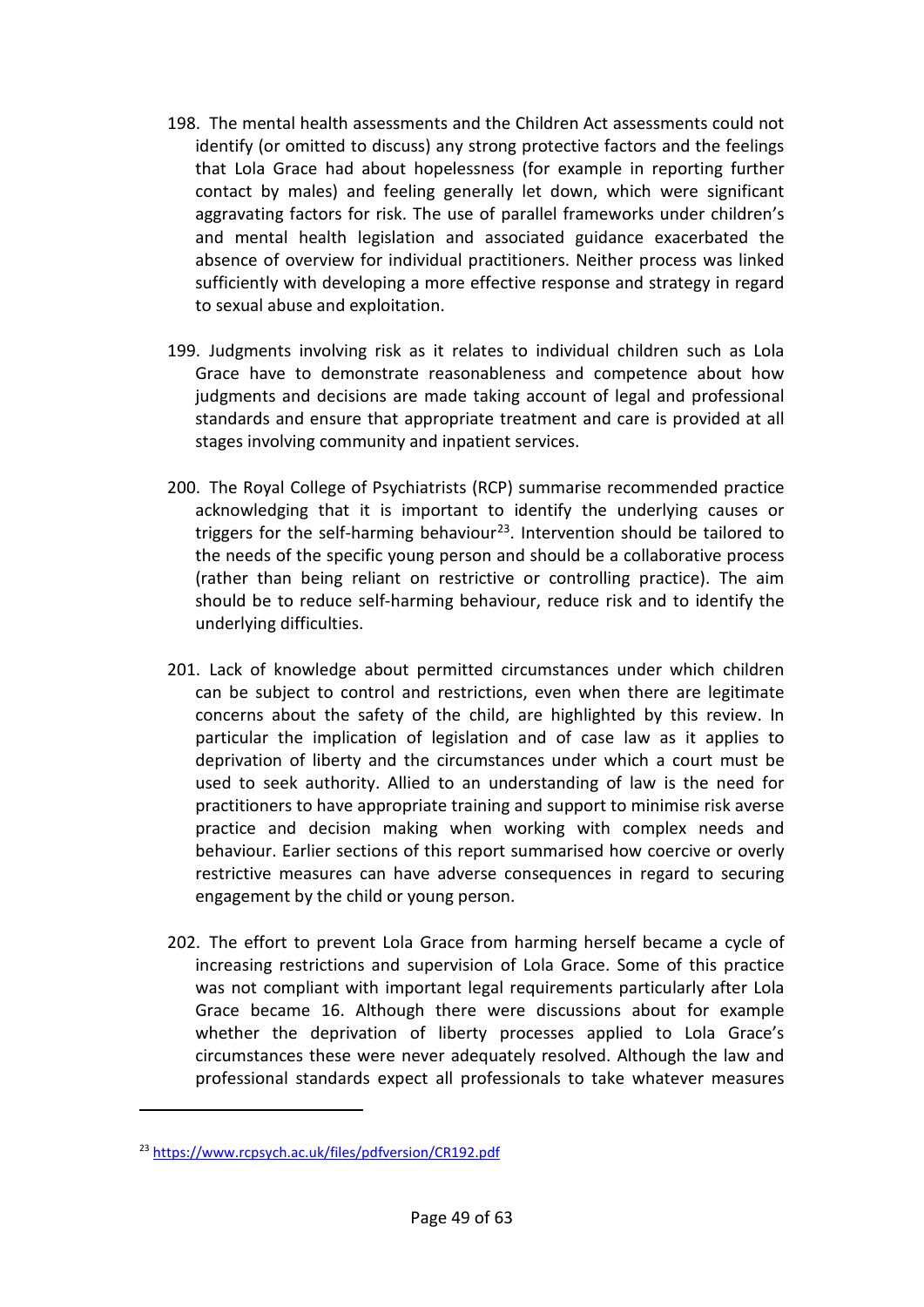they feel are necessary to protect a child from immediate harm, the law and common professional ethics do not support or endorse practice and decision making that does not comply with the relevant law and codes of practice. Taking measures for example to prevent a dangerous and immediate act such as jumping from a height is justifiable; engaging in care practices that amount to constant supervision and restriction of movement without appropriate legal authority and in an approved care setting is oppressive and illegal. It is not clear that this was clearly enough understood by key professionals. The President of the Court of Protection makes clear in a letter published jointly in February 2014 with the National Director Social Care Ofsted to providers of children's homes that orders of the Court of Protection authorising a deprivation of liberty should not be sought or be made or be relied upon to permit children's homes to act in breach of the Regulations that apply to  $then<sup>24</sup>$  $then<sup>24</sup>$  $then<sup>24</sup>$ 

- 203. Care placements (as distinct to hospital in-patient care) used to working with children and young people exhibiting high risk behaviour require additional training or support to assist in providing care for the child and to help understand the behaviour and how to provide a response. They also need to have full histories and information about emerging issues associated with risk.
- 204. Providing care and treatment to children in a specialist controlled access hospital such as a T4 CAMHS unit under any circumstances and especially as a measure of helping them to recover mentally and physically is always going to be a time limited measure and carries with it an element of risk for example from contagion of other self-harming young people.
- 205. The use of the controlled setting of the T4 unit can never be a long term solution. In the words of Hale LJ regarding a non-related deprivation of liberty judgment, 'a gilded cage is still a cage' (P v Cheshire West). The law requires professionals to make balanced judgments between keeping a child safe and not depriving them of their liberty indefinitely. The very process of depriving a child of their liberty in conditions where they might observe other children with levels of extreme need and distress also represents considerable risk for example from contagion with other young people who self-harm.
- 206. The absence of any effective talking or therapy being achieved for Lola Grace is a significant issue. This does not mean that it could have prevented the tragic circumstances of Lola Grace's death but it would have created a far

<span id="page-49-0"></span><sup>&</sup>lt;sup>24</sup>https://assets.publishing.service.gov.uk/government/uploads/system/uploads/attachment\_data/fil [e/381207/Deprivation\\_20of\\_20liberty\\_20\\_20guidance\\_20for\\_20providers\\_20of\\_20children\\_E2\\_80\\_9](https://assets.publishing.service.gov.uk/government/uploads/system/uploads/attachment_data/file/381207/Deprivation_20of_20liberty_20_20guidance_20for_20providers_20of_20children_E2_80_99s_20homes_20and_20residential_20special_20schools.pdf) [9s\\_20homes\\_20and\\_20residential\\_20special\\_20schools.pdf](https://assets.publishing.service.gov.uk/government/uploads/system/uploads/attachment_data/file/381207/Deprivation_20of_20liberty_20_20guidance_20for_20providers_20of_20children_E2_80_99s_20homes_20and_20residential_20special_20schools.pdf)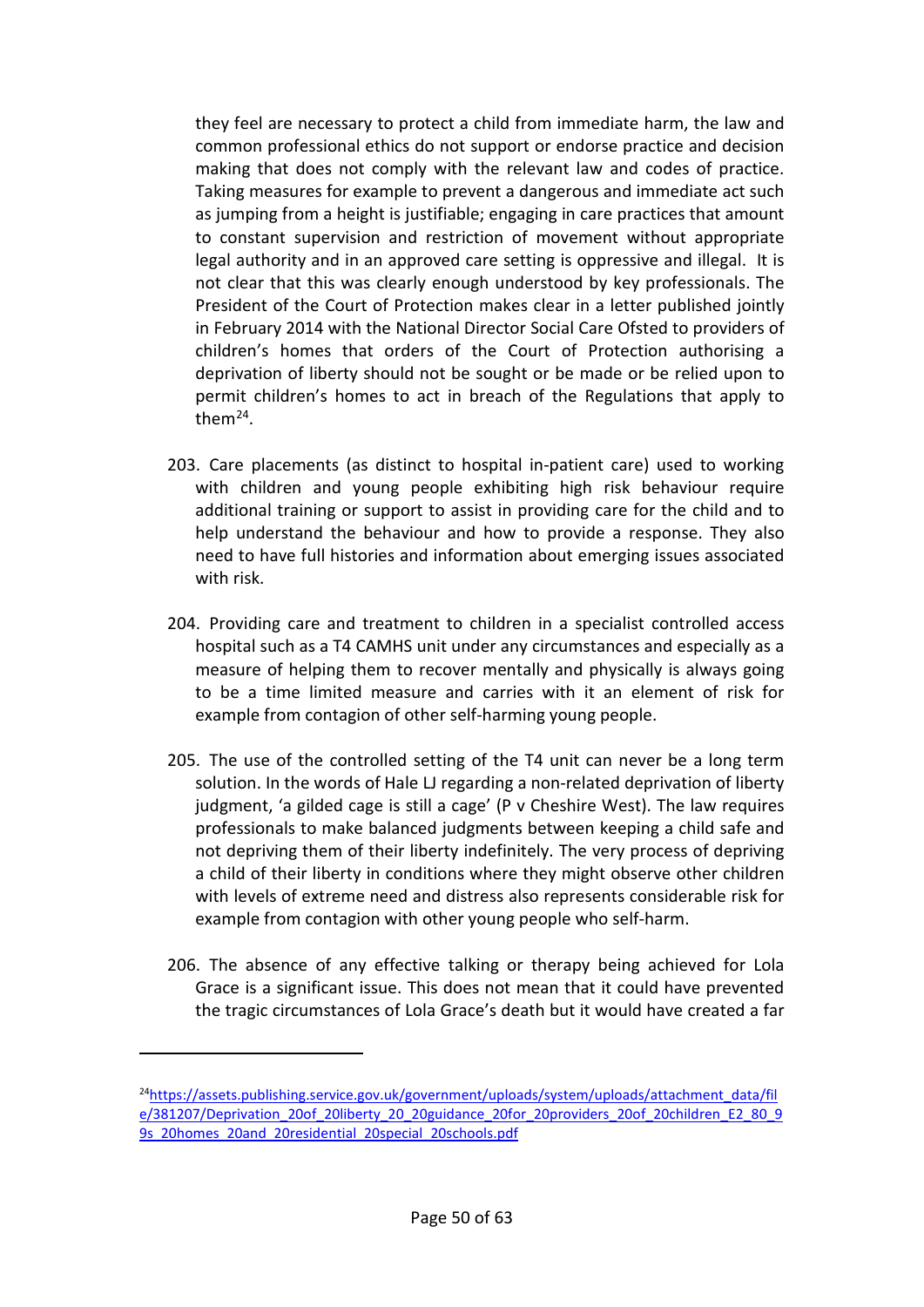stronger opportunity for Lola Grace to have developed safer strategies for dealing with her internal stress. The fact that it did not happen is partly attributable to people waiting for Lola Grace's home circumstances to be more stable and enduring. To paraphrase Voltaire's aphorism, this could be described as perfection being the obstacle to doing the right thing. Any plan to move children from their birth families is fraught with risk and particularly for older children with established relationships and networks. Matters were exacerbated when Lola Grace had to transfer from community CAMHS to community adult mental health services that not only required yet another set of new people to become involved but represented a different ethos and models of working that arguably were incompatible with a child as vulnerable as Lola Grace.

#### <span id="page-50-0"></span>**4.4 Management and agency to agency systems**

- 207. Corporate parenting is understood by government and by professional organisations to describe how local authorities in conjunction with partner organisations such as criminal justice, education and health approach their responsibilities to children who are looked after.
- 208. Local authorities are under a duty (section 10 of the Children Act 2004) to make arrangements to promote co-operation between 'relevant partners' with a view to improving the well-being of children in their area. This should include arrangements in relation to looked-after children and care leavers such as Lola Grace. Local authorities are required to consider the implications of how they take account of the corporate parenting principles, especially the need to help achieve access to services, when they make arrangements under section 10 of the 2004 Act. Section 10(5) of the 2004 Act places a duty on relevant partners to co-operate with the local authority in the making of these arrangements, thereby promoting and ensuring a joined up approach. The guidance<sup>[25](#page-50-1)</sup> (p17) refers for example to one local authority that has worked with local mental health services in order to respond to the mental health needs of looked-after children and care leavers as they make the transition from care by extending the service to care leavers up to the age of 25 years.
- 209. The learning from the review in regard to accessing and co-ordinating access to specialist help and services review has implications for commissioning, procurement and organisation of care and support for children presenting with the complex level of need represented by Lola Grace's circumstances. Access to therapeutic advice, support and supervision

<span id="page-50-1"></span><sup>2</sup>[5https://assets.publishing.service.gov.uk/government/uploads/system/uploads/attachment\\_data/fil](https://assets.publishing.service.gov.uk/government/uploads/system/uploads/attachment_data/file/683698/Applying_corporate_parenting_principles_to_looked%20after_children_and_care_leavers.pdf) [e/683698/Applying\\_corporate\\_parenting\\_principles\\_to\\_looked after\\_children\\_and\\_care\\_leavers.pdf](https://assets.publishing.service.gov.uk/government/uploads/system/uploads/attachment_data/file/683698/Applying_corporate_parenting_principles_to_looked%20after_children_and_care_leavers.pdf)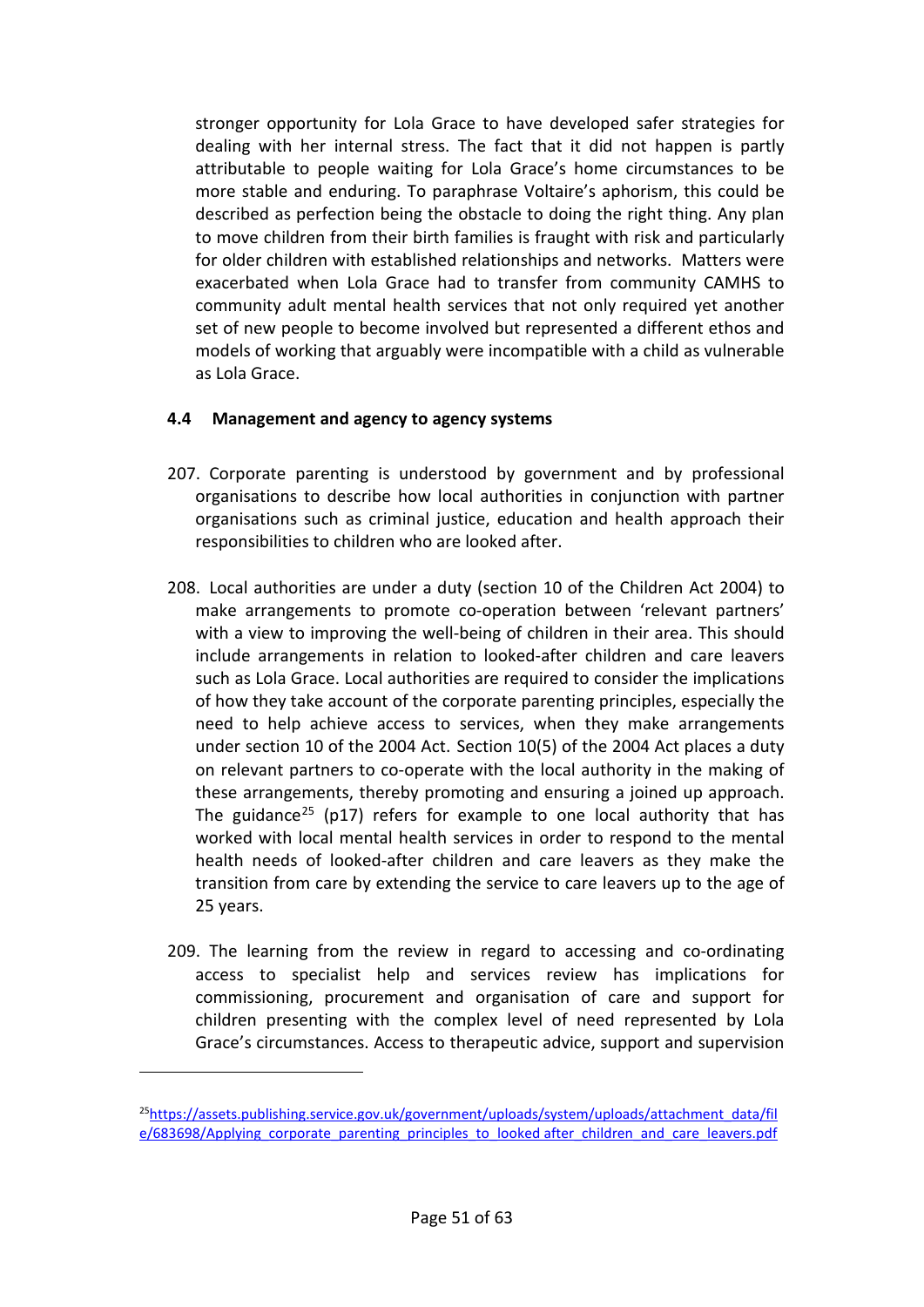for practitioners working with children who are presenting with higher levels of risk associated with self-harm; this includes mentoring or support to a multi-agency team working with very vulnerable children.

- 210. NICE guidance<sup>[26](#page-51-0)</sup> describes how transition arrangements should be developmentally appropriate, and take account of a range of factors including cognitive maturity. It should not be driven by strict chronological determinants. The guidance is explicit in stating that transfer should not be based on rigid age thresholds and should take place at a time of relative stability for the young person (para 1.2.3).
- 211. Although transition stress was a significant factor there are apparent gaps indicated in regard to responding to the complex needs represented by Lola Grace. At more than one point there was reference to people needing to develop bespoke packages or to identify a therapeutic family based placement for example.
- 212. An analysis of the gap is indicated to identify and to respond to the needs of young people who are presenting with multi-dimensional safeguarding concerns such as those associated with higher risk self-harm, suicidal ideation and sexual exploitation. The analysis should be informed by local and national professional understanding as to what type and range of resources are most beneficial; these include sessions of talking therapy with elements of cognitive–behavioural therapy (CBT), problem-solving therapy, psychodynamic treatments or family therapy (NICE, 2004, 2011). Dialectic behavioural therapy (DBT) shows promise for repeated self-harm. These were examples of therapy identified in assessments for example at the tier 4 units.
- 213. It is also often important to involve family members to facilitate the young person's recovery and to acknowledge the support needs that parents or carers may have since self-harm is often very stressful for the young person's family. These and others are discussed in formulations for example but were not implemented outside of a T4 hospital. Potential gaps include the capacity and timescale for offering therapeutic talking and family based interventions and support as part of the third tier of local CAMHS provision through to developing alternative options to using in-patient fourth tier hospital based care. This group of young people is a relatively small proportion of the local child population although they represent a disproportionate level of risk to themselves and in regard to the deployment of financial and professional resources. Given the numbers of young people are proportionately relatively small in individual local authority areas, there may be merit in collaborating

<span id="page-51-0"></span><sup>&</sup>lt;sup>26</sup> Transition from children's to adults' services for young people using health or social care services. NICE guideline Published: 24 February 2016 [www.nice.org.uk/guidance/ng43](http://www.nice.org.uk/guidance/ng43)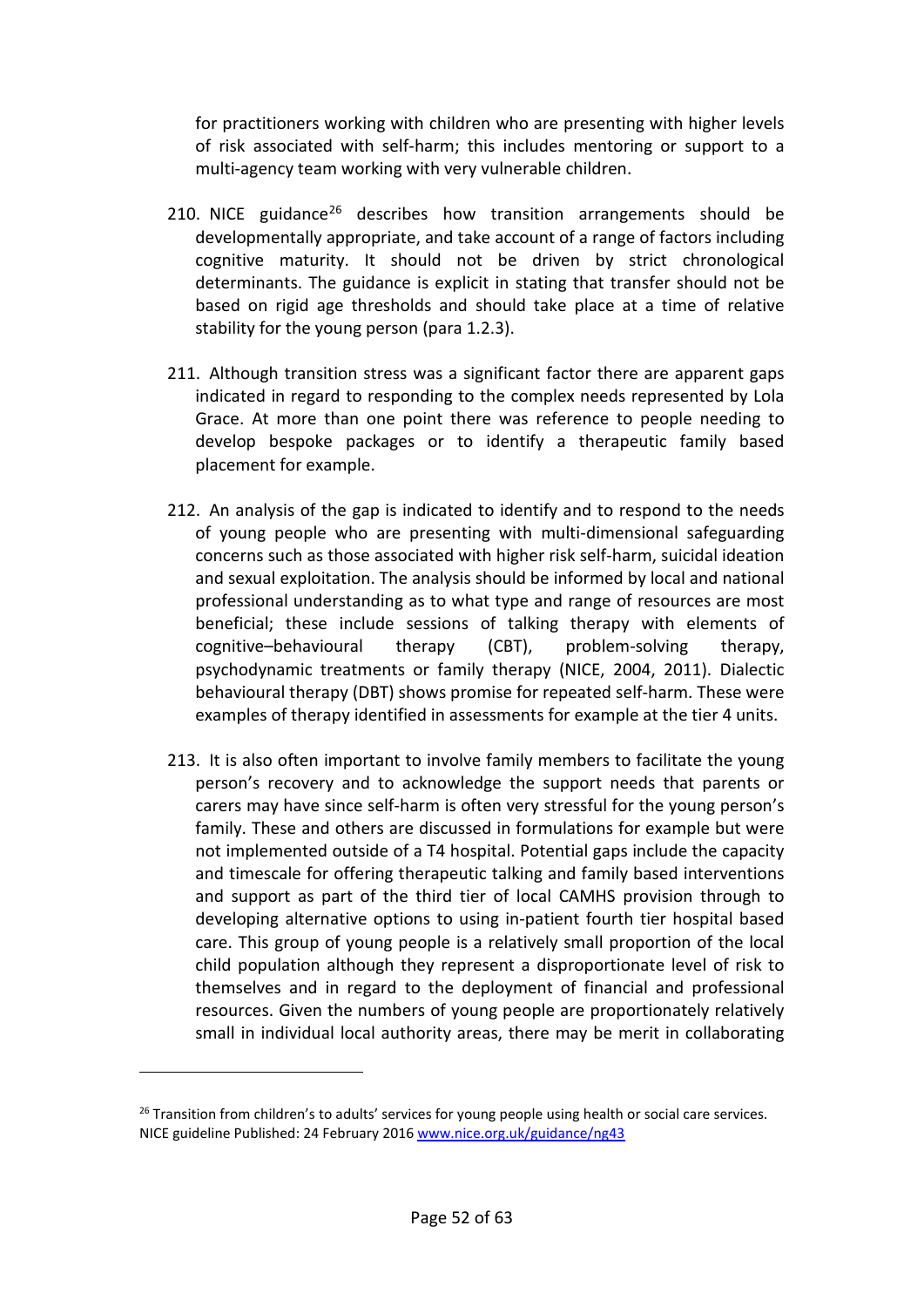with other local area commissioning arrangements with NHS England. Some of the people who had day-to-day care of Lola Grace reported feeling unprepared for knowing how to respond to Lola Grace. Some of the formal assessments of Lola Grace outside of the specialist T4 units suggest that further work on awareness and professional practice in response to self-harm was an area for development.

- 214. The NICE guidance encourages the development of a joint mission statement, transition and information protocols that include agreed approaches to practice. This should also include clear arrangements for sharing safeguarding information.
- 215. A key message from this review is the need for services to have the flexibility to offer continuity of assessment and care that minimises potential barriers between the young person, their family and professionals and can promote effective coordination between the different organisations and services. The NICE guidance encourages the policy and practice of helping the young person identify a single practitioner who should act as their 'named worker' to co-ordinate their transition care and support. The NICE guidance describes how the named worker can be someone who has a meaningful relationship and a professional background that reflects the primary needs of the young person; it can be an education, health, social care practitioner. This cannot be achieved by the unilateral practice of any individual professional or without clear and effective leadership of work with individual young people. In a climate where all services are facing a variety of resourcing challenges this is no easy task.
- 216. At the second learning event for the serious case review there was some discussion about the creation of a complex case co-ordinator able to work across different agencies, and the value of having a multi-disciplinary team drawn from education, health and social care backgrounds. In order to carry out the function of a named worker or a lead professional effectively it would require the skills and time to undertake the level of work.
- 217. The extent of Lola Grace's needs would have been a challenge for the most experienced of practitioners; some of the key roles fell to people at a relatively early stage in their professional career and development. Several of the professionals were dealing with very heavy workloads. An example is the deputy team manager for the adult mental health team who was supervising 20 different practitioners, and in addition to operational management responsibilities also was an approved mental health professional for the borough.
- 218. Good corporate parenting is achieved through effective multi-agency arrangements and practice. The extent to which individual key people are able to influence or to have oversight of arrangements, and when necessary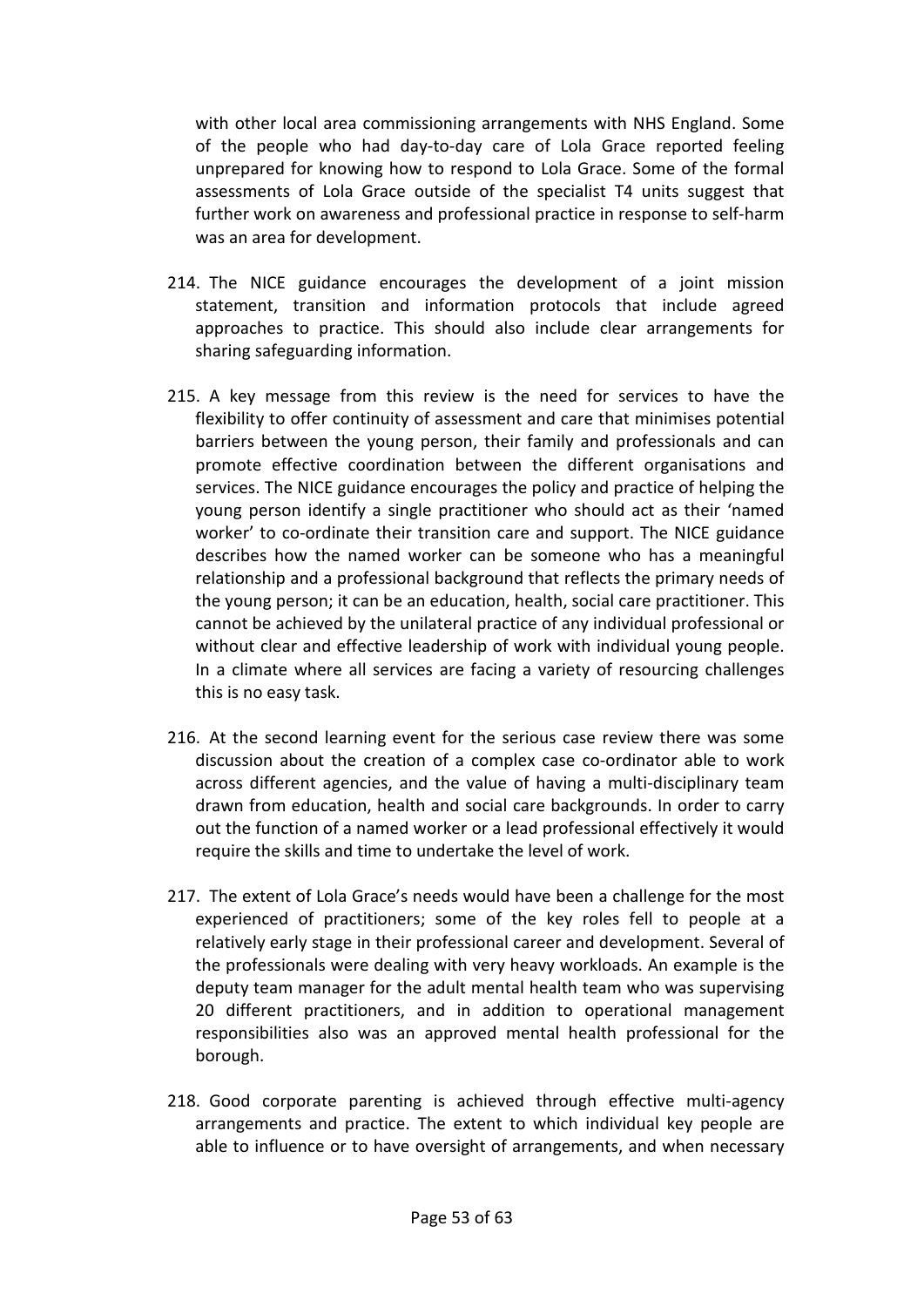to escalate or to challenge have limitations. Examples include the IRO who has a role when children come within the scope of looked after arrangements or CIN but not in regard to health arrangements and the role of the care coordinator whose focus is on community mental health arrangements. The respective organisations who constitute being a corporate parent need to promote and support the effective functioning of these and other people in delivering effective mental health care and services to children and young people in the community in collaboration with the local authority and this appears to also require development.

- 219. The information in from this individual review indicates that the independent return from missing interviews are not being consistently completed, that incidents tended to be processed in isolation rather than assessed cumulatively, are not being used effectively enough to help develop risk strategies for individual children or being aggregated and collated to help identify potentially risk hotspots associated with self-harm (parks, railways and motorway for example).
- 220. Government guidance<sup>[27](#page-53-0)</sup> requires an independent return interview to be undertaken within 72 hours of a child or young person returning as an opportunity to uncover information that can help protect the child from the risk of going missing again, the risk that they have been exposed to whilst missing or other sources of risk. This is intended to be an 'in-depth interview' and should be carried out by somebody who is independent of the child and is trained to carry out the interviews, and is able to follow up actions resulting from the interview. Guidance describes specific circumstances which includes children known to be at risk of sexual exploitation or who are frequently away from their placement. The interview is in addition to any immediate 'safe and well' check that is made for example by the police. The guidance expects children's services and the police with other relevant parties to work together to build up a comprehensive picture of why the child is going missing to understand the various 'push and pull' factors and the nature of risk. The guidance also describes expectations in regard to sharing and analysing information to identify patterns of behaviour to help for example to identify hotspots of activity in the local area. It also helps identify if there are particular homes or placements children are regularly going missing from home.
- 221. Information provided at the second learning event in particular suggested that there was under recording of professional decision making and practice. There was for example more work being undertaken in response to the CSE

<span id="page-53-0"></span><sup>&</sup>lt;sup>27</sup>https://assets.publishing.service.gov.uk/government/uploads/system/uploads/attachment\_d ata/file/307867/Statutory Guidance - Missing from care 3.pdf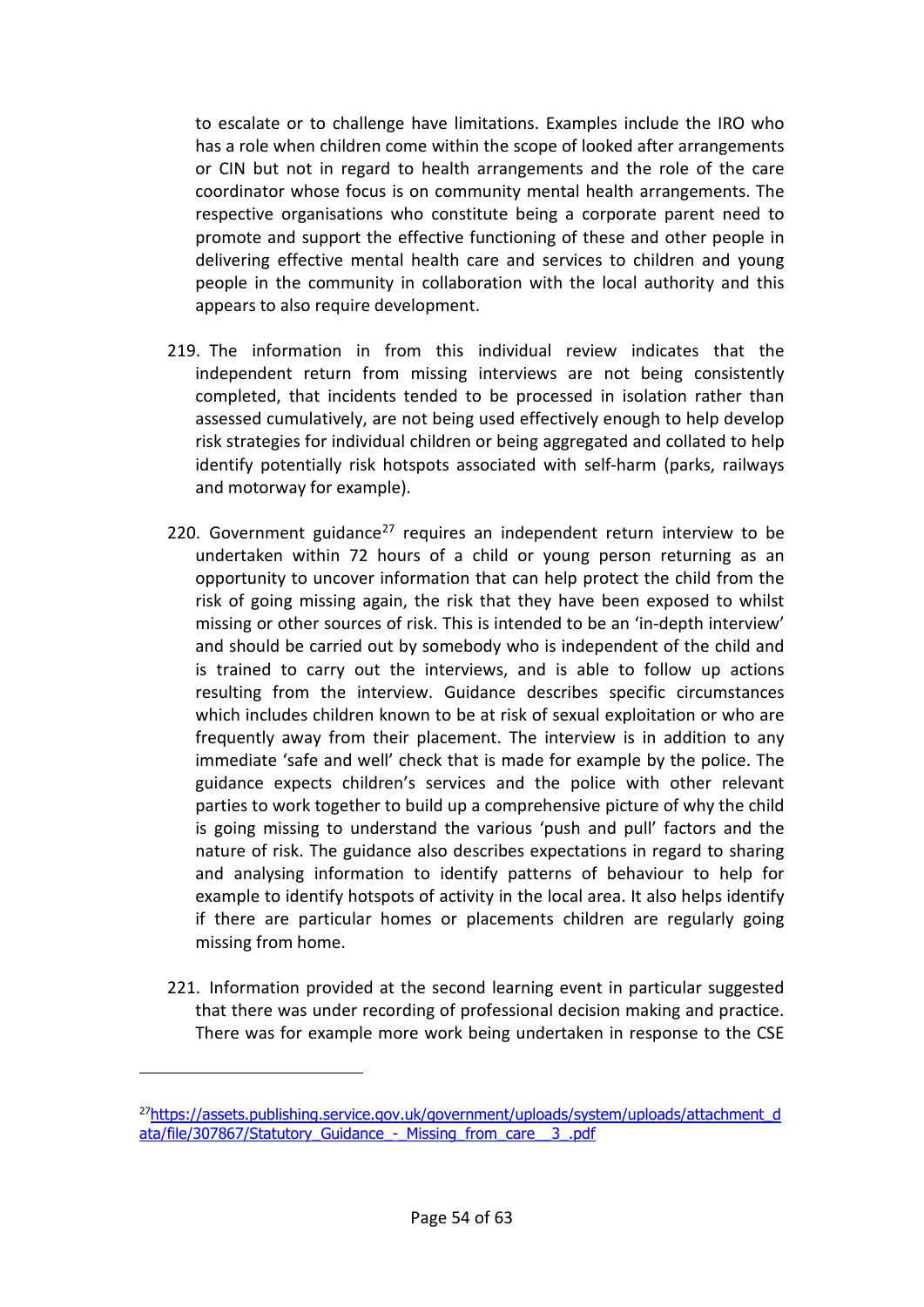than had been reflected in the written information from agencies. It remains the case that there were delays in the criminal investigation and decision making. In regard to improving the response to allegations and disclosure about child sexual exploitation, the CPS have implemented arrangements for early consultation between the police and CPS lawyers. Information provided at the second learning event described in the previous chapter involving CPS and the police is intended to improve the response. Monitoring the level and adequacy of improvement will determine whether further measures are needed. Based on the evidence from this review, further work on ensuring information sharing about incidents and perpetrators is sufficiently systematic should be considered.

222. Bereavement was a significant factor in Lola Grace's life. Practitioners at the second learning event spoke of the importance of bereavement support for children and for adults including professionals. Written guidance describing post incident support and help in identifying ongoing risk for children or young people effected by the bereavement would establish consistent responses and routes to service and support.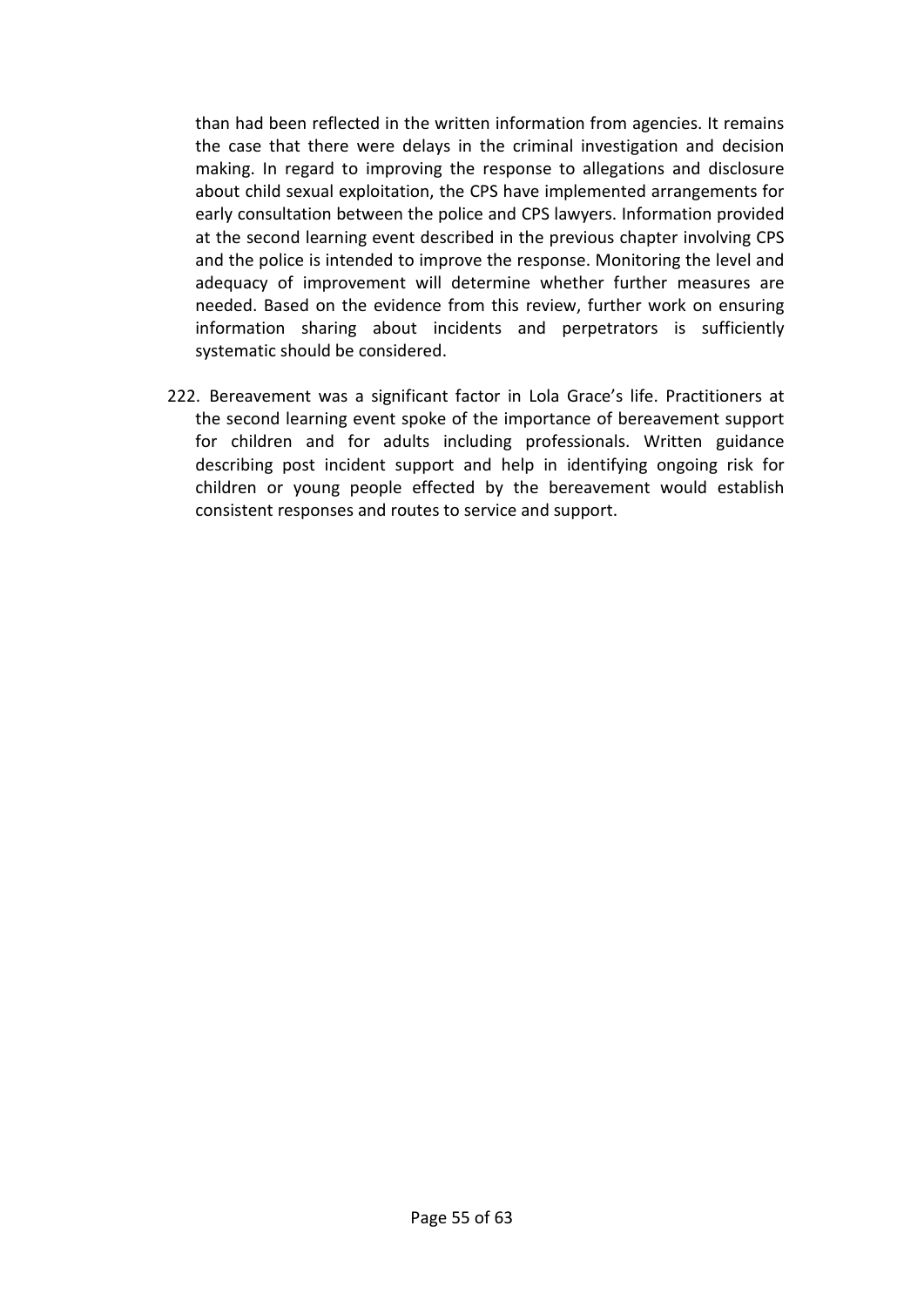# <span id="page-55-0"></span>**5 Implementing learning from the review**

Individual agencies have identified learning for their own services as a result of participating in the serious case review. The focus of the overview report is on multiagency learning and strategy. The BWDSCB should endorse the examples of good practice highlighted by the review in any dissemination of messages and learning from the review.

- 1. How effective are the **BWDSCB partner agencies'** arrangements for ensuring that they have sufficient information and understanding about the nature and extent of child self-harm in their local area? How do **BWDSCB partner agencies** satisfy themselves that the measures for evaluating the quality of commissioning and the capacity of local services to provide appropriate and effective help in response to children and adolescents who self-harm are good enough?
- 2. How can **the BWDSCB** partner agencies encourage improved access to advice, help and support for children who are self-harming and/or require mental health support based on cognitive and developmental need rather than chronological age? What information should the **BWDSCB partner agencies** receive about policy, commissioning or practice?
- 3. How can **the partner agencies of the BWDSCB** encourage improved continuity of relationships and care coordination for children and families effected by self-harm that causes, or represents a risk of, significant harm to that child?
- 4. How can **the BWDSCB partner agencies** ensure that there is sufficient understanding of the application of relevant law as it relates to the deprivation of liberty in the protection of children from significant harm?
- 5. The **BWDSCB partner agencies** should develop a local multi-agency child selfharming framework that sets out strategy and provides operational procedures to guide professional action and decision making in developing responses to significant, escalating or higher risk self-harm.
- 6. **The BWDSCB** should ensure that a copy of the overview report is provided to the commissioners of local CAMHS and invite a formal response to the findings.
- 7. **The BWDSCB** should ensure that a copy of the overview report is provided to the health and well-being board and invite a formal response to the findings, particularly in regard to the overall strategies for reducing the lethal impact of self-harm, and to consider what further measures are indicated for bereavement support.
- 8. **The BWDSCB** should seek further information about the effectiveness of current arrangements for the recording and collating of missing from home interviews and the extent to which the arrangements are sufficiently focused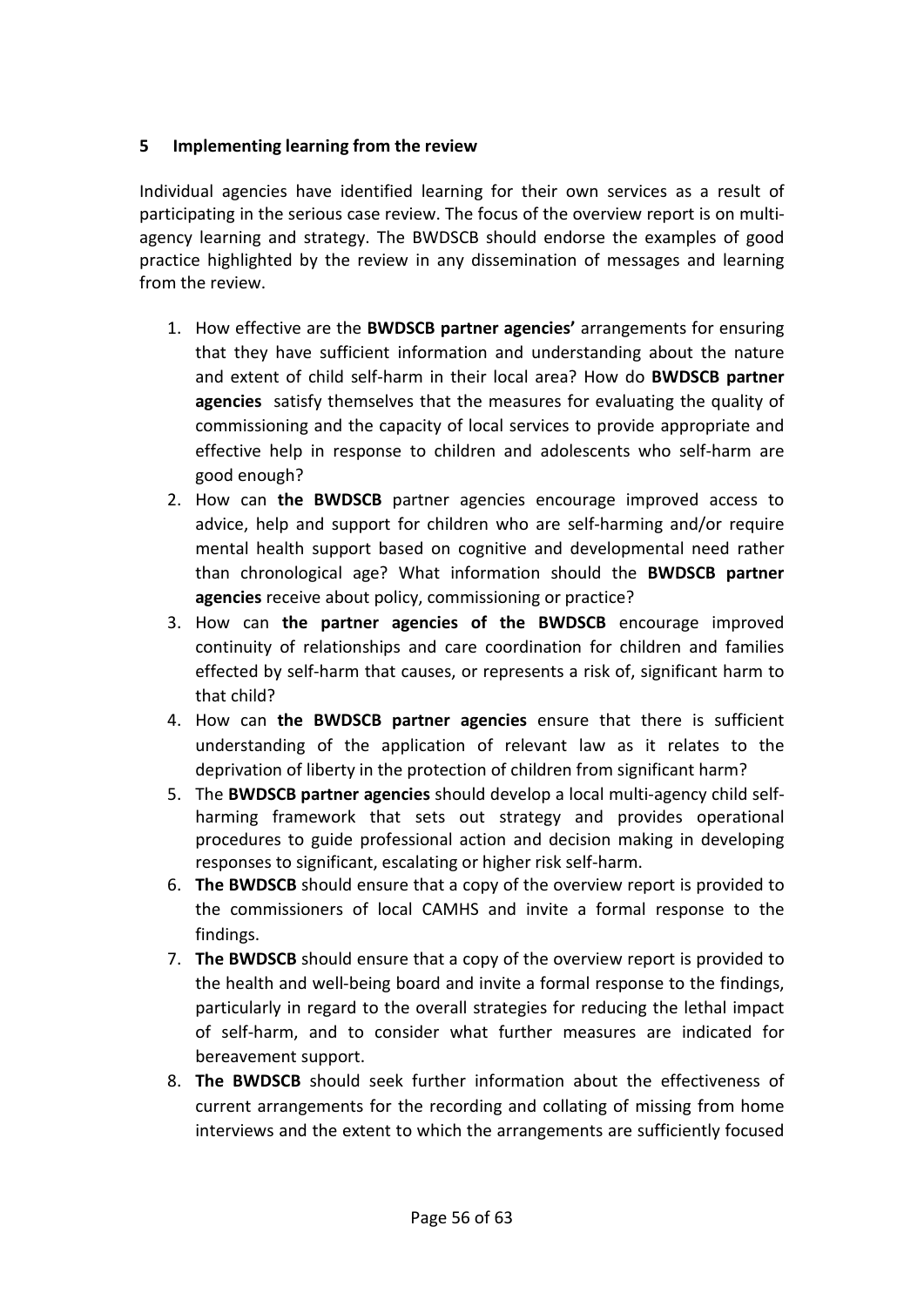on identifying risk to individual children and assisting in strategic mapping of need and potential sources of risk.

- 9. The **director of children's services** with **NHS England** should consult with their peers in Lancashire regarding the merits of developing a model of subregional commissioning of specialist care providers for children at risk of hospital based treatment or as part of post hospitalization care.
- 10. **The director of children's services** should review and report back to the BWDSCB on whether there is sufficient capacity to provide advocacy support in line with national guidance and legislation and to meet the complexity of need represented by this case.
- 11. **The CPS and the police** should provide information to the BWDSCB about their joint arrangements for monitoring the impact and effectiveness of revised working arrangements to avoid undue delay to the processing of decisions in regard to allegations of child sexual exploitation.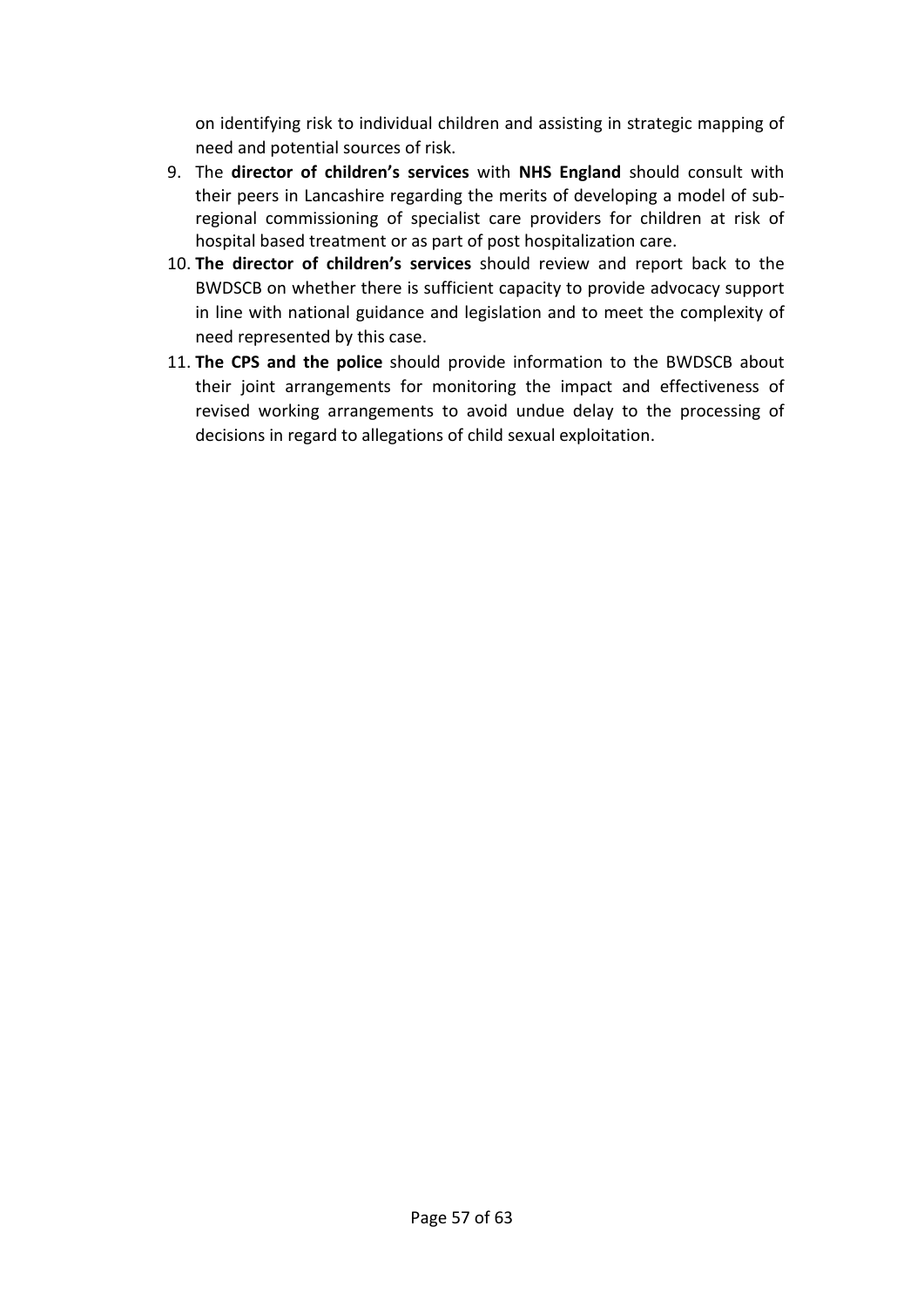# <span id="page-57-0"></span>**6 The methodology and terms of reference**

The methodology to complete this SCR involved the following processes:

- Chronology of events from agencies;
- Agency reports to analyse practice and identify single agency learning; and
- Two learning events with involved practitioners and report authors to clarify the 'what', focus on the 'why' and 'learning' from the case. Practitioners along with commissioners of services will participate in identifying the learning for the review to create lasting improvements in services and practice.

Information from the chronologies, agency reports and learning events informed the independent author's serious case review report.

Family members were invited to contribute their perspectives of how services were delivered and possible learning for agencies through meetings with the Lead Reviewers.

The above methodology was conducted in line with requirements set out in Chapter 4 (paragraphs 9 to 11) of Working Together to Safeguard Children (2015).

#### **Generic Terms:**

- Understand precisely who did what for Lola Grace and the underlying reasons that led individuals and agencies/services to act as they did;
- Establish if there are lessons to be learnt about the way local agencies and services within these agencies worked together;
- Review of individual/agency adherence to agreed agency and multi-agency policies and procedures; and
- Inform and improve local inter-agency practice on safeguarding children so that it leads to reducing the risk of future harm to children.

# **Specific Terms:**

- Were indicators of unmet need, risk and/or compromised parenting appropriately identified by practitioners through incidents, assessments and any disclosures? The indicators should include, but not limited to, selfharming, suicidal ideation, Child Sexual Exploitation (CSE), missing from Home (MFH) and familial mental health difficulties.
- How effective were service responses to promote the child's welfare? Were transitions (between workers, between teams, between placements, between child and adult service provision and between phases in education provision) effectively managed to ensure continuity in service provision to meet the unmet need and risk factors?
- Were risk management plans reflective of statutory responsibilities including statutory responsibilities required to authorise a deprivation of liberty?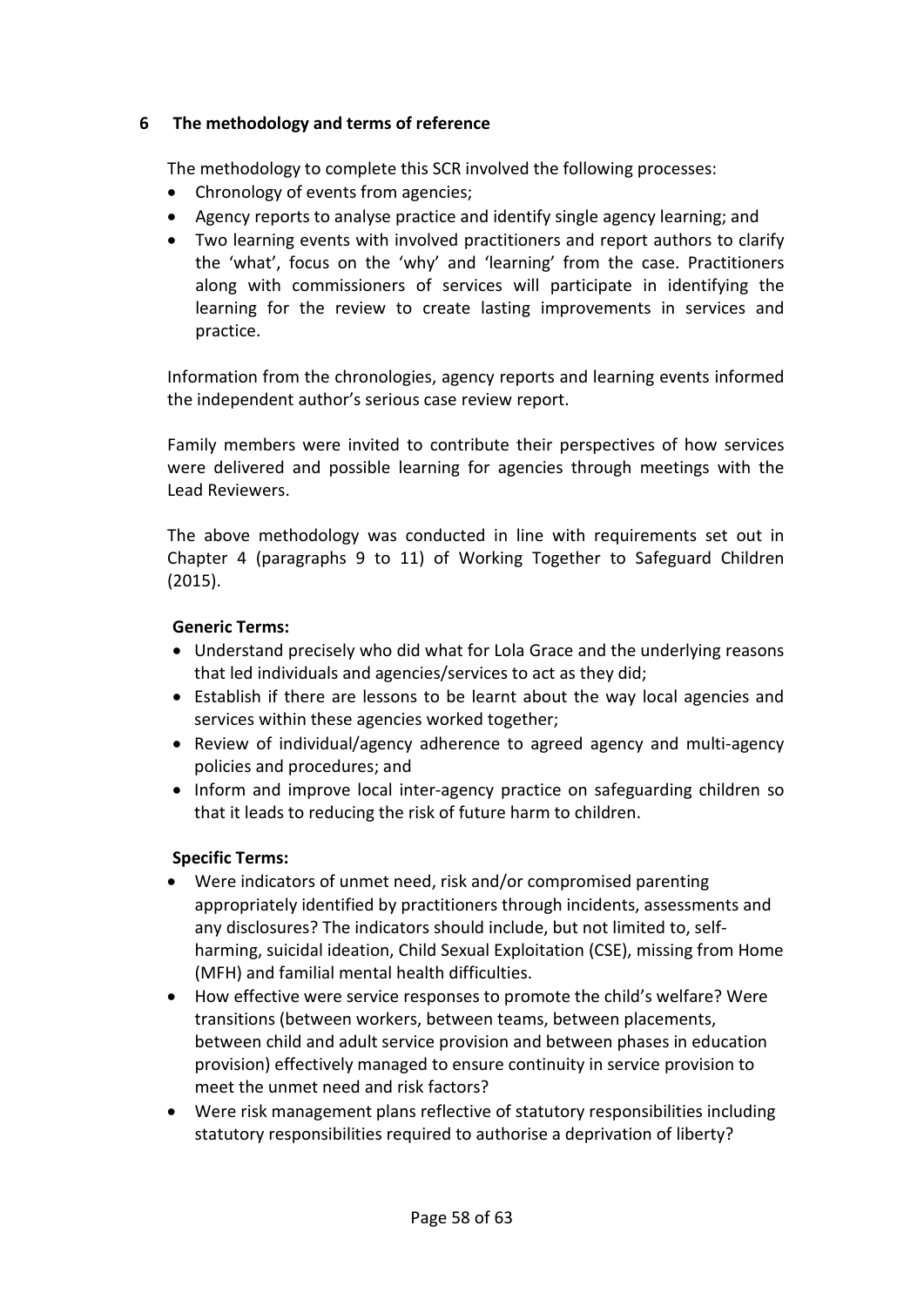- Identify how your agency understood the lived experience of Lola Grace and sought her wishes and feelings to inform service responses.
- How effective was the role of management oversight at all levels in agencies in enhancing the quality of practice?
- Identify any issues in regard to the capacity or availability of resources across agencies.
- Can any actions in retrospect be identified that lead to better services for families?
- Identify any examples of good practice.

#### **Agencies who provided information to the serious case review**

- 1. The following agencies have provided information and have participated in the learning events for the serious case review:
	- a) British Transport Police (BTP); had four contacts with Lola Grace between September 2016 and November 2017 although had direct contact with Lola Grace on only three of those occasions, the fourth being dealt with by Lancashire Police who notified BTP and concerned Lola Grace assisting a friend with suicidal ideation; on two of the occasions the BTP officers used their powers under section 136 of the Mental Health Act 1983 to take her to a place of safety for a mental health assessment; the BTP implemented a suicide prevention plan (SPP) following the first incident in September 2016 that ensured contact with mental health and specialist safeguarding staff for information sharing and to guide decision making by BTP officers; BTP provided a copy of the plan which had not been shared with other services prior to the review;
	- b) Children's Services (Social Work, Placement, Review & Quality and Engage Teams), BwDBC; had first contact with Lola Grace's family in 2001 in regard to older siblings; Lola Grace was subject of a child protection plan under the category of neglect from July 2010 until September 2011 when the plan was stepped down to a child in need (CIN) plan until May 2012. In September 2014 referrals were made in regard to an older sibling who was missing from home and was the victim of rape; Children's Services' involvement with Lola Grace specifically began in February 2015; by the time of this first involvement there had been two previous self-harm incidents at home; arrangements for Lola Grace to be looked after, care proceedings and leaving care support; the service also provided documentation that included copies of three assessments, notes of CIN meetings and CIN plans, copies of eight LAC reviews and copies of ten placement plans and copies of the CSE risk assessments and three CSE plans;
	- c) Children's Services (Virtual Head, Education), BwDBC; statutory service for looked after children and care leavers providing oversight and referral to additional services to promote the looked after child/care leaver's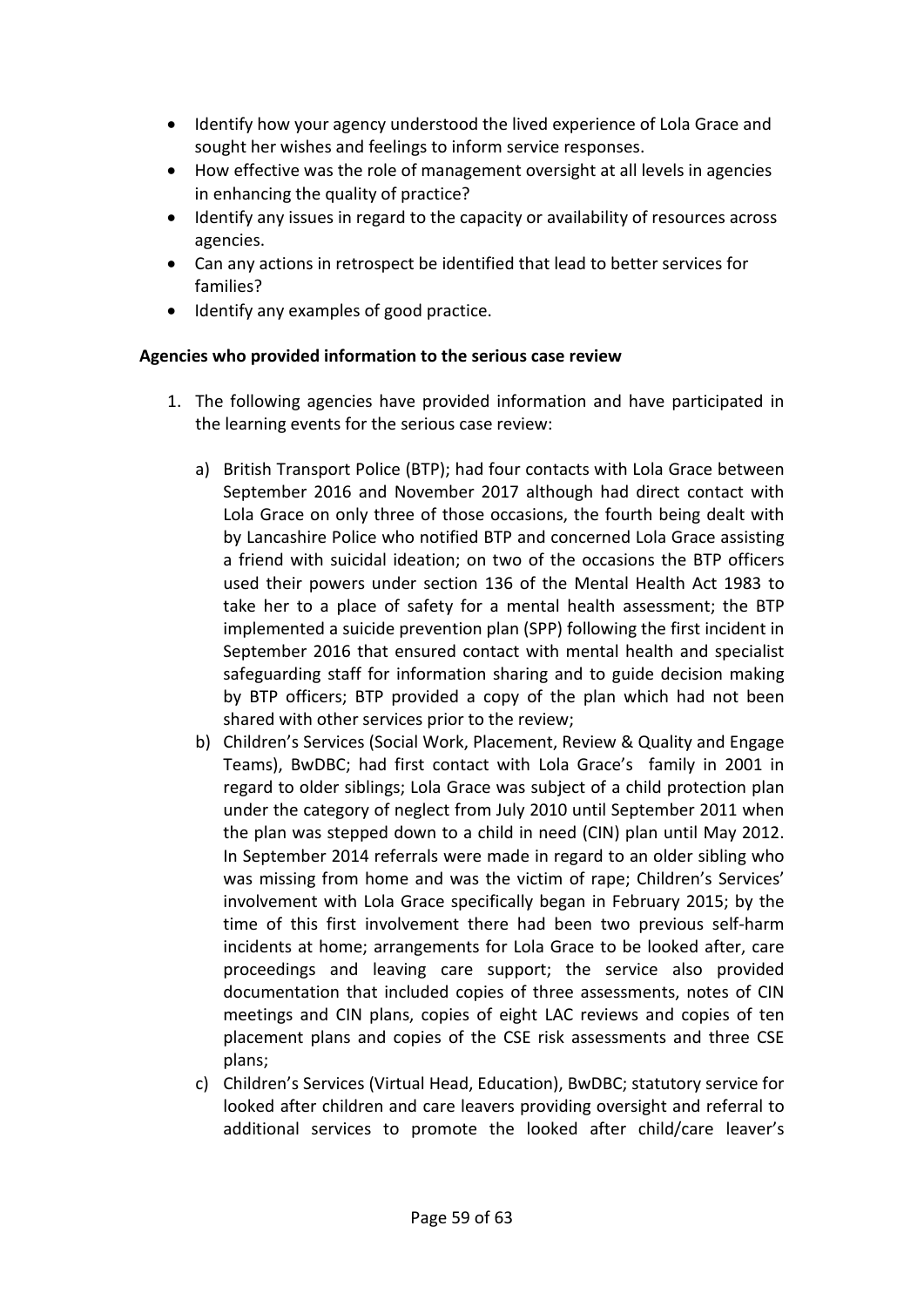education and economic wellbeing outcomes; the service was provided from the Autumn Term of 2015 ensuring a Personal Education Plan (PEP) was in place and utilising additional pupil premium funding to provide additional education activities; the service provided copies of the personal education plans (PEP);

- d) Clinical Commissioning Group (GP NHS services); provided primary care services through the GP practice; the CCG also commission services in the acute trust like CAMHS, paediatric liaison & LAC health assessments;
- e) Crown Prosecution Service (CPS) provided a chronology of contact and communication with the police in regard to the referral and review of evidence and participated in the second learning event;
- f) Davlin House provides semi-independent supported accommodation for young people aged 16-18; Lola Grace was living there from October 2017 until her death;
- g) East Lancashire Hospitals NHS Trust (ELHT) provides emergency/urgent care centre, paediatric wards, East Lancashire Child & Adolescent Mental Health Service(ELCAS); between 2015 and her death Lola Grace presented with suicidal thoughts, self-harm and attempted suicide on 22 occasions which required 13 admissions to hospital. In February 2015 Lola Grace was referred to ELCAS following presentation at the hospital emergency service and admission to hospital. She had the support of a key worker until her transfer to adult mental health services at the age of 16; there were two referrals for in-patient mental health assessment at out of area T4 units neither of which diagnosed a mental health disorder or illness but highlighted how Lola Grace's behaviour was more about her emotional response and processing of trauma and adverse childhood experiences;
- h) Fostering Solutions an independent fostering agency (IFA) initially received a referral to provide a foster care placement in April 2015 but were unable to identify a carer to match Lola Grace's needs; the agency received a second referral and provided a foster care placement in Burnley from May 2016 until August 2016; the foster carer provided additional information through a face-to-face meeting with the chair of the panel and the safeguarding development manager in July 2018;
- i) Lancashire Care Foundation Trust provides services at universal, universal plus and universal plus partnership levels. Universal services and universal plus services for Lola Grace were provided through school nursing and children and young people's well-being network. More specialist support was given through T4 CAMHS. After Lola Grace became 16 and transferred from CAMHS to adult mental health services, support was through the community mental health team and mental health liaison team (hospital assessments). Lola Grace was a voluntary in patient at the first T4 unit from April 2015 to 7th July 2015 and January 2017 to February 2017 and a third voluntary in-patient admission to the second T4 unit June 2017 to July 2017. The Trust conducted a Serious Incident Review in 2018 and provided a copy of the report. The Trust also provided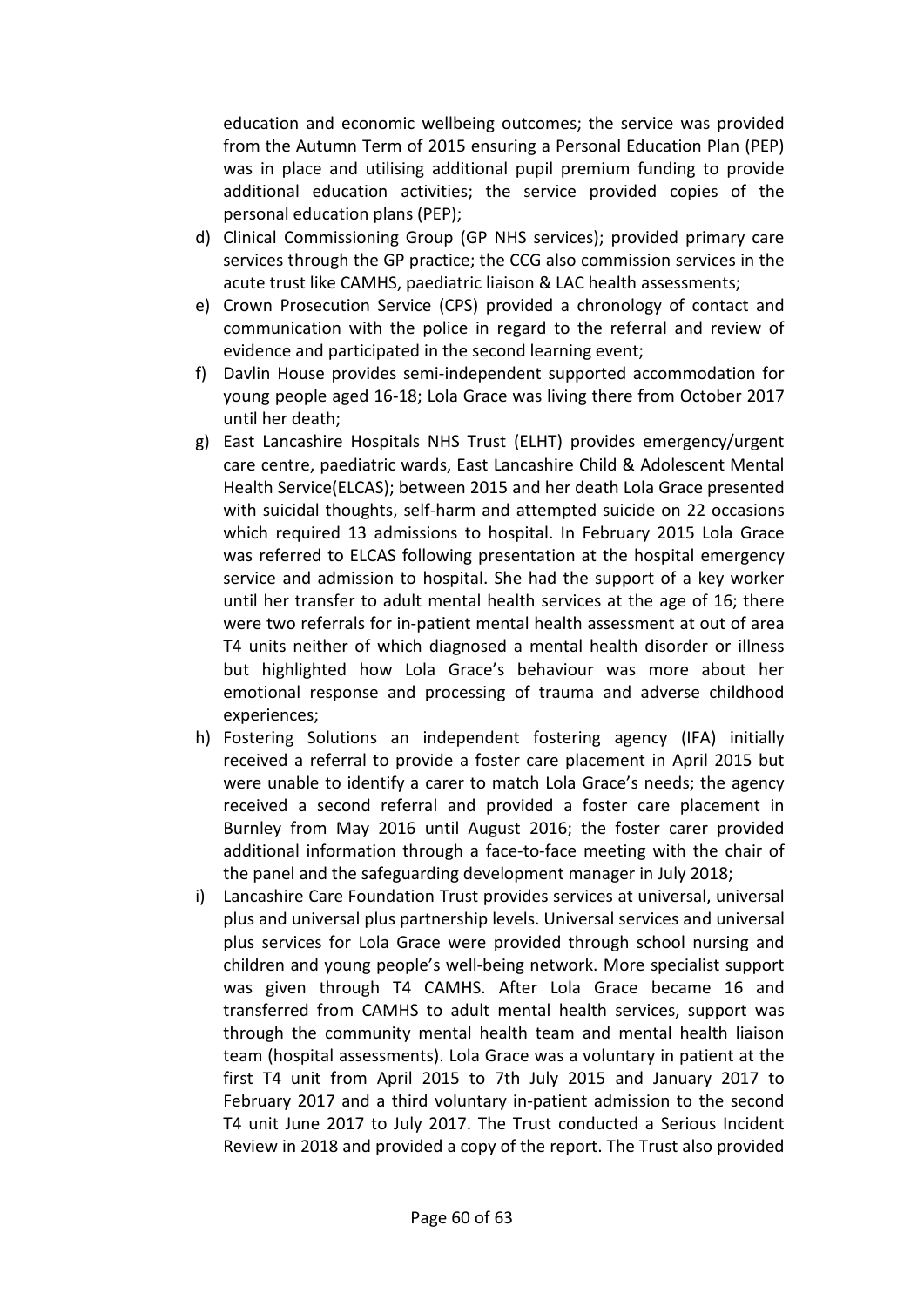other documentation including copies of minute of CPA review meetings, psychological assessment and formulation;

- j) Lancashire Constabulary had little involvement with Lola Grace or her mother prior to 2015 but were parties to the child protection plan for the children between May 2010 and September 2011; they were aware of Male 2 in relation to drug offences; the police first became aware of Lola Grace in February 2015 when they responded to a report that Lola Grace had sent a picture of herself holding a knife to her body and expressing suicidal ideation; they subsequently responded to concerns about child sexual exploitation, self-harm and missing from home incidents culminating with the investigation of Lola Grace's death;
- k) Legal Services, BwDBC provided legal advice and representation for the local authority in care proceedings that began in February 2016; the service also provided advice in regard to other matters including the implications and legal requirements associated with aspects of Lola Grace's care arrangements representing a deprivation of liberty;
- l) NHS England (Commissioning of inpatient T4 mental health services & transitions of child mental health services);
- m) Paramount Care and Safety Ltd; provided a 28 day care placement in North Wales in August 2015, a residential placement from September 2015 to May 2016, Lola Grace returning to the placement from October 2016 until October 2017;
- n) Public Health; are the commissioners of the school nursing services and lead on the suicide and self-harm strategy;
- o) School; Lola Grace transferred to secondary school in September 2012 and for the first two years (year 7 and 8) appeared settled with no indicators of additional needs or particular difficulty; attendance was good in Year 7 but decreased in the following year although in year 8 the majority of her attendances were authorised such as for illness; in February 2015 the school counsellor who provided a self-referring service to students in the school began having contact with Lola Grace; this was a significant and consistent relationship of individual support for Lola Grace and was only brought to an end when Lola Grace left secondary education; Lola Grace was a popular member of the school and participated in a range of extracurricular activities which included dance, gymnastics and choir; from year 9 Lola Grace was beginning to achieve less well and additional support was organised; between 2015 and 2017 Lola Grace presented with levels of distress that included instances of self-harm, running off from school, talking about ending her life, bringing tablets into school;
- p) Youth Zone; provides a youth hub located at the heart of Blackburn, open to young people aged 5 to 19 years old providing after school and school holiday activities. This was a service that had some of the best levels of engagement with Lola Grace from February 2016.
- 2. Other services who have provided information for the review include;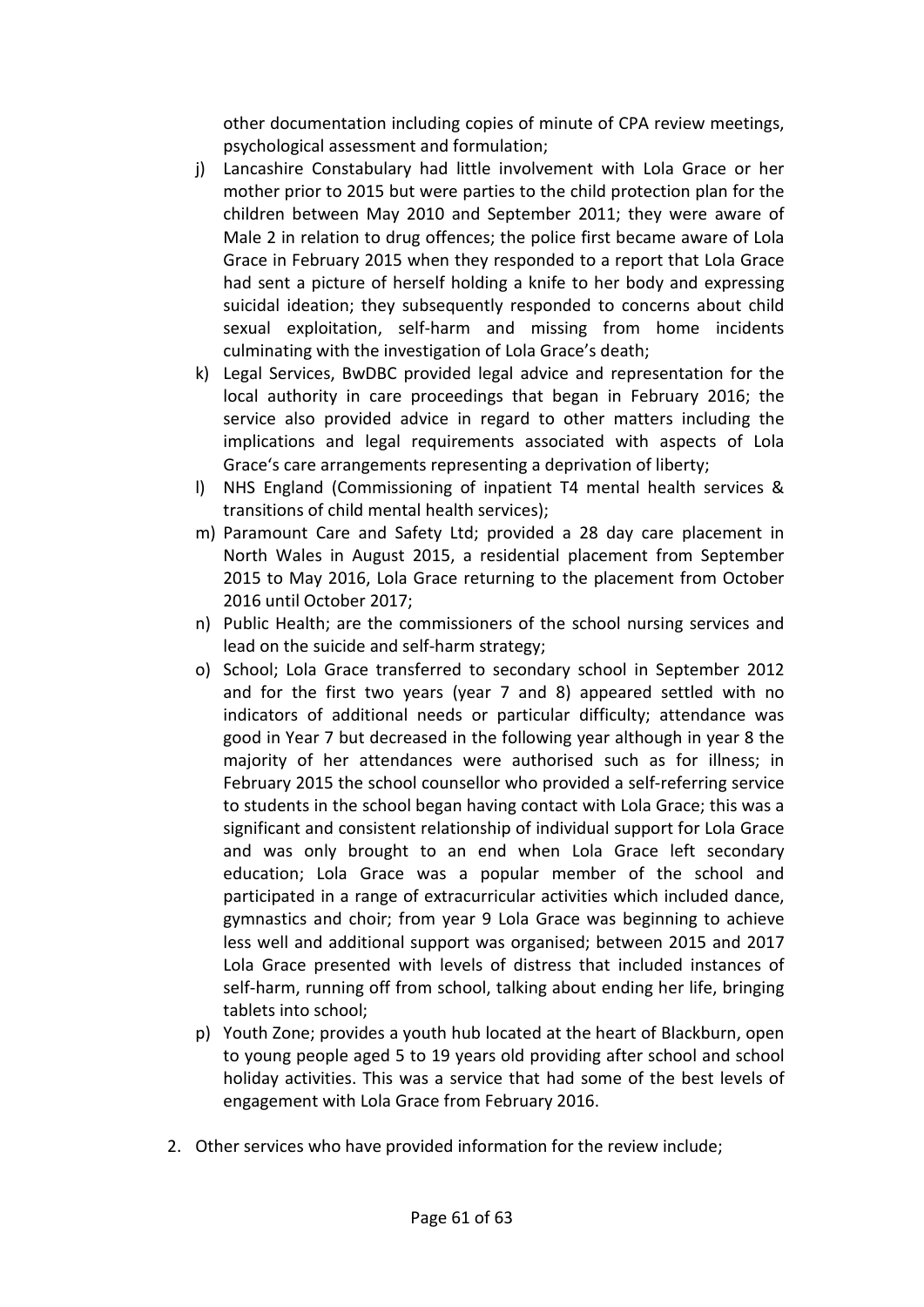- a) CAFCASS;
- b) Child Action North West's Care & Accommodation Services; undertook searches for placements for the local authority;
- c) Greater Manchester Mental Health Trust; Male 2's involvement with the agency's substance misuse service;
- d) Housing Needs, BwDBC; applications from Male 2 for housing through the homeless pathway;
- e) Together Housing Group; tenancy information from the social housing provider to mother and Male 2;
- f) North West Ambulance Service;
- g) Primary & Junior Schools of Lola Grace;
- h) Lancashire Women's Centre;
- i) Young People's Services, BwDBC.